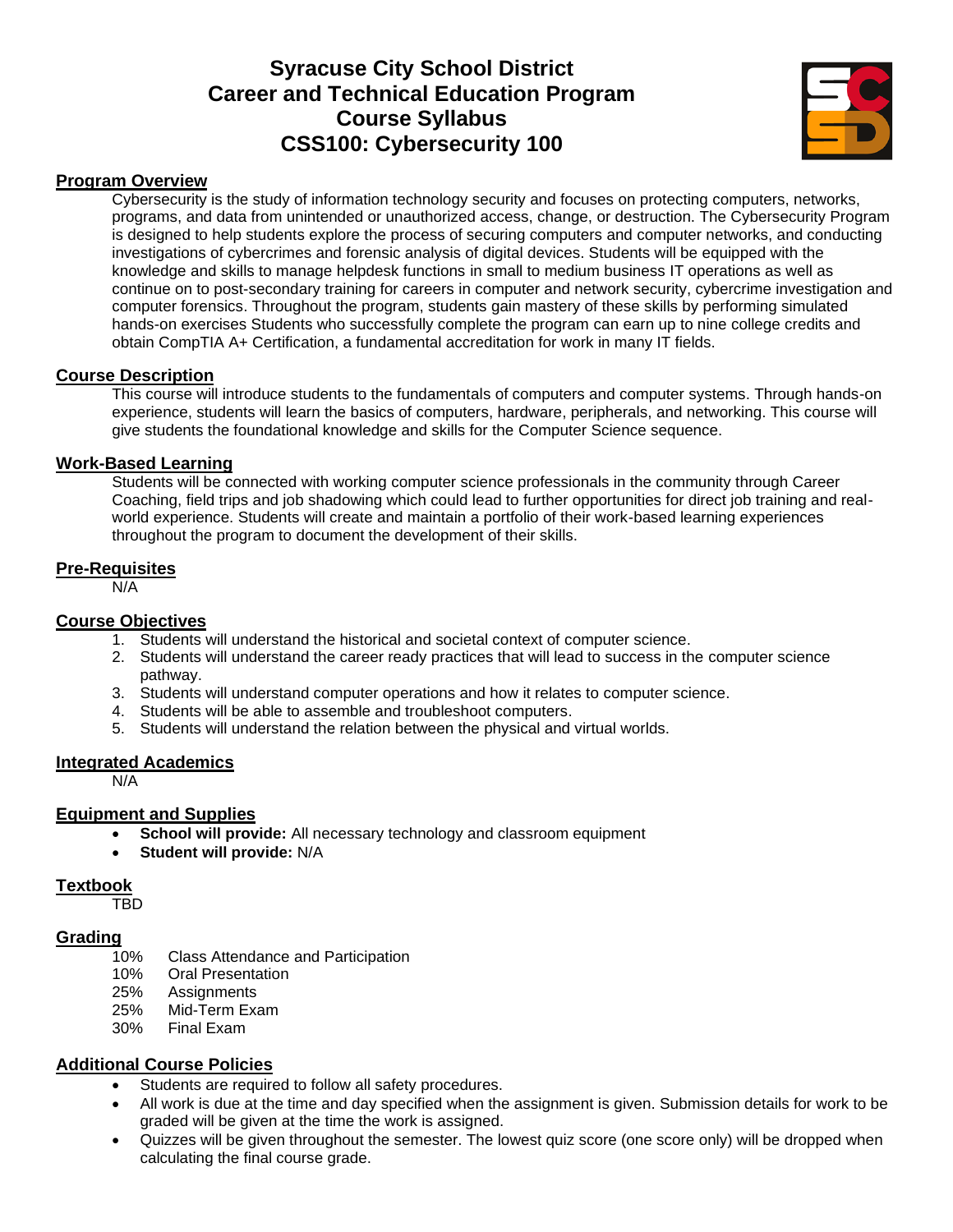| Quarter      | <b>Units of Study</b>                                             |
|--------------|-------------------------------------------------------------------|
|              | Introduction to the Program, the School, and the Future           |
|              | Setting Up for Success                                            |
| 1            | The Importance of Communication                                   |
|              | The 7 Habits of Highly Effective Teens                            |
|              | Career Ready Practices and Workplace Readiness Skills             |
|              | Proper Keyboarding Technique                                      |
|              | Digital Citizenship and Ethical Computing                         |
|              | How to Clean and Maintain Technology                              |
|              | Digital Portfolios, Resumes, and Work-Based Learning,             |
| $\mathbf{2}$ | Safety in the Computer Lab                                        |
|              | Protecting Ourselves and Our Technology                           |
|              | Introduction to the Computer Lab, Tools, and Resources            |
|              | File Management, Storage and Backups                              |
|              | Introduction to Word Processing and Microsoft Word                |
| 3            | Introduction to Presentation Software and Microsoft PowerPoint    |
|              | Introduction to Spreadsheets and Microsoft Excel                  |
|              | Introduction to Databases and Microsoft Access                    |
|              | Introduction to Hardware                                          |
|              | Introduction to Software                                          |
|              | Introduction to Networking and Wireless Computing                 |
|              | Introduction to the Internet                                      |
| 4            | Safe Use of the Internet, Social Media, and other Digital Tools   |
|              | The Evolution of Technology Careers, Technology Trends and What's |
|              | to Come                                                           |
|              | Finding and Applying for a Job                                    |
|              | <b>Review and Final Exam</b>                                      |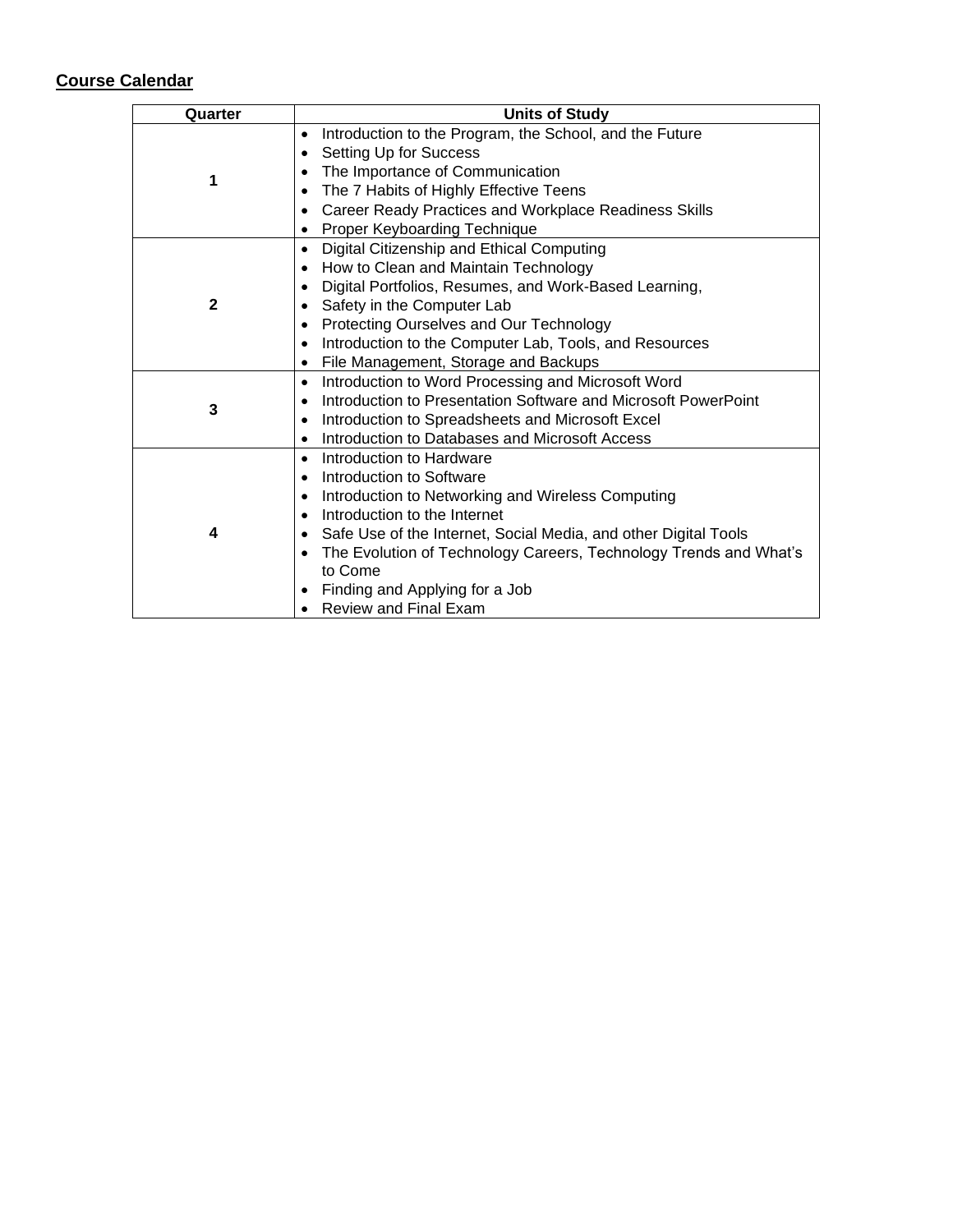# **Syracuse City School District Career and Technical Education Program Scope and Sequence CSS100: Cybersecurity 100**



| <b>Time Frame</b>                                                                    |                                                                                                                                                                                                                                                                                                                                                                                                                                                                                                                                                                              | <b>Key Learning Targets</b>                                                                                                                                                                                                                                                                                                                                                                                                                                                                                                                                                                                                                                                                                                                                                           | <b>Assessment</b>                                                                                                                                                                                                                |                                                                                                                                                                   |                                                                                                                                                                                |
|--------------------------------------------------------------------------------------|------------------------------------------------------------------------------------------------------------------------------------------------------------------------------------------------------------------------------------------------------------------------------------------------------------------------------------------------------------------------------------------------------------------------------------------------------------------------------------------------------------------------------------------------------------------------------|---------------------------------------------------------------------------------------------------------------------------------------------------------------------------------------------------------------------------------------------------------------------------------------------------------------------------------------------------------------------------------------------------------------------------------------------------------------------------------------------------------------------------------------------------------------------------------------------------------------------------------------------------------------------------------------------------------------------------------------------------------------------------------------|----------------------------------------------------------------------------------------------------------------------------------------------------------------------------------------------------------------------------------|-------------------------------------------------------------------------------------------------------------------------------------------------------------------|--------------------------------------------------------------------------------------------------------------------------------------------------------------------------------|
| <b>Unit of Study</b>                                                                 | <b>Key Questions</b>                                                                                                                                                                                                                                                                                                                                                                                                                                                                                                                                                         | (Students will know and be able to)                                                                                                                                                                                                                                                                                                                                                                                                                                                                                                                                                                                                                                                                                                                                                   | <b>Evidence of Learning</b>                                                                                                                                                                                                      | <b>CCTC Standards</b>                                                                                                                                             | <b>NYS Standards</b>                                                                                                                                                           |
| Weeks 1-2<br>Introduction to<br>the Program, the<br>School, and the<br><b>Future</b> | • What is the ultimate goal of this<br>CTE program?<br>• What are the expectations for<br>the CTE Computer Pathways<br>classroom and lab?<br>• How do students keep                                                                                                                                                                                                                                                                                                                                                                                                          | • Explain the goals and expectations of<br>the 4-year high school CTE program.<br>• Summarize classroom procedures and<br>expectations.<br>• Describe the Code of Conduct and<br>where to reference it.                                                                                                                                                                                                                                                                                                                                                                                                                                                                                                                                                                               | <b>Written</b><br>• Workbook<br>• Research Project<br>• Tests and Quizzes<br>• Self-Assessment<br>• Professional Portfolio                                                                                                       | <b>Career Ready Practices</b><br>CRP 1,2,4,7,10,11,12<br><b>Cluster Standards</b>                                                                                 | <b>ELA</b><br>9-10R 1,2,4,7,8,9<br>9-10W 2,5,6,7<br>9-10SL 1,2,3,4,5,6<br>$9-10L$ 1,2,3,4,5,6<br>Literacy                                                                      |
|                                                                                      | themselves and others safe?<br>• How can students be<br>successful in school and in the<br>CTE program?<br>• How can students use<br>technology appropriately and<br>effectively?<br>• What is the district's Code of<br>Conduct?<br>• What supports are available to<br>students in the classroom, lab,<br>school, and district?                                                                                                                                                                                                                                            | • Identify classroom, lab, school, and<br>district supports and resources.                                                                                                                                                                                                                                                                                                                                                                                                                                                                                                                                                                                                                                                                                                            | <b>Performance</b><br>• Class Presentation<br>• Procedure Checklist<br>• Teacher Observation<br>Checklist                                                                                                                        | IT 1.4<br><b>Pathway Standards</b><br>IT-SUP 1<br>IT-NET 1                                                                                                        | 9-10RST 1,2,4,7,8,9<br>9-10WHST 2,5,6,7<br><b>CSDF</b><br>9-12.IC.7                                                                                                            |
| Weeks 3-4<br><b>Setting Up for</b><br><b>Success</b>                                 | • What academic and social-<br>emotional resources are<br>available to support students?<br>• How can students manage<br>their time?<br>• How can students study<br>effectively to prepare for a<br>test?<br>• What notetaking methods are<br>effective for students?<br>• How do students build a quality<br>portfolio over the next four<br>years?<br>• What are the graduation<br>requirements for the program?<br>• What is the Graduation<br>Requirements Checklist?<br>• What is the role of guidance<br>counselors?<br>• What are SMART Goals?<br>• What is a rubric? | • Describe the academic and social-<br>emotional resources available to<br>support students.<br>• Use curriculum delivery methods and<br>other online resources to complete<br>assignments and meet class<br>requirements.<br>• Describe effective time management,<br>note taking, and test taking strategies<br>and methods that can be used in class.<br>• Explain what a portfolio is and how it<br>will be developed over the course of<br>four years.<br>• Explain what the graduation<br>requirements are for the program.<br>• Use the Graduation Requirements<br>Checklist to track credits earned and<br>credits needed each year.<br>• Describe the role of guidance<br>counselors.<br>• Describe and set SMART Goals.<br>• Describe a rubric and explain its<br>function. | Written<br>• Workbook<br>• Research Project<br>• Tests and Quizzes<br>• Self-Assessment<br>• Professional Portfolio<br><b>Performance</b><br>• Class Presentation<br>• Procedure Checklist<br>• Teacher Observation<br>Checklist | <b>Career Ready Practices</b><br>CRP 1,2,4,6,7,8,11<br><b>Cluster Standards</b><br>IT <sub>1</sub><br><b>Pathway Standards</b><br>IT-SUP <sub>1</sub><br>IT-NET 1 | <b>ELA</b><br>9-10R 1,2,4,7,8,9<br>9-10W 2,5,6,7<br>9-10SL 1,2,3,4,5,6<br>9-10L 1,2,3,4,5,6<br>Literacy<br>9-10RST 1,2,4,7,8,9<br>9-10WHST 2,5,6,7<br><b>CSDF</b><br>9-12.DL.2 |
| Week 5<br>The Importance of<br>Communication                                         | • Why is communication<br>important?                                                                                                                                                                                                                                                                                                                                                                                                                                                                                                                                         | • Explain how vital the role of<br>Communication is.                                                                                                                                                                                                                                                                                                                                                                                                                                                                                                                                                                                                                                                                                                                                  | <b>Written</b><br>• Workbook<br>• Research Project                                                                                                                                                                               | <b>Career Ready Practices</b><br>CRP 1,2,4,7,8                                                                                                                    | <b>ELA</b><br>9-10R 1,2,4,7,8,9<br>9-10W 2,5,6,7<br>9-10SL 1,2,3,4,5,6                                                                                                         |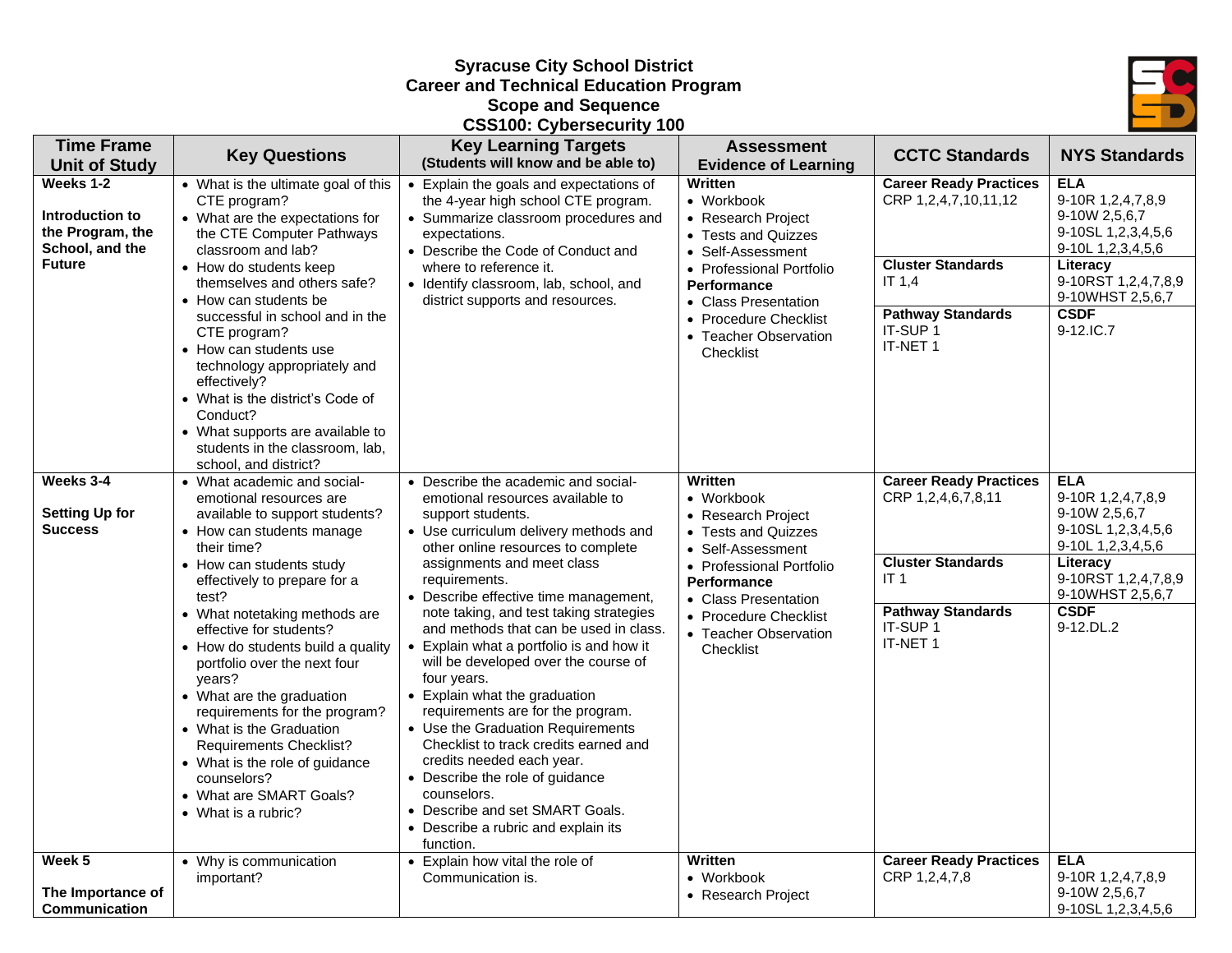| <b>Time Frame</b><br><b>Unit of Study</b>                                                        | <b>Key Questions</b>                                                                                                                                                                                                                                                                                                                                                               | <b>Key Learning Targets</b><br>(Students will know and be able to)                                                                                                                                                                                                                                                                                                                             | <b>Assessment</b><br><b>Evidence of Learning</b>                                                                                                                                                                                 | <b>CCTC Standards</b>                                                                                                                                   | <b>NYS Standards</b>                                                                                                                                                           |
|--------------------------------------------------------------------------------------------------|------------------------------------------------------------------------------------------------------------------------------------------------------------------------------------------------------------------------------------------------------------------------------------------------------------------------------------------------------------------------------------|------------------------------------------------------------------------------------------------------------------------------------------------------------------------------------------------------------------------------------------------------------------------------------------------------------------------------------------------------------------------------------------------|----------------------------------------------------------------------------------------------------------------------------------------------------------------------------------------------------------------------------------|---------------------------------------------------------------------------------------------------------------------------------------------------------|--------------------------------------------------------------------------------------------------------------------------------------------------------------------------------|
|                                                                                                  | • What methods of<br>communication are there?<br>• When is it appropriate to use<br>each of the different methods?<br>• What is the difference between<br>professional and casual<br>communication?                                                                                                                                                                                | • Identify and describe the different<br>methods of communication.<br>• Evaluate a scenario and the best<br>method of communication to use in<br>addressing and/or clarifying the<br>situation.                                                                                                                                                                                                | • Tests and Quizzes<br>• Self-Assessment<br>• Professional Portfolio<br><b>Performance</b><br>• Class Presentation<br>• Procedure Checklist<br>• Teacher Observation<br>Checklist                                                | <b>Cluster Standards</b><br>IT <sub>1</sub><br><b>Pathway Standards</b><br>IT-SUP 1<br>IT-NET 1                                                         | 9-10L 1,2,3,4,5,6<br>Literacy<br>9-10RST 1,2,4,7,8,9<br>9-10WHST 2,5,6,7<br><b>CSDF</b><br>9-12.DL.2                                                                           |
| Weeks 6-7<br>The 7 Habits of<br><b>Highly Effective</b><br><b>Teens</b>                          | • What are the 7 Habits of Highly<br><b>Effective Teens?</b><br>• What is the meaning of each?<br>• What are the risks of not using<br>them?<br>• What would change if these<br>habits were implemented?                                                                                                                                                                           | • Describe the 7 habits of Highly Effective<br>Teens are.<br>• Identify which habits they already<br>possess and which they don't.<br>• Describe specific strategies for<br>implementing those they're not using<br>yet.                                                                                                                                                                       | Written<br>• Workbook<br>• Research Project<br>• Tests and Quizzes<br>• Self-Assessment<br>• Professional Portfolio<br><b>Performance</b><br>• Class Presentation<br>• Procedure Checklist<br>• Teacher Observation<br>Checklist | <b>Career Ready Practices</b><br>CRP 1,2,4,7,8,11<br><b>Cluster Standards</b><br>IT <sub>1</sub><br><b>Pathway Standards</b><br>IT-SUP 1<br>IT-NET 1    | <b>ELA</b><br>9-10R 1,2,4,7,8,9<br>9-10W 2,5,6,7<br>9-10SL 1,2,3,4,5,6<br>9-10L 1,2,3,4,5,6<br>Literacy<br>9-10RST 1,2,4,7,8,9<br>9-10WHST 2,5,6,7<br><b>CSDF</b><br>9-12.DL.2 |
| Weeks 7-8<br><b>Career Ready</b><br><b>Practices and</b><br>Workplace<br><b>Readiness Skills</b> | • What are the Career Ready<br>Practices and what do they<br>mean?<br>• What are examples of each?<br>• What are Workplace<br>Readiness Skills?<br>• What are the Workplace<br>Readiness Skills and what do<br>they mean?<br>• What are examples of each.<br>• What are the differences and<br>similarities of Career Ready<br>Practices and Workplace<br><b>Readiness Skills?</b> | • List and explain the twelve Career<br>Ready practices and how they tie to<br>success.<br>• List and explain the Workplace<br>Readiness practices and how they tie to<br>success.<br>• Explain how both the Career Ready<br>Practices and the Workplace<br>Readiness Skills can be implemented<br>throughout various classroom<br>assignments and activities.                                 | Written<br>• Workbook<br>• Research Project<br>• Tests and Quizzes<br>• Self-Assessment<br>• Professional Portfolio<br><b>Performance</b><br>• Class Presentation<br>• Procedure Checklist<br>• Teacher Observation<br>Checklist | <b>Career Ready Practices</b><br>CRP 1,2,4,7,8,10,11<br><b>Cluster Standards</b><br>IT <sub>1</sub><br><b>Pathway Standards</b><br>IT-SUP 1<br>IT-NET 1 | <b>ELA</b><br>9-10R 1,2,4,7,8,9<br>9-10W 2,5,6,7<br>9-10SL 1,2,3,4,5,6<br>9-10L 1,2,3,4,5,6<br>Literacy<br>9-10RST 1,2,4,7,8,9<br>9-10WHST 2,5,6,7<br><b>CSDF</b><br>9-12.IC.7 |
| Weeks 9-11<br>Proper<br>Keyboarding<br><b>Technique</b>                                          | • What is keyboarding/home-row<br>typing?<br>• What are the characteristics of<br>proper keyboarding technique?<br>• Why is practice so important?<br>• Why is it important to use<br>home-row typing?<br>• What is ergonomics and why is<br>it important?<br>• What is the function of each of<br>the keys on the keyboard?<br>• What are the differences<br>between keyboards?   | • Demonstrate proper keyboarding<br>technique and explain its benefits.<br>• Explain how to improve keyboarding<br>skills.<br>• Explain the relationship between<br>keyboarding speed and efficiency and<br>practice.<br>• Explain the ergonomic concepts that<br>can help avoid pain and injury.<br>• Describe various types of input devices,<br>their differences, and their functionality. | Written<br>• Workbook<br>• Research Project<br>• Tests and Quizzes<br>• Self-Assessment<br>• Professional Portfolio<br><b>Performance</b><br>• Class Presentation<br>• Procedure Checklist<br>• Teacher Observation<br>Checklist | <b>Career Ready Practices</b><br>CRP 1,2,4,7,8,11<br><b>Cluster Standards</b><br>IT 1,11<br><b>Pathway Standards</b><br>IT-SUP 1<br>IT-NET 1            | <b>ELA</b><br>9-10R 1,2,4,7,8,9<br>9-10W 2,5,6,7<br>9-10SL 1,2,3,4,5,6<br>9-10L 1,2,3,4,5,6<br>Literacy<br>9-10RST 1,2,4,7,8,9<br>9-10WHST 2,5,6,7<br><b>CSDF</b><br>9-12.DL.1 |
| <b>Weeks 12-13</b>                                                                               | • What does it mean to be a<br>good digital citizen?                                                                                                                                                                                                                                                                                                                               | • Conduct themselves with<br>professionalism while exchanging their                                                                                                                                                                                                                                                                                                                            | Written<br>• Workbook                                                                                                                                                                                                            | <b>Career Ready Practices</b><br>CRP 1,2,4,7,8,9,11                                                                                                     | <b>ELA</b><br>9-10R 1,2,4,7,8,9<br>9-10W 2,5,6,7                                                                                                                               |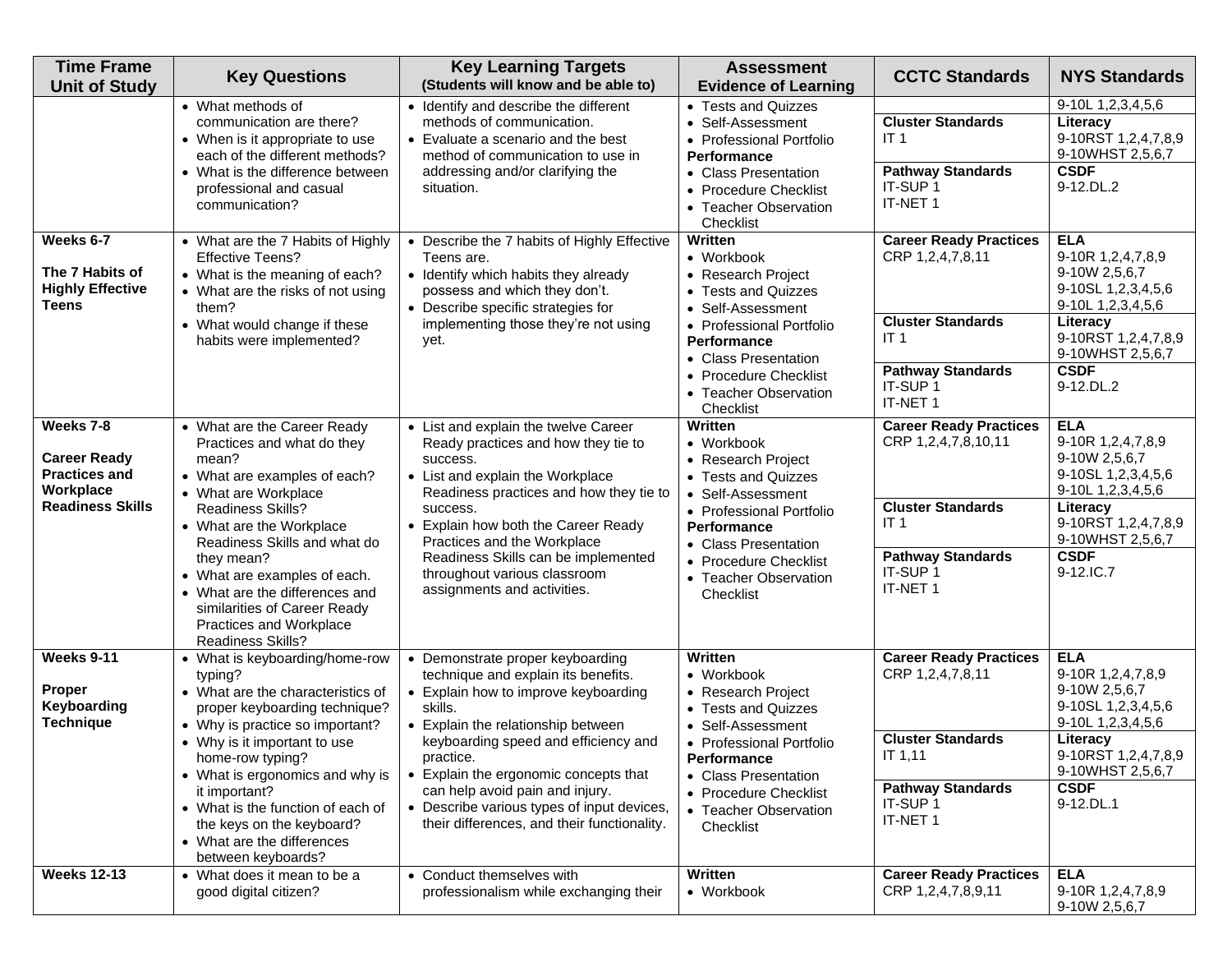| <b>Time Frame</b><br><b>Unit of Study</b>                                                                                                                  | <b>Key Questions</b>                                                                                                                                                                                                                                                                                                                                                                                                                                                                                                                                                    | <b>Key Learning Targets</b><br>(Students will know and be able to)                                                                                                                                                                                                                                                                                                                                                                                                                                                                                                                                                                                                                                                                                   | <b>Assessment</b><br><b>Evidence of Learning</b>                                                                                                                                                                                                                                                                                                                                                                                               | <b>CCTC Standards</b>                                                                                                                                                                                                                                                                       | <b>NYS Standards</b>                                                                                                                                                                                                                                                                                                                                                                   |
|------------------------------------------------------------------------------------------------------------------------------------------------------------|-------------------------------------------------------------------------------------------------------------------------------------------------------------------------------------------------------------------------------------------------------------------------------------------------------------------------------------------------------------------------------------------------------------------------------------------------------------------------------------------------------------------------------------------------------------------------|------------------------------------------------------------------------------------------------------------------------------------------------------------------------------------------------------------------------------------------------------------------------------------------------------------------------------------------------------------------------------------------------------------------------------------------------------------------------------------------------------------------------------------------------------------------------------------------------------------------------------------------------------------------------------------------------------------------------------------------------------|------------------------------------------------------------------------------------------------------------------------------------------------------------------------------------------------------------------------------------------------------------------------------------------------------------------------------------------------------------------------------------------------------------------------------------------------|---------------------------------------------------------------------------------------------------------------------------------------------------------------------------------------------------------------------------------------------------------------------------------------------|----------------------------------------------------------------------------------------------------------------------------------------------------------------------------------------------------------------------------------------------------------------------------------------------------------------------------------------------------------------------------------------|
| <b>Digital Citizenship</b><br>and Ethical<br><b>Computing</b><br>Week 14<br>How to Clean and<br><b>Maintain</b><br><b>Technology</b><br><b>Weeks 15-16</b> | • What is the proper use of<br>social media?<br>• How can technology be used<br>ethically to avoid hurting others<br>and oneself?<br>• How can information be<br>verified as accurate and true?<br>• Should outdated technology<br>equipment be recycled?<br>• What tools and procedures are<br>used to clean and maintain<br>equipment?<br>• What procedures can keep<br>equipment, classmates, and<br>oneself safe?<br>• What new products,<br>technology or procedures<br>evolved because of COVID?<br>• What is a portfolio and why is it<br>important to have one? | ideas and interests over the internet or<br>through social media.<br>• Describe what kinds of information are<br>appropriate and inappropriate to share.<br>• Explain how use of the internet and<br>social media can have a positive or<br>negative impact.<br>• Explain how outdated technology<br>impacts our environment.<br>• Explain the policies and procedures<br>that encourage safe, long-term use of<br>equipment.<br>• Properly disinfect key equipment in<br>order to keep the classroom and<br>building community safe.<br>• Identify where appropriate cleaning<br>supplies are located within the<br>classroom and explain how to use them<br>safely.<br>• Explain what a portfolio is, how to<br>create one and its importance to a | • Research Project<br>• Tests and Quizzes<br>• Self-Assessment<br>• Professional Portfolio<br><b>Performance</b><br>• Class Presentation<br>• Procedure Checklist<br>• Teacher Observation<br>Checklist<br>Written<br>• Workbook<br>• Tests and Quizzes<br>• Self-Assessment<br>• Professional Portfolio<br><b>Performance</b><br>• Class Presentation<br>• Procedure Checklist<br>• Teacher Observation<br>Checklist<br>Written<br>• Workbook | <b>Cluster Standards</b><br>IT $1,4$<br><b>Pathway Standards</b><br>IT-SUP 1<br>IT-NET 1<br><b>Career Ready Practices</b><br>CRP 1,2,4,8,11<br><b>Cluster Standards</b><br><b>IT 1,11</b><br><b>Pathway Standards</b><br>IT-SUP 1,2,3<br><b>Career Ready Practices</b><br>CRP 1,2,4,8,10,11 | 9-10SL 1,2,3,4,5,6<br>9-10L 1,2,3,4,5,6<br>Literacy<br>9-10RST 1,2,4,7,8,9<br>9-10WHST 2,5,6,7<br><b>CSDF</b><br>9-12.IC.3,4,5<br>9-12.CY.1,2,3<br><b>ELA</b><br>9-10R 1,2,4,7,8,9<br>9-10W 2,5,6,7<br>9-10SL 1,2,3,4,5,6<br>9-10L 1,2,3,4,5,6<br>Literacy<br>9-10RST 1,2,4,7,8,9<br>9-10WHST 2,5,6,7<br><b>CSDF</b><br>9-12.NSD.2,3<br>9-12.DL.2,5<br><b>ELA</b><br>9-10R 1,2,4,7,8,9 |
| <b>Digital Portfolios,</b><br>Resumes, and<br><b>Work-Based</b><br>Learning                                                                                | • What is a resume?<br>• What kinds of skills and<br>experience are important to<br>include on a resume?<br>• What is work-based learning<br>and why is it important?                                                                                                                                                                                                                                                                                                                                                                                                   | career plan.<br>• Describe the types of skills, projects,<br>and information that should be<br>documented in a portfolio.<br>• Explain what a resume is, how to create<br>one and its importance to a career plan.<br>• Describe the types of skills, projects,<br>and information that should be<br>documented in a resume.<br>• Explain the importance of work-based<br>learning experiences to creating<br>effective portfolios and resumes.                                                                                                                                                                                                                                                                                                      | • TestOut Assignments<br>• Tests and Quizzes<br>• Self-Assessment<br>• Professional Portfolio<br><b>Performance</b><br>• Lab Simulation of<br>computer setup<br>• Set up a computer lab<br>(manually)<br>• Procedure Checklist<br>• Teacher Observation<br>Checklist                                                                                                                                                                           | <b>Cluster Standards</b><br>IT <sub>1</sub><br><b>Pathway Standards</b><br>IT-SUP 1                                                                                                                                                                                                         | 9-10W 2,5,6,7<br>9-10SL 1,2,3,4,5,6<br>9-10L 1,2,3,4,5,6<br>Literacy<br>9-10RST 1,2,4,7,8,9<br>9-10WHST 2,5,6,7<br><b>CSDF</b><br>9-12.IC.7<br>9-12.DL.1,2,5                                                                                                                                                                                                                           |
| Week 17<br>Safety in the<br><b>Computer Lab</b><br>Protecting<br><b>Ourselves and</b><br><b>Our Technology</b>                                             | • What is electrostatic<br>discharge?<br>• How can users and computer<br>components be protected from<br>electrostatic discharge?<br>• How is safety maintained at all<br>times when dealing with<br>computer hardware and<br>peripherals?<br>• What does professionalism<br>look like in the classroom and<br>the workplace?                                                                                                                                                                                                                                           | • Explain and demonstrate how to protect<br>oneself and components from<br>electrostatic discharge.<br>• Explain and demonstrate how to safely<br>handle computer hardware and<br>peripherais.<br>• Explain and demonstrate how to<br>conduct oneself professionally in the<br>classroom, lab room, and workplace.                                                                                                                                                                                                                                                                                                                                                                                                                                   | Written<br>• Workbook<br>• TestOut Assignments<br>• Self-Assessment<br>Performance<br>$\bullet$ ESD lab<br>• Anti-static wrist wrap and<br>mat assignment<br>• Procedure Checklist<br>• Teacher Observation<br>Checklist                                                                                                                                                                                                                       | <b>Career Ready Practices</b><br>CRP 1,2,3,4,8,11<br><b>Cluster Standards</b><br>IT $1,4$<br><b>Pathway Standards</b><br>IT-SUP 1                                                                                                                                                           | <b>ELA</b><br>9-10R 1,2,4,7,8,9<br>9-10W 2,5,6,7<br>9-10SL 1,2,3,4,5,6<br>9-10L 1, 2, 3, 4, 5, 6<br>Literacy<br>9-10RST 1,2,4,7,8,9<br>9-10WHST 2,5,6,7<br><b>CSDF</b><br>9-12.NSD.2,3<br>9-12.DL.                                                                                                                                                                                     |
| Week 18                                                                                                                                                    | • Where is the computer lab and<br>when will it be used?                                                                                                                                                                                                                                                                                                                                                                                                                                                                                                                |                                                                                                                                                                                                                                                                                                                                                                                                                                                                                                                                                                                                                                                                                                                                                      | Written<br>• Workbook                                                                                                                                                                                                                                                                                                                                                                                                                          | <b>Career Ready Practices</b><br>CRP 1,2,4,8,11                                                                                                                                                                                                                                             | <b>ELA</b><br>9-10R 1,2,4,7,8,9<br>9-10W 2,5,6,7                                                                                                                                                                                                                                                                                                                                       |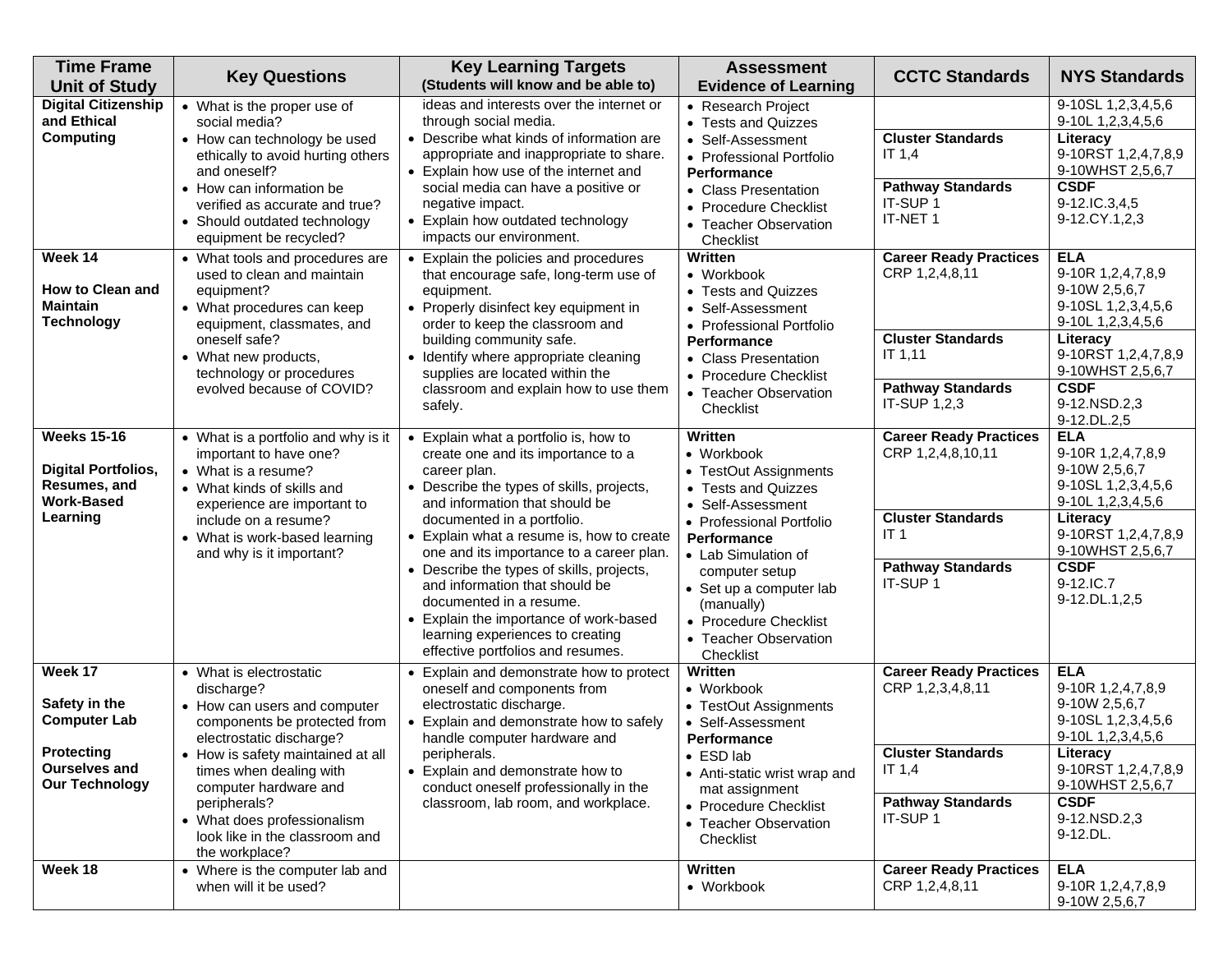| <b>Time Frame</b><br><b>Unit of Study</b>                                                | <b>Key Questions</b>                                                                                                                                                                                                                                                                                                                      | <b>Key Learning Targets</b><br>(Students will know and be able to)                                                                                                                                                                                                                                                                                                                                                                                                                                                                                                                                          | <b>Assessment</b><br><b>Evidence of Learning</b>                                                                                                                                                                             | <b>CCTC Standards</b>                                                                                                                   | <b>NYS Standards</b>                                                                                                                                                                                    |
|------------------------------------------------------------------------------------------|-------------------------------------------------------------------------------------------------------------------------------------------------------------------------------------------------------------------------------------------------------------------------------------------------------------------------------------------|-------------------------------------------------------------------------------------------------------------------------------------------------------------------------------------------------------------------------------------------------------------------------------------------------------------------------------------------------------------------------------------------------------------------------------------------------------------------------------------------------------------------------------------------------------------------------------------------------------------|------------------------------------------------------------------------------------------------------------------------------------------------------------------------------------------------------------------------------|-----------------------------------------------------------------------------------------------------------------------------------------|---------------------------------------------------------------------------------------------------------------------------------------------------------------------------------------------------------|
| Introduction to<br>the Computer<br>Lab, Tools, and<br><b>Resources</b>                   | • What are the classroom<br>procedures?<br>• How are computers, surge<br>protectors, and uninterruptable<br>power supplies maintained?<br>• What tools are used in the field<br>of computer maintenance and<br>repair and what are they used<br>for?<br>• How are tools used safely to<br>avoid damage to users and<br>computer hardware? | • Describe the spaces that are used for<br>teaching and learning and the<br>procedures for sharing it.<br>• Explain the rules and expectations for<br>using the lab.<br>• Explain how computers, surge<br>protectors, and uninterruptable power<br>supplies are maintained.<br>• Explain the tools that are used in the<br>field of computer maintenance and<br>repair and what are they used for.<br>• Demonstrate how to properly use and<br>put away tools necessary to assemble<br>and repair computers.<br>• Demonstrate how to use tools safely to<br>avoid damage to users and computer<br>hardware. | • TestOut Assignments<br>• Tests and Quizzes<br>• Self-Assessment<br>• Professional Portfolio<br>Performance<br>• Class Presentation<br>• Procedure Checklist<br>• Teacher Observation<br>Checklist                          | <b>Cluster Standards</b><br>IT 1,11<br><b>Pathway Standards</b><br>IT-SUP 1                                                             | 9-10SL 1, 2, 3, 4, 5, 6<br>9-10L 1,2,3,4,5,6<br>Literacy<br>9-10RST 1,2,4,7,8,9<br>9-10WHST 2,5,6,7<br><b>CSDF</b><br>9-12.NSD.2,3<br>9-12.DL.2,4,5                                                     |
| Week 19<br>File Management,<br>Storage and<br><b>Backups</b>                             | • What is a drive and what are<br>the different types?<br>• What are files and file<br>extensions?<br>• What are the most important<br>file types and what do they do?<br>• How is data transferred,<br>shared, and backed up?<br>• How is data protected from<br>loss, damage, or attack?<br>• How is data restored?                     | • Define and explain the function of<br>different types of drives, including hard<br>drives, network drives, cloud drives,<br>internal and external drives, and thumb<br>drives.<br>• Describe programs and methods for<br>navigating drives, folders, and files on a<br>computer.<br>• Explain the importance of folder<br>creation in order to keep files organized<br>and easy to find.<br>• Explain how data is transferred, shared,<br>• Explain how data is protected from loss,<br>damage, or attack.<br>• Explain how data is restored.                                                             | Written<br>• Workbook<br>• TestOut Assignments<br>• Tests and Quizzes<br>• Self-Assessment<br>• Professional Portfolio<br>Performance<br>• Class Presentation<br>• Procedure Checklist<br>• Teacher Observation<br>Checklist | <b>Career Ready Practices</b><br>CRP 1,2,4,8,11<br><b>Cluster Standards</b><br>IT 1,11,12<br><b>Pathway Standards</b><br>IT-SUP 1,2,3,5 | <b>ELA</b><br>9-10R 1,2,4,7,8,9<br>9-10W 2,5,6,7<br>9-10SL 1,2,3,4,5,6<br>9-10L 1,2,3,4,5,6<br>Literacy<br>9-10RST 1,2,4,7,8,9<br>9-10WHST 2,5,6,7<br><b>CSDF</b><br>9-12.NSD.1,2,3<br>9-12.DL.1,2,4,5  |
| <b>Weeks 20-23</b><br>Introduction to<br><b>Word Processing</b><br>and Microsoft<br>Word | • What is word processing and<br>what is it used for?<br>• How are documents edited for<br>errors?<br>• What types of professional<br>documents can be created?<br>• How are documents<br>manipulated to improve the<br>professional appearance?                                                                                          | • Explain the importance of word<br>processing.<br>• Use of keyboarding skills to create word<br>processing documents.<br>• Navigate, highlight, format and edit<br>word processing documents.<br>• Use document templates to create<br>commonly used text documents.<br>• Create resumes, memos, business<br>letters, and other professional<br>documents.                                                                                                                                                                                                                                                 | Written<br>• Workbook<br>• TestOut Assignments<br>• Tests and Quizzes<br>• Self-Assessment<br>• Professional Portfolio<br>Performance<br>• Class Presentation<br>• Procedure Checklist<br>• Teacher Observation<br>Checklist | <b>Career Ready Practices</b><br>CRP 1,2,4,8,11<br><b>Cluster Standards</b><br>IT 1,11,12<br><b>Pathway Standards</b><br>IT-SUP 1,2,3   | <b>ELA</b><br>9-10R 1,2,4,7,8,9<br>9-10W 2,5,6,7<br>9-10SL 1,2,3,4,5,6<br>9-10L 1, 2, 3, 4, 5, 6<br>Literacy<br>9-10RST 1,2,4,7,8,9<br>9-10WHST 2,5,6,7<br><b>CSDF</b><br>9-12.NSD.2<br>9-12.DL.1,2,4,5 |
| <b>Weeks 24-25</b><br>Introduction to<br><b>Presentation</b><br>Software and             | • What is a presentation and<br>what is its purpose?<br>• What makes an effective<br>presentation?                                                                                                                                                                                                                                        | • Explain what a presentation is and what<br>it is used for.<br>• Describe the qualities of an effective<br>presentation.                                                                                                                                                                                                                                                                                                                                                                                                                                                                                   | Written<br>• Workbook<br>• TestOut Assignments<br>• Tests and Quizzes<br>• Self-Assessment                                                                                                                                   | <b>Career Ready Practices</b><br>CRP 1,2,4,8,11<br><b>Cluster Standards</b>                                                             | <b>ELA</b><br>9-10R 1,2,4,7,8,9<br>9-10W 2,5,6,7<br>9-10SL 1, 2, 3, 4, 5, 6<br>9-10L 1,2,3,4,5,6<br>Literacy                                                                                            |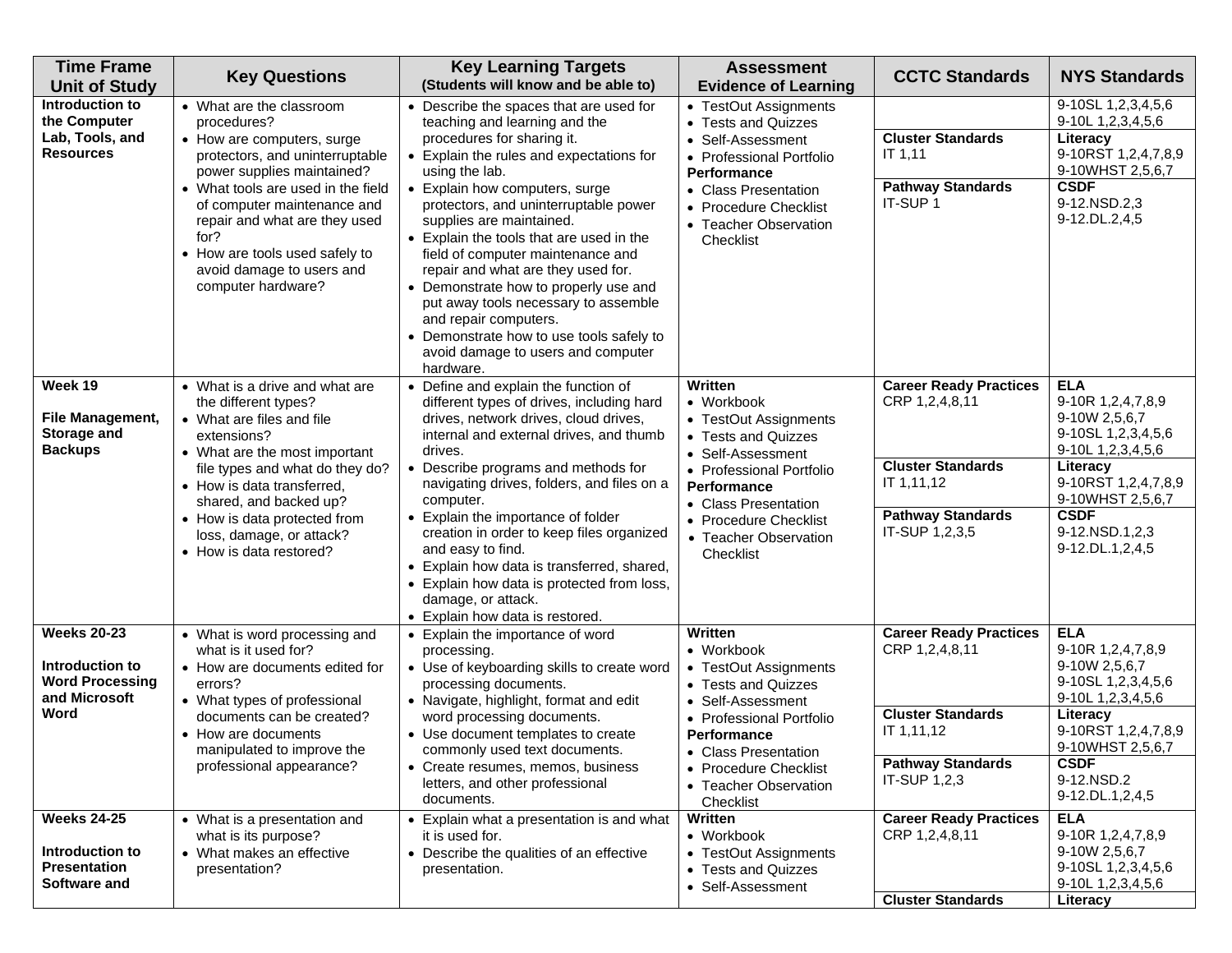| <b>Time Frame</b><br><b>Unit of Study</b>                                                  | <b>Key Questions</b>                                                                                                                                                                                      | <b>Key Learning Targets</b><br>(Students will know and be able to)                                                                                                                                                                                                                                                                                        | <b>Assessment</b><br><b>Evidence of Learning</b>                                                                                                                                                                                           | <b>CCTC Standards</b>                                                                                                                              | <b>NYS Standards</b>                                                                                                                                                                                    |
|--------------------------------------------------------------------------------------------|-----------------------------------------------------------------------------------------------------------------------------------------------------------------------------------------------------------|-----------------------------------------------------------------------------------------------------------------------------------------------------------------------------------------------------------------------------------------------------------------------------------------------------------------------------------------------------------|--------------------------------------------------------------------------------------------------------------------------------------------------------------------------------------------------------------------------------------------|----------------------------------------------------------------------------------------------------------------------------------------------------|---------------------------------------------------------------------------------------------------------------------------------------------------------------------------------------------------------|
| <b>Microsoft</b><br><b>PowerPoint</b>                                                      | • What tools can be used to<br>improve the appearance and<br>effectiveness of a<br>presentation?<br>• What can be done to deliver a<br>presentation in a way that<br>engages and informs the<br>audience? | • Explain how to deliver a presentation<br>that will engage and inform people<br>about the subject.                                                                                                                                                                                                                                                       | • Professional Portfolio<br>Performance<br>• Class Presentation<br>• Procedure Checklist<br>• Teacher Observation<br>Checklist                                                                                                             | IT 1,11,12<br><b>Pathway Standards</b><br>IT-SUP 1,2,3                                                                                             | 9-10RST 1,2,4,7,8,9<br>9-10WHST 2,5,6,7<br><b>CSDF</b><br>9-12.NSD.2<br>9-12.DL.1,2,4,5                                                                                                                 |
| <b>Weeks 26-27</b><br>Introduction to<br><b>Spreadsheets and</b><br><b>Microsoft Excel</b> | • What is a spreadsheet and<br>what is its purpose?<br>• What makes an effective<br>spreadsheet?<br>• What tools can be used to<br>share data and information<br>from a spreadsheet?                      | • Describe what a spreadsheet is and<br>what it can be used for.<br>• Explain the different parts of a<br>spreadsheet.<br>• Create a spreadsheet and add data.<br>• Perform basic calculations using<br>spreadsheet formulas.<br>• Sort and filter data.<br>• Create visual representations of<br>spreadsheet data.<br>• Explain the relationship between | <b>Written</b><br>• Workbook<br>• TestOut Assignments<br>• Tests and Quizzes<br>• Self-Assessment<br>• Professional Portfolio<br><b>Performance</b><br>• Class Presentation<br>• Procedure Checklist<br>• Teacher Observation<br>Checklist | <b>Career Ready Practices</b><br>CRP 1,2,4,8,11<br><b>Cluster Standards</b><br>IT 1,11,12<br><b>Pathway Standards</b><br>IT-SUP 1,2,3              | <b>ELA</b><br>9-10R 1,2,4,7,8,9<br>9-10W 2,5,6,7<br>9-10SL 1,2,3,4,5,6<br>9-10L 1,2,3,4,5,6<br>Literacy<br>9-10RST 1,2,4,7,8,9<br>9-10WHST 2,5,6,7<br><b>CSDF</b><br>9-12.NSD.3<br>9-12.DL.1,2,4,5      |
| <b>Weeks 28-29</b><br>Introduction to<br>Databases and<br><b>Microsoft Access</b>          | • What is a database and what is<br>its purpose?<br>• What makes an effective<br>database?<br>• What tools can be used to<br>share data and information<br>from a database?                               | spreadsheets and databases.<br>• Describe what a database is and what it<br>can be used for.<br>• Explain the different parts of a<br>database.<br>• Create a database file.<br>• Use spreadsheets and forms to input,<br>track and filter data.                                                                                                          | Written<br>• Workbook<br>• TestOut Assignments<br>• Tests and Quizzes<br>• Self-Assessment<br>• Professional Portfolio<br>Performance<br>• Class Presentation<br>• Procedure Checklist<br>• Teacher Observation<br>Checklist               | <b>Career Ready Practices</b><br>CRP 1,2,4,8,11<br><b>Cluster Standards</b><br>IT 1,11,12<br><b>Pathway Standards</b><br>IT-SUP 1,2,3<br>IT-PRG 10 | <b>ELA</b><br>9-10R 1,2,4,7,8,9<br>9-10W 2,5,6,7<br>9-10SL 1, 2, 3, 4, 5, 6<br>9-10L 1,2,3,4,5,6<br>Literacy<br>9-10RST 1,2,4,7,8,9<br>9-10WHST 2,5,6,7<br><b>CSDF</b><br>9-12.NSD.3<br>9-12.DL.1,2,4,5 |
| <b>Weeks 30-31</b><br>Introduction to<br><b>Hardware</b>                                   | • What is computer hardware?<br>• What are the key components<br>that make-up a computer<br>system?<br>• What is the responsibility or<br>function of each component?                                     | • Define computer hardware.<br>• Describe the key hardware components<br>that make up a computer system.<br>• Explain the function of each<br>component.                                                                                                                                                                                                  | Written<br>• Workbook<br>• TestOut Assignments<br>• Tests and Quizzes<br>• Self-Assessment<br>• Professional Portfolio<br><b>Performance</b><br>• Class Presentation<br>• Procedure Checklist<br>• Teacher Observation<br>Checklist        | <b>Career Ready Practices</b><br>CRP 1,2,4,8,11<br><b>Cluster Standards</b><br>IT 1,11<br><b>Pathway Standards</b><br>IT-SUP 1,2,3                 | <b>ELA</b><br>9-10R 1,2,4,7,8,9<br>9-10W 2,5,6,7<br>9-10SL 1,2,3,4,5,6<br>9-10L 1,2,3,4,5,6<br>Literacy<br>9-10RST 1,2,4,7,8,9<br>9-10WHST 2,5,6,7<br><b>CSDF</b><br>9-12.NSD.2,3<br>9-12.DL.1,2,4,5    |
| Week 32<br>Introduction to<br><b>Software</b>                                              | • What is computer software?<br>• What are the key categories of<br>software used and what is<br>each used for?                                                                                           | • Define computer software.<br>• Describe the key categories of<br>computer software and explain the uses<br>of each category.                                                                                                                                                                                                                            | Written<br>• Workbook<br>• TestOut Assignments<br>• Tests and Quizzes<br>• Self-Assessment<br>• Professional Portfolio                                                                                                                     | <b>Career Ready Practices</b><br>CRP 1,2,4,8,11<br><b>Cluster Standards</b><br>IT 1,11,12                                                          | <b>ELA</b><br>9-10R 1,2,4,7,8,9<br>9-10W 2,5,6,7<br>9-10SL 1,2,3,4,5,6<br>9-10L 1,2,3,4,5,6<br>Literacy<br>9-10RST 1,2,4,7,8,9                                                                          |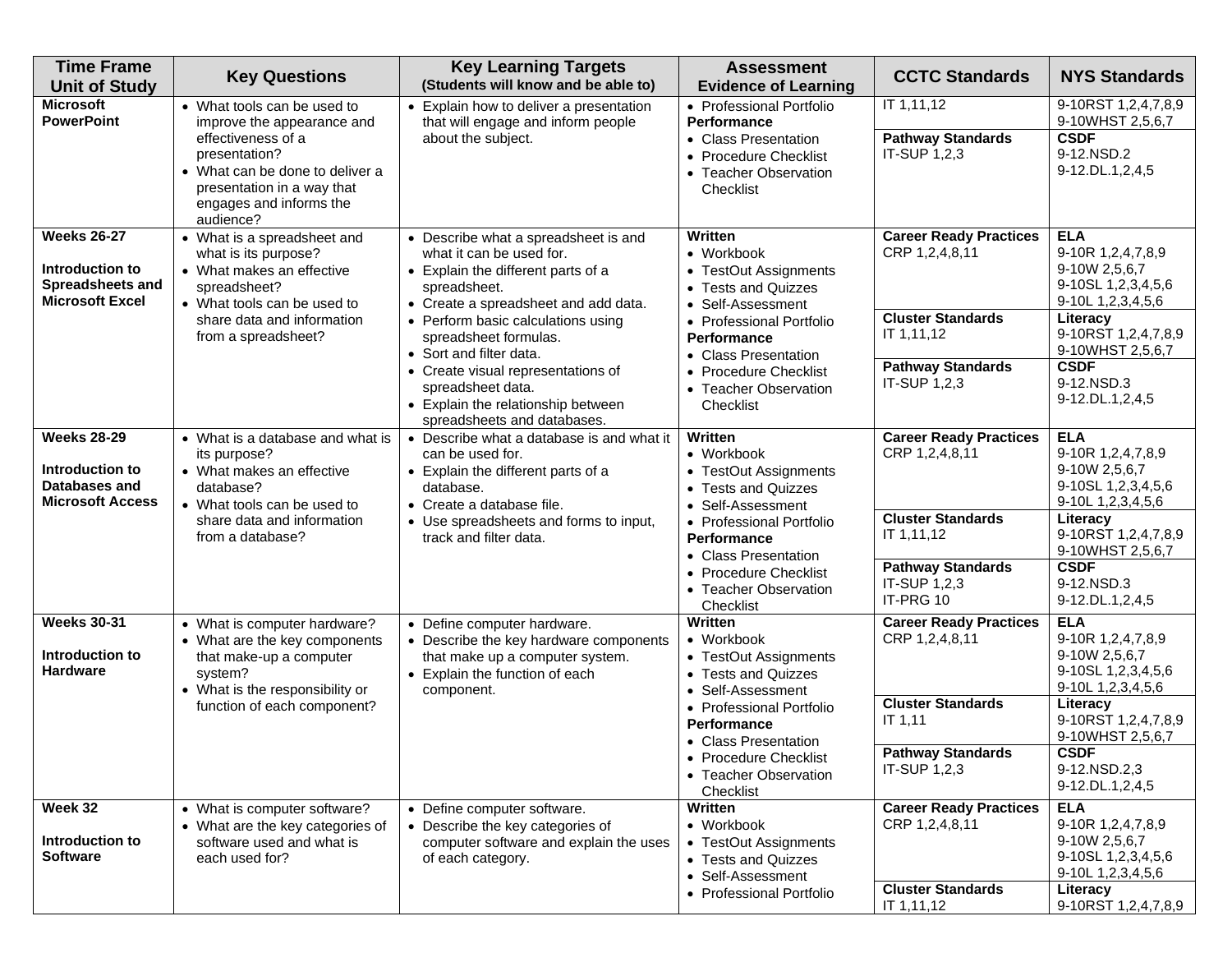| <b>Time Frame</b><br><b>Unit of Study</b>                                                             | <b>Key Questions</b>                                                                                                                                                                                                                                                                                               | <b>Key Learning Targets</b><br>(Students will know and be able to)                                                                                                                                                                                                                                                                                                        | <b>Assessment</b><br><b>Evidence of Learning</b>                                                                                                                                                                                            | <b>CCTC Standards</b>                                                                                                                                   | <b>NYS Standards</b>                                                                                                                                                                                                                        |
|-------------------------------------------------------------------------------------------------------|--------------------------------------------------------------------------------------------------------------------------------------------------------------------------------------------------------------------------------------------------------------------------------------------------------------------|---------------------------------------------------------------------------------------------------------------------------------------------------------------------------------------------------------------------------------------------------------------------------------------------------------------------------------------------------------------------------|---------------------------------------------------------------------------------------------------------------------------------------------------------------------------------------------------------------------------------------------|---------------------------------------------------------------------------------------------------------------------------------------------------------|---------------------------------------------------------------------------------------------------------------------------------------------------------------------------------------------------------------------------------------------|
|                                                                                                       | • How is software delivered to<br>users and how has this<br>evolved?<br>• What are the qualities of an<br>effective program?<br>• What is coding?                                                                                                                                                                  | • Explain how computer software can be<br>delivered and how these processes<br>have evolved.<br>• Describe the qualities of an effective<br>program.<br>• Explain the function of computer<br>coding.<br>• List and describe the basic components<br>of different types of codes.                                                                                         | Performance<br>• Class Presentation<br>• Procedure Checklist<br>• Teacher Observation<br>Checklist                                                                                                                                          | <b>Pathway Standards</b><br>IT-SUP 1,2,3                                                                                                                | 9-10WHST 2,5,6,7<br><b>CSDF</b><br>9-12.NSD.2,3<br>9-12.DL.1,2,4,5                                                                                                                                                                          |
| <b>Weeks 33-34</b><br>Introduction to<br><b>Networking and</b><br><b>Wireless</b><br><b>Computing</b> | • What is the networking?<br>• What is the history and<br>evolution of networking?<br>• How does a network function?                                                                                                                                                                                               | • Explain what networking is.<br>• Describe the history and evolution of<br>networking.<br>• Explain how a network functions.                                                                                                                                                                                                                                             | Written<br>• Workbook<br>• TestOut Assignments<br>• Tests and Quizzes<br>• Self-Assessment<br>• Professional Portfolio<br>Performance<br>• Class Presentation<br>• Procedure Checklist<br>• Teacher Observation<br>Checklist                | <b>Career Ready Practices</b><br>CRP 1,2,4,8,11<br><b>Cluster Standards</b><br>IT 1,11,12<br><b>Pathway Standards</b><br>IT-SUP 1,2,3,5<br>IT-NET 2     | <b>ELA</b><br>9-10R 1,2,4,7,8,9<br>9-10W 2,5,6,7<br>9-10SL 1,2,3,4,5,6<br>9-10L 1,2,3,4,5,6<br>Literacy<br>9-10RST 1,2,4,7,8,9<br>9-10WHST 2,5,6,7<br><b>CSDF</b><br>9-12.NSD.2,4,5<br>9-12.DL.1,2,4,5                                      |
| <b>Weeks 35-36</b><br>Introduction to<br>the Internet                                                 | • What is the internet?<br>• What is the history and<br>evolution of the internet?<br>• How does the Internet<br>function?                                                                                                                                                                                         | • Explain what the internet is.<br>• Describe the history and evolution of<br>the internet.<br>• Explain how the internet functions.                                                                                                                                                                                                                                      | Written<br>$\bullet$ Workbook<br>• TestOut Assignments<br>• Tests and Quizzes<br>• Self-Assessment<br>• Professional Portfolio<br><b>Performance</b><br>• Class Presentation<br>• Procedure Checklist<br>• Teacher Observation<br>Checklist | <b>Career Ready Practices</b><br>CRP 1,2,4,8,11<br><b>Cluster Standards</b><br>IT 1,11,12<br><b>Pathway Standards</b><br>IT-SUP 1,2,3<br>IT-NET 2       | <b>ELA</b><br>9-10R 1,2,4,7,8,9<br>9-10W 2,5,6,7<br>9-10SL 1, 2, 3, 4, 5, 6<br>9-10L 1,2,3,4,5,6<br>Literacy<br>9-10RST 1,2,4,7,8,9<br>9-10WHST 2,5,6,7<br><b>CSDF</b><br>9-12.NSD.2,4,5<br>9-12.DL.1,2,4,5                                 |
| Week 37<br>Safe Use of the<br>Internet, Social<br>Media, and other<br><b>Digital Tools</b>            | • How can the internet be<br>dangerous?<br>• What can users do to protect<br>themselves?<br>• What are the pros and cons of<br>social media?<br>• What can users do to avoid<br>negative experiences with<br>social media?<br>• What other digital tools are<br>there and how can they be<br>used in healthy ways? | • Describe some possible dangers in<br>using the internet.<br>• Explain ways that internet users can<br>protect themselves from possible online<br>dangers.<br>• Describe the pros and cons of social<br>media.<br>• Identify ways to avoid negative<br>experiences with social media.<br>• List other digital tools and explain how<br>they can be used in healthy ways. | Written<br>• Workbook<br>• TestOut Assignments<br>• Tests and Quizzes<br>• Self-Assessment<br>• Professional Portfolio<br>Performance<br>• Class Presentation<br>• Procedure Checklist<br>• Teacher Observation<br>Checklist                | <b>Career Ready Practices</b><br>CRP 1,2,3,4,8,11<br><b>Cluster Standards</b><br>IT 1,4,11,12<br><b>Pathway Standards</b><br>IT-SUP 1,2,3<br>IT-NET 1,2 | <b>ELA</b><br>9-10R 1,2,4,7,8,9<br>9-10W 2,5,6,7<br>9-10SL 1, 2, 3, 4, 5, 6<br>9-10L 1,2,3,4,5,6<br>Literacy<br>9-10RST 1,2,4,7,8,9<br>9-10WHST 2,5,6,7<br><b>CSDF</b><br>9-12.IC.4<br>9-12.NSD.2,3,4,5<br>9-12.CY.1,2,3<br>9-12.DL.1,2,4,5 |
| Week 38<br>The Evolution of<br><b>Technology</b><br>Careers,                                          | • How have technology careers<br>evolved over time?<br>• What are different careers<br>available in the technology field                                                                                                                                                                                           | • Describe how technology careers have<br>evolved over time.                                                                                                                                                                                                                                                                                                              | Written<br>• Workbook<br>• TestOut Assignments<br>• Tests and Quizzes                                                                                                                                                                       | <b>Career Ready Practices</b><br>CRP 1,2,4,7,8,10,11                                                                                                    | <b>ELA</b><br>9-10R 1,2,4,7,8,9<br>9-10W 2,5,6,7<br>9-10SL 1,2,3,4,5,6<br>9-10L 1, 2, 3, 4, 5, 6                                                                                                                                            |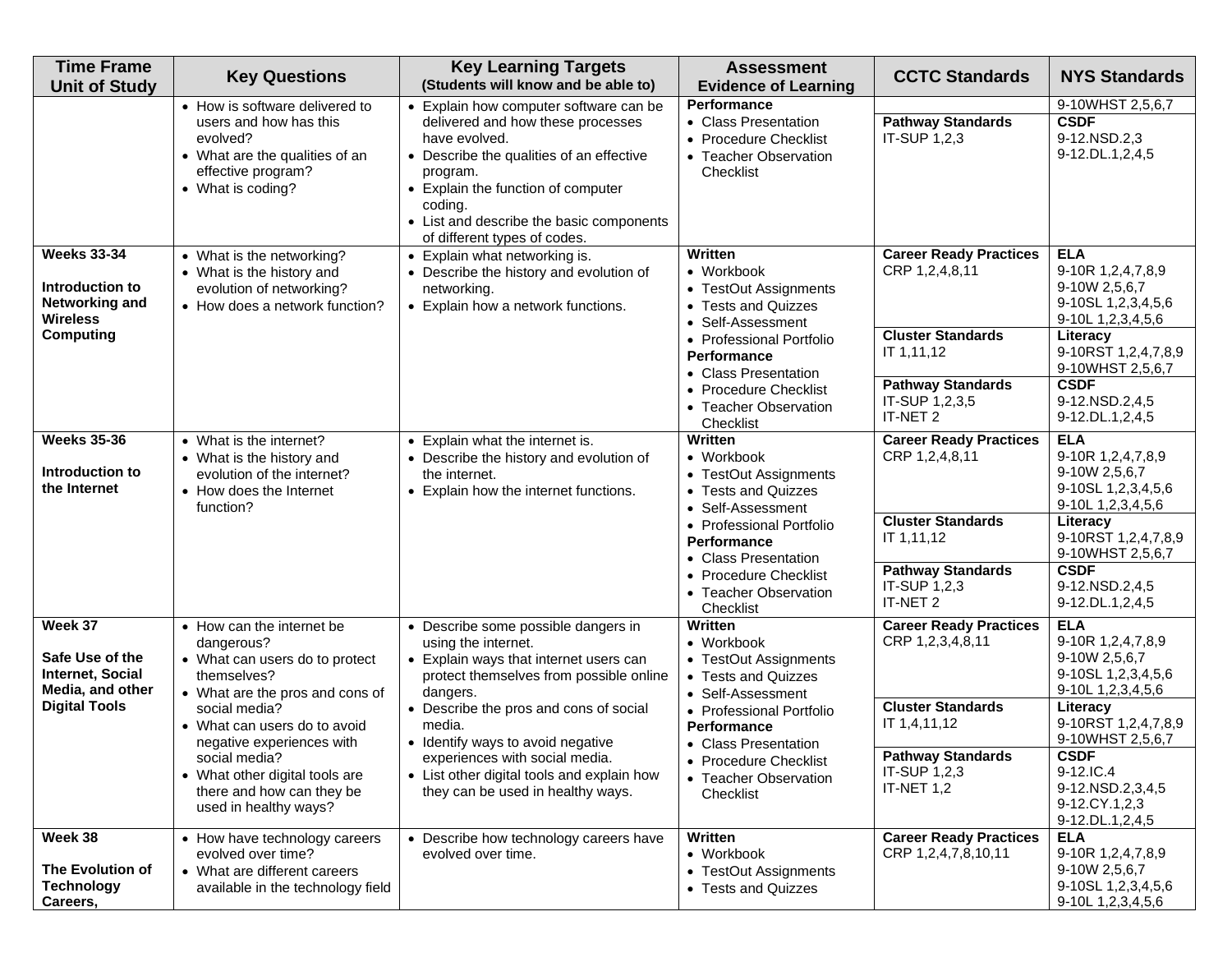| <b>Time Frame</b><br><b>Unit of Study</b>                       | <b>Key Questions</b>                                                                                                   | <b>Key Learning Targets</b><br>(Students will know and be able to)                                                                                                        | <b>Assessment</b><br><b>Evidence of Learning</b>                                              | <b>CCTC Standards</b>                                                               | <b>NYS Standards</b>                                                                                  |
|-----------------------------------------------------------------|------------------------------------------------------------------------------------------------------------------------|---------------------------------------------------------------------------------------------------------------------------------------------------------------------------|-----------------------------------------------------------------------------------------------|-------------------------------------------------------------------------------------|-------------------------------------------------------------------------------------------------------|
| <b>Technology</b><br><b>Trends and</b><br><b>What's to Come</b> | and what types of skills do they<br>require?<br>• What are the current trends in                                       | • List different careers available in the<br>technology field and explain what types<br>of skills they require.                                                           | • Self-Assessment<br>• Professional Portfolio<br>Performance                                  | <b>Cluster Standards</b><br>IT 1,5,6                                                | Literacy<br>9-10RST 1,2,4,7,8,9<br>9-10WHST 2,5,6,7                                                   |
|                                                                 | technology careers?<br>• What will technology careers<br>look like in the future?                                      | • Research and describe current trends<br>in technology careers.<br>• Predict what technology careers might<br>look like in the future.                                   | • Class Presentation<br>• Procedure Checklist<br>• Teacher Observation<br>Checklist           | <b>Pathway Standards</b><br>IT-SUP 1<br>IT-NET 1<br>IT-PRG 1                        | <b>CSDF</b><br>9-12.IC.7<br>9-12.NSD.2,4<br>9-12.DL.1,2,4,5                                           |
| Week 39<br><b>Finding and</b><br>Applying for a Job             | • What resources can be used in<br>a job search?<br>• How can a job candidate<br>identify and apply for a<br>position? | • Locate potential job openings using<br>both face-to-face and digital methods.<br>• Use employment sites like Monster and<br>Indeed.<br>• Fill out a formal application. | Written<br>• Workbook<br>• Tests and Quizzes<br>• Self-Assessment<br>• Professional Portfolio | <b>Career Ready Practices</b><br>CRP 1,2,4,7,8,10,11                                | <b>ELA</b><br>9-10R 1,2,4,7,8,9<br>9-10W 2,5,6,7<br>9-10SL 1, 2, 3, 4, 5, 6<br>9-10L 1, 2, 3, 4, 5, 6 |
|                                                                 | Performance<br>• Class Presentation<br>• Procedure Checklist<br>• Teacher Observation<br>Checklist                     |                                                                                                                                                                           | <b>Cluster Standards</b><br>IT <sub>1</sub>                                                   | Literacy<br>9-10RST 1,2,4,7,8,9<br>9-10WHST 2,5,6,7                                 |                                                                                                       |
|                                                                 |                                                                                                                        |                                                                                                                                                                           |                                                                                               | <b>Pathway Standards</b><br>IT-SUP 1<br>IT-NET 1<br><b>IT-PRG1</b>                  | <b>CSDF</b><br>9-12.IC.7<br>9-12.NSD.2,3<br>9-12.DL.1,2,4,5                                           |
| Week 40<br><b>Review and Final</b><br>Exam                      | • Are you prepared for the Final<br>Exam?                                                                              | • Prepare and take the Final Exam.                                                                                                                                        | • Final Exam                                                                                  | <b>Career Ready Practices</b><br>CRP 1,2,3,4,7,8,11                                 | <b>ELA</b><br>9-10R 1,2,4,7,8,9<br>9-10W 2,5,6,7<br>9-10SL 1, 2, 3, 4, 5, 6<br>9-10L 1,2,3,4,5,6      |
|                                                                 |                                                                                                                        |                                                                                                                                                                           |                                                                                               | <b>Cluster Standards</b><br>IT 1,11,12                                              | Literacy<br>9-10RST 1,2,4,7,8,9<br>9-10WHST 2,5,6,7                                                   |
|                                                                 |                                                                                                                        |                                                                                                                                                                           |                                                                                               | <b>Pathway Standards</b><br><b>IT-SUP 1.2.3</b><br>IT-NET 1,2<br><b>IT-PRG 1,10</b> | <b>CSDF</b><br>9-12.IC.1,3,4,7<br>9-12.NSD.1,2,3,4,5<br>9-12.CY.1,2,3<br>9-12.DL.1,2,4,5              |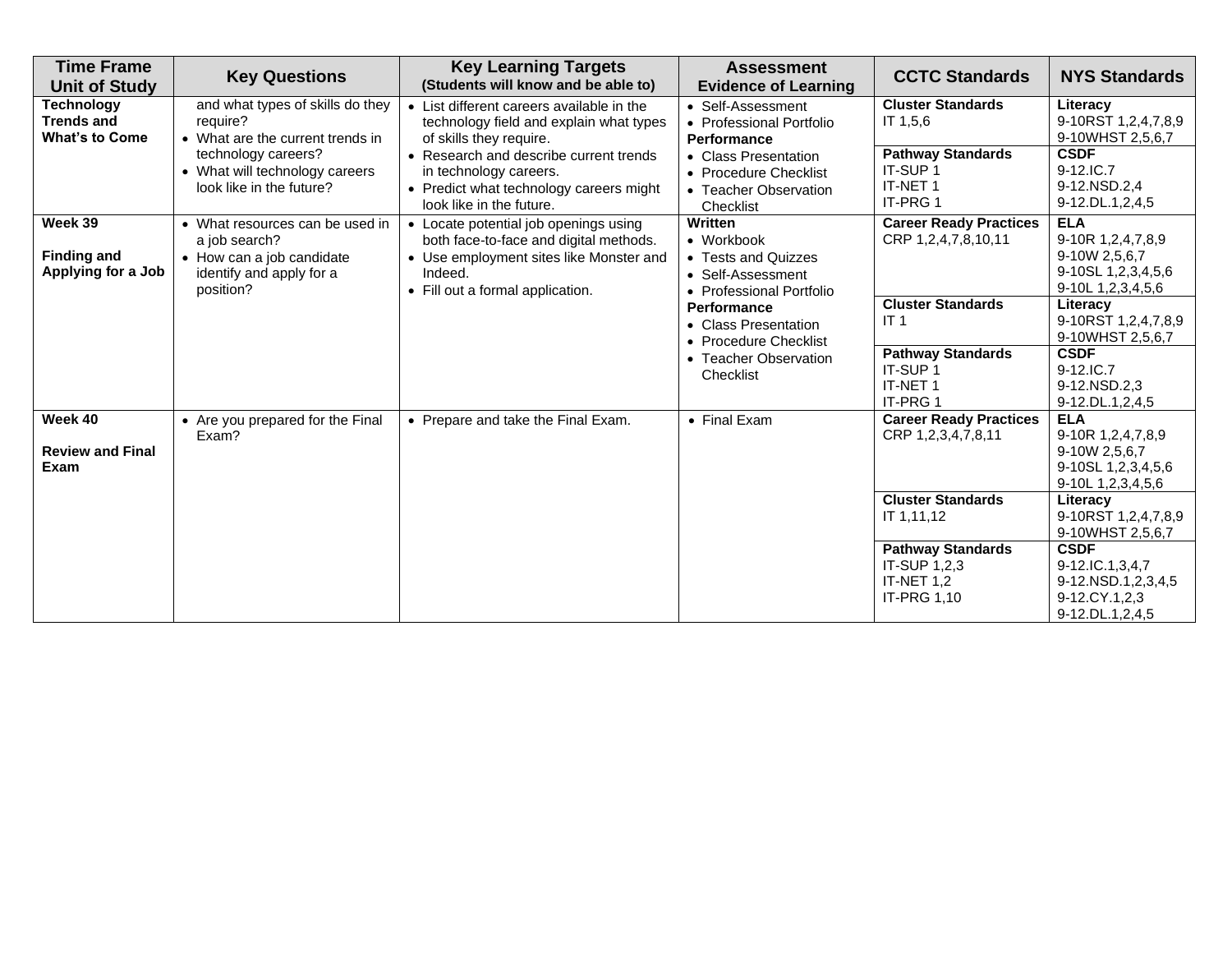# **Syracuse City School District Career and Technical Education Program Course Syllabus CSS200: Cybersecurity 200**



#### **Program Overview**

Cybersecurity is the study of information technology security and focuses on protecting computers, networks, programs, and data from unintended or unauthorized access, change, or destruction. The Cybersecurity Program is designed to help students explore the process of securing computers and computer networks, and conducting investigations of cybercrimes and forensic analysis of digital devices. Students will be equipped with the knowledge and skills to manage helpdesk functions in small to medium business IT operations as well as continue on to post-secondary training for careers in computer and network security, cybercrime investigation and computer forensics. Throughout the program, students gain mastery of these skills by performing simulated hands-on exercises Students who successfully complete the program can earn up to nine college credits and obtain CompTIA A+ Certification, a fundamental accreditation for work in many IT fields.

#### **Course Description**

This course provides an overview and exploration of computer hardware and software, including memory, input/output devices, operating systems, and troubleshooting. Students will learn about the how the internet functions, as well as the uses and abuses of social media. Student will work with both wired and wireless networks and learn the basics of computer programming. Student will become familiar with the vulnerabilities in computer systems and learn about how to protect both devices and users from security threats. Students will also explore different career options within the computer science field to determine areas of personal interest. The course emphasizes practical hands-on labs and exercises that will be used by students to gain an understanding of software technologies that are relevant to computer science. By writing lab reports that document their findings and results, students will implement knowledge and skills in authentic situations.

#### **Work-Based Learning**

Students will be connected with working computer science professionals in the community through Career Coaching, field trips and job shadowing which could lead to further opportunities for direct job training and realworld experience. Students will create and maintain a portfolio of their work-based learning experiences throughout the program to document the development of their skills.

#### **Pre-Requisites**

N/A

#### **Course Objectives**

- 6. Students will understand the historical and societal context of computer systems.
- 7. Students will understand the career ready practices that will lead to success in the computer science pathway.
- 8. Students will understand both the hardware and software technology used in computer operations.
- 9. Students will assemble and troubleshoot computers.
- 10. Students will demonstrate basic programming and data analysis skills.
- 11. Students will recognize security threats and identify ways to protect both computer systems and users.

#### **Integrated Academics**

N/A

#### **Concurrent Enrollment**

Upon successful completion of Computer Science 200, students who earn a grade of B or higher will earn 3 college credits for CRJ 107 Computer Hardware and Peripherals from Utica College.

#### **Equipment and Supplies**

- **School will provide:** All necessary technology and classroom equipment
- **Student will provide:** N/A

#### **Textbook**

TBD

#### **Grading**

10% Class Attendance and Participation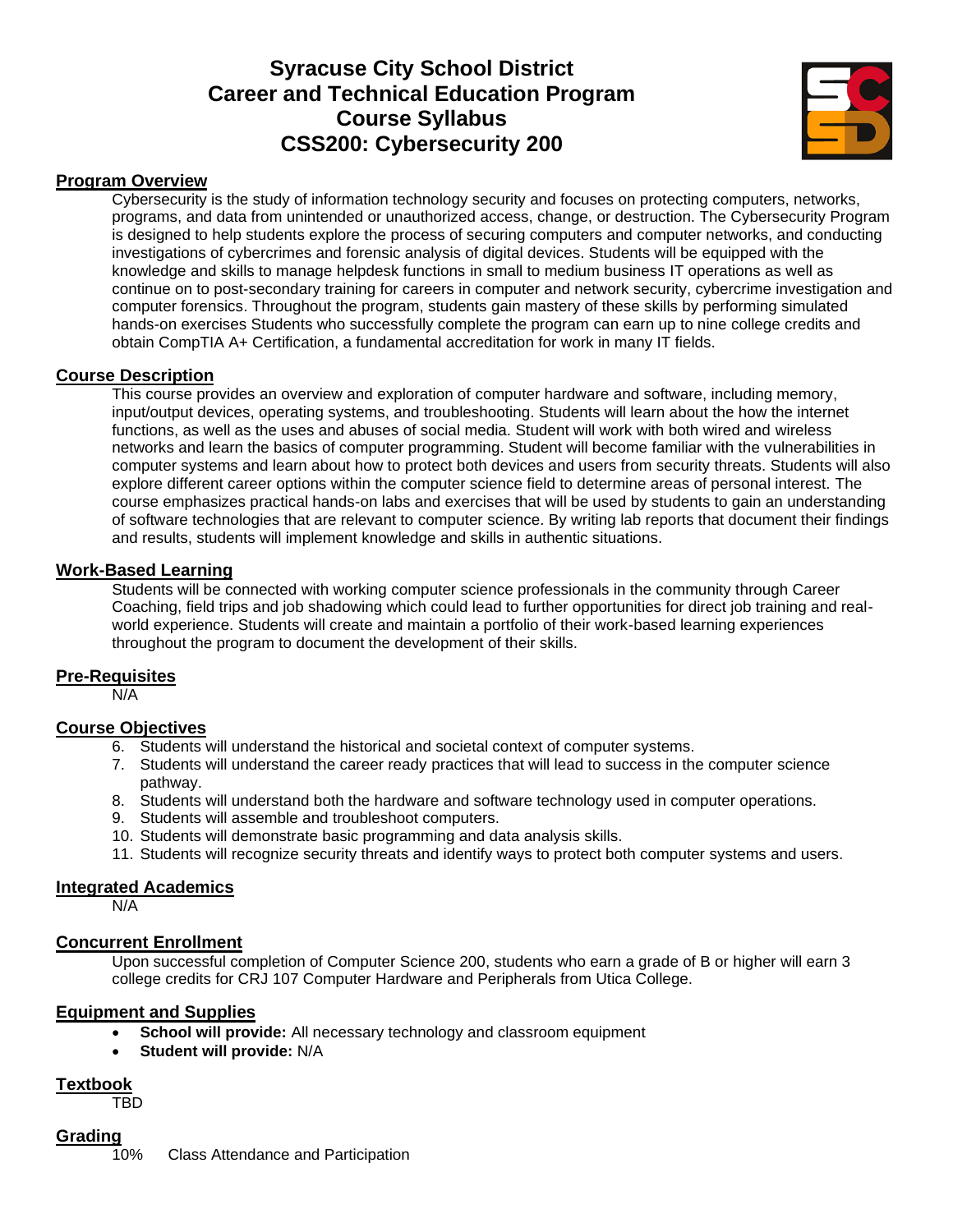- 10% Oral Presentation
- 
- 25% Assignments 25% Mid-Term Exam<br>30% Final Exam
- Final Exam

# **Additional Course Policies**

- Students are required to follow all safety procedures.
- All work is due at the time and day specified when the assignment is given. Submission details for work to be graded will be given at the time the work is assigned.
- Quizzes will be given throughout the semester. The lowest quiz score (one score only) will be dropped when calculating the final course grade.

| Quarter      | <b>Units of Study</b>                                                                                                                                                                                                                                                                                                                                                                                                                                                                                                                                              |
|--------------|--------------------------------------------------------------------------------------------------------------------------------------------------------------------------------------------------------------------------------------------------------------------------------------------------------------------------------------------------------------------------------------------------------------------------------------------------------------------------------------------------------------------------------------------------------------------|
| 1            | Introduction to Course, Classroom Practices, and Expectations:<br>$\bullet$<br><b>Being Successful</b><br><b>Technology and Ethics</b><br>٠<br>History of Computers and Their Use in Society<br>Digital Media: Digital Data and Media Formatting                                                                                                                                                                                                                                                                                                                   |
|              | <b>Computer Hardware: Internal Components</b><br>٠<br>Input And Output Devices and Peripherals<br>$\bullet$                                                                                                                                                                                                                                                                                                                                                                                                                                                        |
| $\mathbf{2}$ | <b>Storage and Devices</b><br>$\bullet$<br>Hardware Troubleshooting<br>٠<br>Operating Systems, System Software, BIOS/UEFI<br>File Management, Application Software, and Software<br>٠<br>Troubleshooting<br>Printing<br>٠                                                                                                                                                                                                                                                                                                                                          |
| 3            | The Internet and How It Works: Web Browsers, and Cloud Computing<br>$\bullet$<br>Social Media, and Internet Communication Technologies<br>$\bullet$<br>The Internet of Things and Internet Technology Careers<br>$\bullet$<br>Networking Basics: Topologies, IP Addresses, and Networking<br>$\bullet$<br>Devices<br>Wired and Wireless Networking: Network/Ethernet Cables, Wireless<br>$\bullet$<br>Standards, and Creating a Home Network<br>Internet Connectivity, Networking Protocols, and Network<br>$\bullet$<br>Troubleshooting<br>Databases<br>$\bullet$ |
| 4            | Programming and Web Development<br>$\bullet$<br>Data Analysis, Designing and Implementing Systems<br>٠<br>Security Threats and Vulnerabilities<br>٠<br>Authentication, Encryption, and Device Security<br><b>IT Career Preparation</b>                                                                                                                                                                                                                                                                                                                             |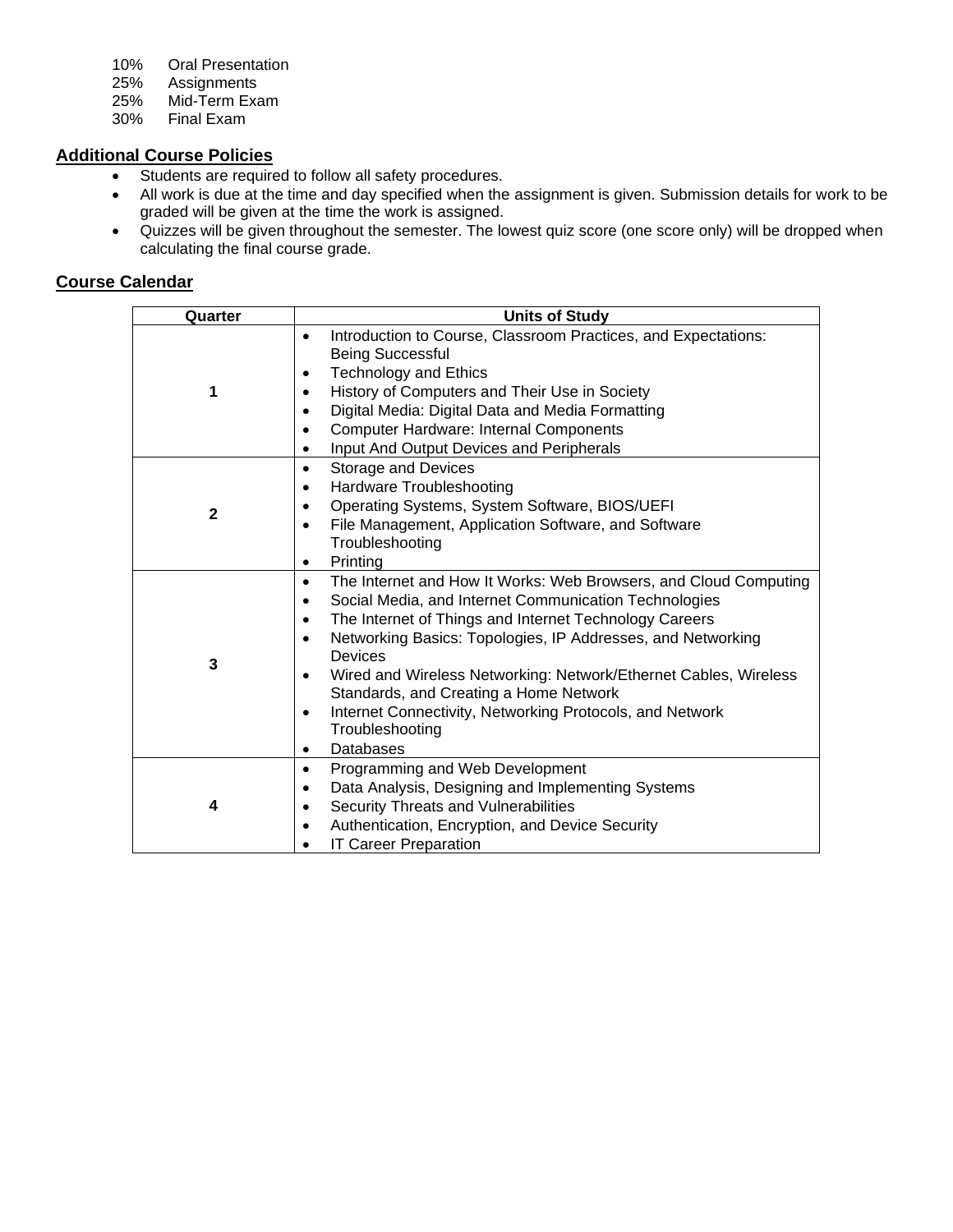#### **Syracuse City School District Career and Technical Education Program Scope and Sequence CSS200: Cybersecurity 200**



| <b>Time Frame</b><br><b>Unit of Study</b>                                                                                     | <b>Key Questions</b>                                                                                                                                                                                                                              | <b>Key Learning Targets</b><br>(Students will know and be able to)                                                                                                                                                                                    | <b>Assessment</b><br><b>Evidence of Learning</b>                                                                                                                          | <b>CCTC Standards</b>                                                                                                                  | <b>NYS Standards</b>                                                                                                                                                             |
|-------------------------------------------------------------------------------------------------------------------------------|---------------------------------------------------------------------------------------------------------------------------------------------------------------------------------------------------------------------------------------------------|-------------------------------------------------------------------------------------------------------------------------------------------------------------------------------------------------------------------------------------------------------|---------------------------------------------------------------------------------------------------------------------------------------------------------------------------|----------------------------------------------------------------------------------------------------------------------------------------|----------------------------------------------------------------------------------------------------------------------------------------------------------------------------------|
| Weeks 1-2<br>Introduction to<br><b>Course, Classroom</b><br>Practices, and<br><b>Expectations:</b><br><b>Being Successful</b> | • What do students wish to get<br>out of this class?<br>• How can students be<br>successful in this course?<br>• How can students manage their<br>time?<br>• How can students appropriately<br>and effectively use technology?                    | • Explain and follow classroom<br>procedures.<br>• List and explain classroom rules and<br>safety precautions and procedures.<br>• Use tools to effectively manage their<br>time.<br>• Use computer hardware and software<br>to participate in class. | Written<br>• Assignments<br>• Self-Assessment<br><b>Performance</b><br>• Class Presentation<br>• Procedure Checklist<br>• Teacher Observation<br>Checklist                | <b>Career Ready Practices</b><br>CRP 1,2,4,8,11<br><b>Cluster Standards</b><br>IT <sub>1</sub><br><b>Pathway Standards</b><br>IT-SUP 1 | <b>ELA</b><br>9-10R 1,2,4,7,8,9<br>9-10W 2,5,6,7<br>9-10SL 1,2,3,4,5,6<br>9-10L 1,2,3,4,5,6<br>Literacy<br>9-10RST 1,2,4,7,8,9<br>9-10WHST 2,5,6,7<br><b>CSDF</b><br>9-12.IC.7   |
| Week 3<br><b>Technology and</b><br><b>Ethics</b>                                                                              | • What does ethics mean?<br>• How is ethics similar to or<br>different from morals?<br>• How does one act ethically in<br>the workplace? In school?<br>• How is technology used<br>ethically?<br>• What uses of technology would<br>be unethical? | • Define ethics.<br>• Differentiate between ethics and<br>morals.<br>• Differentiate between appropriate<br>behavior and inappropriate behavior in<br>a business and school setting.                                                                  | Written<br>• Ethics in Technology<br>Article<br>• Talking with the Text<br>Assignment<br>• Journal Entry<br><b>Performance</b><br>• Ethics Scenario Quiz                  | IT-NET 1<br><b>Career Ready Practices</b><br>CRP 1,2,3,4,8,11<br><b>Cluster Standards</b><br>IT $1,4$<br><b>Pathway Standards</b>      | 9-12.DL.2,5<br><b>ELA</b><br>9-10R 1,2,4,7,8,9<br>9-10W 2,5,6,7<br>9-10SL 1,2,3,4,5,6<br>9-10L 1,2,3,4,5,6<br>Literacy<br>9-10RST 1,2,4,7,8,9<br>9-10WHST 2,5,6,7<br><b>CSDF</b> |
|                                                                                                                               |                                                                                                                                                                                                                                                   |                                                                                                                                                                                                                                                       |                                                                                                                                                                           | IT-SUP 1<br>IT-NET 1                                                                                                                   | 9-12.IC.3,4,5                                                                                                                                                                    |
| Week 4<br><b>History of</b><br><b>Computers and</b><br>Their Use in                                                           | • What is a computer?<br>• What have computers been<br>used for throughout history?<br>• How have computers and their<br>use changed over time?                                                                                                   | • Define computer.<br>• Explain the shift in use and reliance on<br>computers and technology over time.<br>• Identify major turning points in history<br>related to computers.                                                                        | • Research/Presentation<br>on Computers in<br>Society<br>• Section Quiz                                                                                                   | <b>Career Ready Practices</b><br>CRP 1,2,5,7,8,11                                                                                      | <b>ELA</b><br>9-10R 1,2,4,7,8,9<br>9-10W 2,5,6,7<br>9-10SL 1,2,3,4,5,6<br>9-10L 1,2,3,4,5,6                                                                                      |
| <b>Society</b>                                                                                                                |                                                                                                                                                                                                                                                   |                                                                                                                                                                                                                                                       |                                                                                                                                                                           | <b>Cluster Standards</b><br>IT 1.6<br><b>Pathway Standards</b>                                                                         | Literacy<br>9-10RST 1,2,4,7,8,9<br>9-10WHST 2,5,6,7<br><b>CSDF</b>                                                                                                               |
| Weeks 5-6<br><b>Digital Media:</b><br><b>Digital Data and</b><br><b>Media Formatting</b>                                      | • How do computers store data?<br>• How are numbers converted<br>between binary and decimal<br>systems?                                                                                                                                           | • Describe how computers store data.<br>• Explain decimal, binary, octal, and<br>hexadecimal number systems.<br>• Perform binary addition.<br>• Convert numbers from binary to<br>decimal and decimal to binary forms.                                | <b>Assignments</b><br>• Binary Conversions<br>Assignment<br>• MS Paint Exercise<br>(Pixel Mapping)<br>Performance<br>• Binary to Decimal Quiz<br>• Decimal to Binary Quiz | IT-SUP 1<br><b>Career Ready Practices</b><br>CRP 1,2,4,8,11<br><b>Cluster Standards</b><br>IT 1,11,12<br><b>Pathway Standards</b>      | 9-12.IC.1,7<br><b>ELA</b><br>9-10R 1,2,4,7,8,9<br>9-10W 2,5,6,7<br>9-10SL 1,2,3,4,5,6<br>9-10L 1,2,3,4,5,6<br>Literacy<br>9-10RST 1,2,4,7,8,9<br>9-10WHST 2,5,6,7<br><b>CSDF</b> |
| Weeks 7-8                                                                                                                     | • What are the essential internal<br>components of a PC?                                                                                                                                                                                          | • Identify and describe all internal PC<br>components.                                                                                                                                                                                                | • Explore A Motherboard<br>Lab                                                                                                                                            | IT-SUP 1,2,3<br><b>Career Ready Practices</b><br>CRP 1,2,4,8,11                                                                        | 9-12.NSD.2,3<br><b>ELA</b><br>9-10R 1,2,4,7,8,9<br>9-10W 2,5,6,7                                                                                                                 |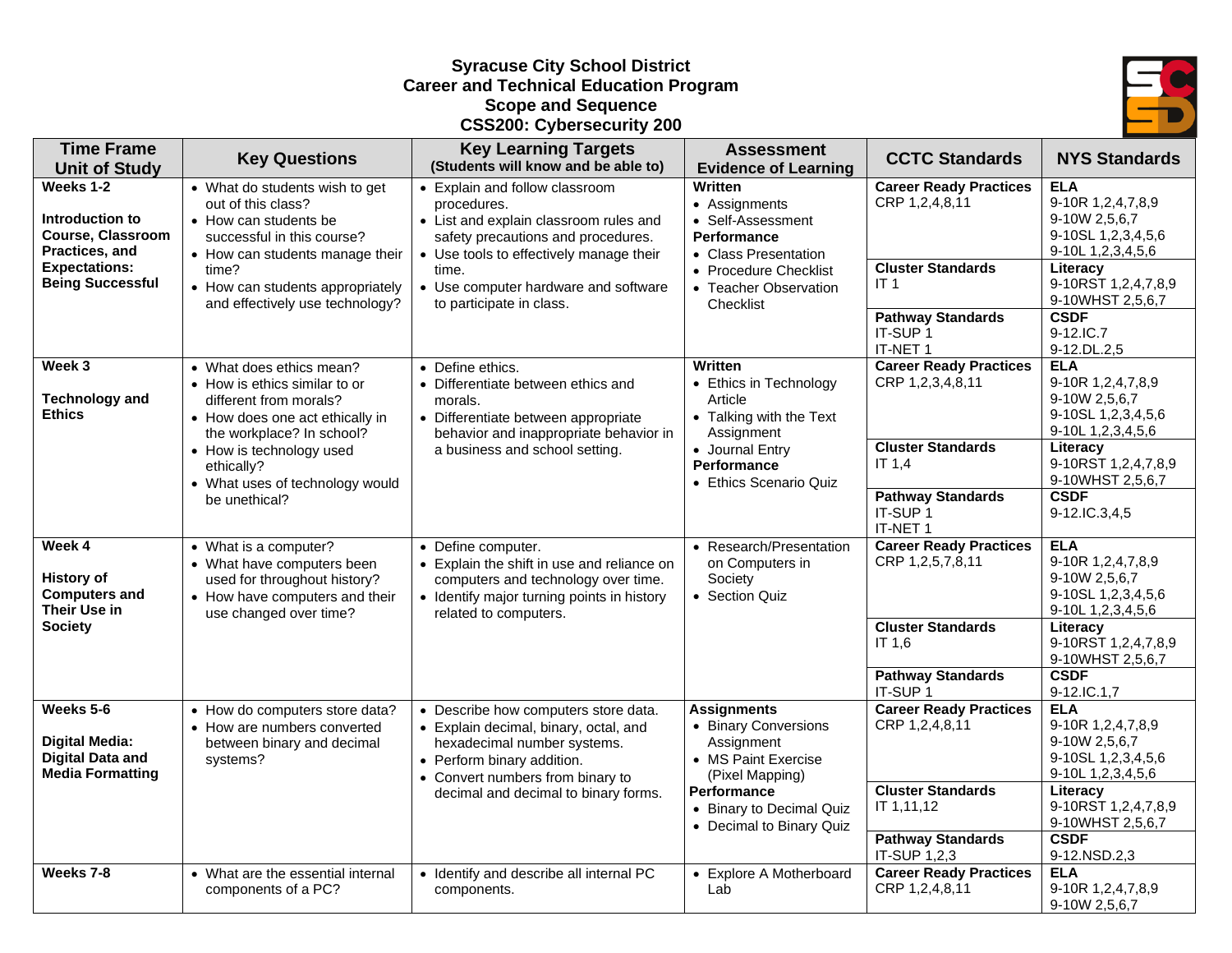| <b>Time Frame</b><br><b>Unit of Study</b>                                                      | <b>Key Questions</b>                                                                                                                                                                                                                                                   | <b>Key Learning Targets</b><br>(Students will know and be able to)                                                                                                                                                                                                                                                                                                     | <b>Assessment</b><br><b>Evidence of Learning</b>                                                                                                                                                          | <b>CCTC Standards</b>                                                                                                                     | <b>NYS Standards</b>                                                                                                                                                                                 |
|------------------------------------------------------------------------------------------------|------------------------------------------------------------------------------------------------------------------------------------------------------------------------------------------------------------------------------------------------------------------------|------------------------------------------------------------------------------------------------------------------------------------------------------------------------------------------------------------------------------------------------------------------------------------------------------------------------------------------------------------------------|-----------------------------------------------------------------------------------------------------------------------------------------------------------------------------------------------------------|-------------------------------------------------------------------------------------------------------------------------------------------|------------------------------------------------------------------------------------------------------------------------------------------------------------------------------------------------------|
| Computer<br>Hardware: Internal<br><b>Components</b>                                            | • What are the internal<br>components responsible for<br>and how do they function?<br>• How do the internal<br>components interface with each<br>other?<br>• How are components installed<br>into a desktop PC?                                                        | • Describe appearance and function of<br>each internal PC component.<br>• Describe how each component<br>interfaces with the rest of the PC<br>(cables, slots on motherboard, socket,<br>$etc.$ ).<br>• Install PC components into a PC case<br>and onto a motherboard.                                                                                                | • Install Memory Lab<br>• Upgrade A Video Card<br>Lab<br>Performance<br>• Hardware Quiz                                                                                                                   | <b>Cluster Standards</b><br>IT 1,11<br><b>Pathway Standards</b><br>IT-SUP 1,2,3                                                           | 9-10SL 1,2,3,4,5,6<br>9-10L 1, 2, 3, 4, 5, 6<br>Literacy<br>9-10RST 1,2,4,7,8,9<br>9-10WHST 2,5,6,7<br><b>CSDF</b><br>9-12.NSD.2,3                                                                   |
| <b>Weeks 9-10</b><br><b>Input And Output</b><br>I/O) Devices and<br><b>Peripherals</b>         | • What is an input device?<br>• What is an output device?<br>• What types of devices are I/O<br>devices?<br>• How do I/O devices interface<br>with a PC?<br>• What are the main ports and<br>cables that are used to connect<br>PC peripherals?                        | • Define input devices vs. output<br>devices.<br>• Identify common I/O devices and<br>peripherals.<br>• Describe ports, connectors, and<br>cables used to connect I/O devices<br>and peripherals.                                                                                                                                                                      | Labs<br>• Connect a Monitor Lab<br>• Set Up a Computer Lab<br>Performance<br>$\bullet$ I/O Quiz                                                                                                           | <b>Career Ready Practices</b><br>CRP 1,2,4,8,11<br><b>Cluster Standards</b><br>IT 1,11<br><b>Pathway Standards</b><br>IT-SUP 1,2,3        | <b>ELA</b><br>9-10R 1,2,4,7,8,9<br>9-10W 2,5,6,7<br>9-10SL 1,2,3,4,5,6<br>9-10L 1,2,3,4,5,6<br>Literacy<br>9-10RST 1,2,4,7,8,9<br>9-10WHST 2,5,6,7<br><b>CSDF</b><br>9-12.NSD.2,3<br>9-12.DL.1,2,4,5 |
| <b>Week 11-12</b><br>Storage and<br><b>Devices</b>                                             | • What is the difference between<br>memory and storage?<br>• What types of storage devices<br>exist?<br>• How do different types of<br>storage devices function to hold<br>data?<br>• What is a file system?<br>• How is information organized<br>on a storage device? | • Compare and contrast the features of<br>different external storage devices,<br>including hard disk drives, optical<br>drives, flash storage, and solid-state<br>drives.<br>Describe common file system features<br>including compression, encryption,<br>permissions, journaling, and file<br>naming rules.<br>Describe disk partitioning and<br>formatting methods. | Labs<br>• Install SATA Devices<br>Lab<br>• Create Volumes Lab<br>• Format Drives Lab<br>• Perform Disk<br>Management Lab<br><b>Performance</b><br>• Storage Quiz                                          | <b>Career Ready Practices</b><br>CRP 1,2,4,8,11<br><b>Cluster Standards</b><br><b>IT 1,11</b><br><b>Pathway Standards</b><br>IT-SUP 1,2,3 | <b>ELA</b><br>9-10R 1,2,4,7,8,9<br>9-10W 2,5,6,7<br>9-10SL 1,2,3,4,5,6<br>9-10L 1,2,3,4,5,6<br>Literacy<br>9-10RST 1,2,4,7,8,9<br>9-10WHST 2,5,6,7<br><b>CSDF</b><br>9-12.NSD.2.3<br>9-12.DL.1,2,4,5 |
| <b>Weeks 13-14</b><br><b>Hardware</b><br>Troubleshooting                                       | • How does a malfunction in one<br>part of the computer affect the<br>rest of the system?<br>• What is the most effective way<br>to troubleshoot a problem?<br>• Why is it important to<br>troubleshoot a problem before<br>implementing a potential<br>solution?      | • Identify the proper sequence of steps<br>to follow in the troubleshooting<br>methodology.<br>• Diagnose and resolve common<br>motherboard problems.<br>• Diagnose and resolve common<br>computer memory problems.<br>• Diagnose and resolve common<br>processor problems.                                                                                            | Labs<br>• Troubleshoot System<br>Power Lab<br>• Troubleshoot Memory<br>Lab<br>• Troubleshoot Processor<br>Installation Lab<br>• Troubleshoot SATA<br>Devices Lab<br>Performance<br>• Troubleshooting Quiz | <b>Career Ready Practices</b><br>CRP 1,2,4,8,11<br><b>Cluster Standards</b><br>IT 1,11<br><b>Pathway Standards</b><br>IT-SUP 1,2,3        | <b>ELA</b><br>9-10R 1,2,4,7,8,9<br>9-10W 2,5,6,7<br>9-10SL 1,2,3,4,5,6<br>9-10L 1,2,3,4,5,6<br>Literacy<br>9-10RST 1,2,4,7,8,9<br>9-10WHST 2,5,6,7<br><b>CSDF</b><br>9-12.NSD.2,3<br>9-12.DL.1,2,4,5 |
| <b>Weeks 15-16</b><br><b>Operating Systems,</b><br><b>System Software,</b><br><b>BIOS/UEFI</b> | • What is an operating system?<br>• How does the operating system<br>coordinate the work of<br>hardware and software?<br>• What are the similarities and<br>differences between mobile                                                                                 | • Identify common operating systems,<br>including systems designed for mobile<br>devices.<br>• Describe the basic functions of<br>different types of operating systems.<br>• Identify and describe components of<br>the Windows 10 operating system.                                                                                                                   | Labs<br>• Explore Windows 10<br>Lab<br>• Change Windows<br>Settings Lab<br>• Explore iOS Lab                                                                                                              | <b>Career Ready Practices</b><br>CRP 1,2,4,8,11<br><b>Cluster Standards</b><br>IT 1,11                                                    | <b>ELA</b><br>9-10R 1,2,4,7,8,9<br>9-10W 2,5,6,7<br>9-10SL 1,2,3,4,5,6<br>9-10L 1,2,3,4,5,6<br>Literacy<br>9-10RST 1,2,4,7,8,9<br>9-10WHST 2,5,6,7                                                   |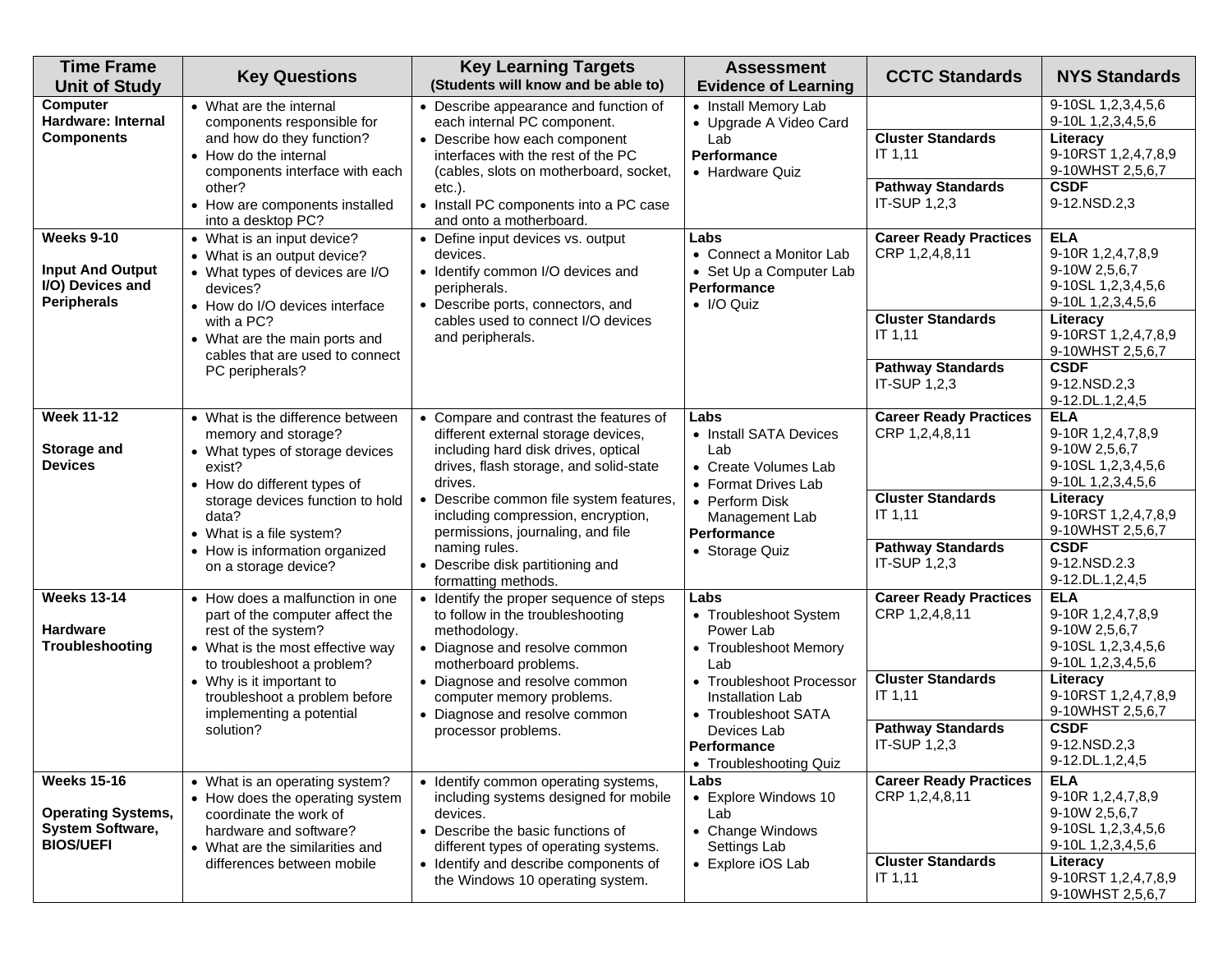| <b>Time Frame</b><br><b>Unit of Study</b>                                     | <b>Key Questions</b>                                                                                                                          | <b>Key Learning Targets</b><br>(Students will know and be able to)                                                                                             | <b>Assessment</b><br><b>Evidence of Learning</b>                                                           | <b>CCTC Standards</b>                                           | <b>NYS Standards</b>                                                                        |
|-------------------------------------------------------------------------------|-----------------------------------------------------------------------------------------------------------------------------------------------|----------------------------------------------------------------------------------------------------------------------------------------------------------------|------------------------------------------------------------------------------------------------------------|-----------------------------------------------------------------|---------------------------------------------------------------------------------------------|
|                                                                               | and desktop operating<br>systems?                                                                                                             |                                                                                                                                                                | • Operating System<br><b>History Presentation</b>                                                          | <b>Pathway Standards</b><br>IT-SUP 1,2,3,4                      | <b>CSDF</b><br>9-12.NSD.2,3<br>9-12.DL.1,2,4,5                                              |
| <b>Weeks 17-18</b><br>File Management,<br><b>Application</b><br>Software, and | • What is a file system?<br>• How does a file system<br>organize files?<br>• What is the relationship<br>between files and directories?       | • Compare and contrast the features of<br>various file systems.<br>• Create folders in the Windows file<br>system.<br>• Copy, rename, and delete files in      | Labs<br>• Manage Files and<br><b>Folders Lab</b><br>• Assign File Permissions<br>Lab                       | <b>Career Ready Practices</b><br>CRP 1,2,4,8,11                 | <b>ELA</b><br>9-10R 1,2,4,7,8,9<br>9-10W 2,5,6,7<br>9-10SL 1,2,3,4,5,6<br>9-10L 1,2,3,4,5,6 |
| <b>Software</b><br>Troubleshooting                                            | • What file systems do each<br>operating system use and how<br>are they different?                                                            | Windows.<br>• Manage files using the command line<br>and graphical user interface.                                                                             | • Copy Files from USB<br>Lab<br>• Configure NTFS                                                           | <b>Cluster Standards</b><br>IT 1,1,12                           | Literacy<br>9-10RST 1,2,4,7,8,9<br>9-10WHST 2,5,6,7                                         |
|                                                                               | • What are user permissions and<br>what do they allow an<br>administrator to do?                                                              |                                                                                                                                                                | Permissions Lab<br>• Use Windows<br><b>Powershell Commands</b><br>Lab                                      | <b>Pathway Standards</b><br>IT-SUP 1,2,3,4                      | <b>CSDF</b><br>9-12.NSD.2,3<br>9-12.DL.1,2,4,5                                              |
| Week 19<br><b>Printing</b>                                                    | • What are some common types<br>of printers?<br>• What are the benefits and<br>drawbacks of inkjet printers and<br>laser printers?            | • Describe different types of printers<br>commonly in use.<br>• Compare and contrast inkjet and laser<br>printers<br>• Describe 3D printers and their uses.    | • Printer Type<br>Presentation<br>• Install and Configure a<br>Local Printer Lab<br>• Print a Document Lab | <b>Career Ready Practices</b><br>CRP 1,2,4,8,11                 | <b>ELA</b><br>9-10R 1,2,4,7,8,9<br>9-10W 2,5,6,7<br>9-10SL 1,2,3,4,5,6<br>9-10L 1,2,3,4,5,6 |
|                                                                               | • What is a 3D printer and what<br>can they be used for?                                                                                      | • Print a document.<br>• Install device drivers for a printer.<br>• Connect to a shared printer in                                                             |                                                                                                            | <b>Cluster Standards</b><br>IT 1,11,12                          | Literacy<br>9-10RST 1,2,4,7,8,9<br>9-10WHST 2,5,6,7                                         |
|                                                                               |                                                                                                                                               | Windows.                                                                                                                                                       |                                                                                                            | <b>Pathway Standards</b><br>IT-SUP 1,2,3                        | <b>CSDF</b><br>9-12.NSD.2,3<br>9-12.DL.1,2,4,5                                              |
| Week 20<br>The Internet and<br><b>How It Works: Web</b><br>Browsers, and      | • What are the similarities and<br>differences between the<br>internet and the world wide<br>web?<br>• How have the internet and the          | • Compare and contrast the internet and<br>the world wide web.<br>• Describe the essential components of<br>the web (URLS, hyperlinks, web<br>browsers, etc.). | • Clear Browser Cache<br>Lab<br>• Configure Browser<br>Settings Lab<br>• Use a Proxy Server Lab            | <b>Career Ready Practices</b><br>CRP 1,2,4,8,11                 | <b>ELA</b><br>9-10R 1,2,4,7,8,9<br>9-10W 2,5,6,7<br>9-10SL 1,2,3,4,5,6<br>9-10L 1,2,3,4,5,6 |
| <b>Cloud Computing</b>                                                        | web impacted our lives?                                                                                                                       | • Compare and contrast desktop<br>applications and web applications.                                                                                           | • Internet/IoT Quiz                                                                                        | <b>Cluster Standards</b><br>IT 1,11,12                          | Literacy<br>9-10RST 1,2,4,7,8,9<br>9-10WHST 2,5,6,7                                         |
|                                                                               |                                                                                                                                               |                                                                                                                                                                |                                                                                                            | <b>Pathway Standards</b><br>IT-SUP 1,2,3<br>IT-NET $1,2$        | <b>CSDF</b><br>9-12.NSD.2,3,4,5<br>9-12.DL.1,2,4,5                                          |
| Week 21<br>Social Media, and<br>Internet<br>Communication                     | • What is social media?<br>• How has social media helped<br>and hurt society?<br>• How can social media be used<br>as a way to reach personal | • Define social media and describe what<br>it is used for.<br>• Describe the risks involved with using<br>social media.<br>• Define what it means to be a good | • Digital Citizenship<br>Assignment Article and<br><b>TWTT</b><br>• Digital Citizenship<br>Presentation    | <b>Career Ready Practices</b><br>CRP 1,2,3,4,5,8,11             | <b>ELA</b><br>9-10R 1,2,4,7,8,9<br>9-10W 2,5,6,7<br>9-10SL 1,2,3,4,5,6<br>9-10L 1,2,3,4,5,6 |
| <b>Technologies</b>                                                           | goals?<br>• Why should users be careful<br>about what they post online?                                                                       | digital citizen.                                                                                                                                               | • Social Media<br>Investigation Lab                                                                        | <b>Cluster Standards</b><br>IT 1,4,11,12                        | Literacy<br>9-10RST 1,2,4,7,8,9<br>9-10WHST 2,5,6,7                                         |
|                                                                               |                                                                                                                                               |                                                                                                                                                                |                                                                                                            | <b>Pathway Standards</b><br><b>IT-SUP 1,2,3</b><br>IT-NET $1,2$ | <b>CSDF</b><br>9-12.NSD.2,3,4,5<br>9-12.CY.1,2<br>9-12.DL.1,2,4,5,6,7                       |
| Week 22                                                                       |                                                                                                                                               |                                                                                                                                                                |                                                                                                            | <b>Career Ready Practices</b>                                   | <b>ELA</b>                                                                                  |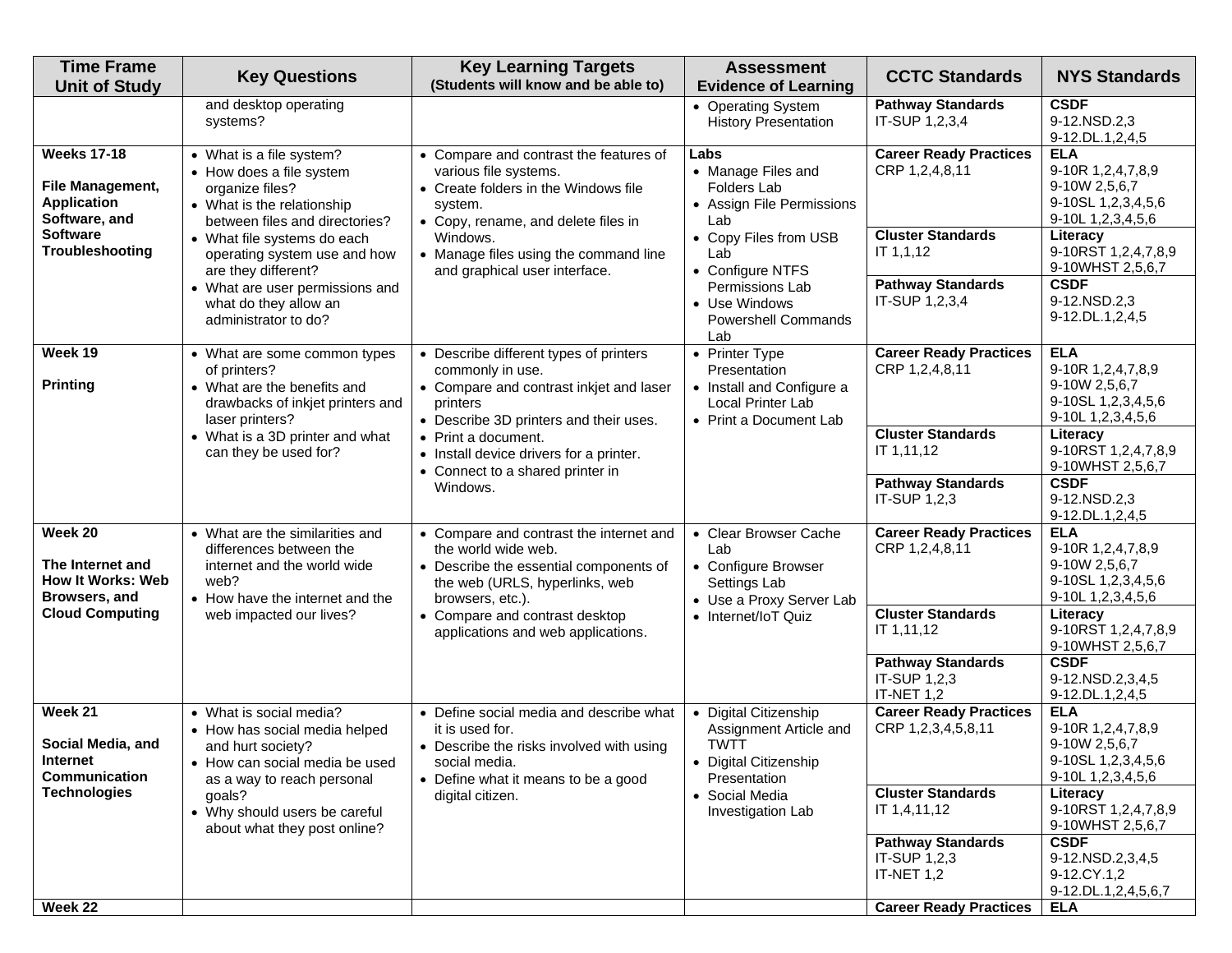| <b>Time Frame</b><br><b>Unit of Study</b>                                                                                                                        | <b>Key Questions</b>                                                                                                                                                                                                                      | <b>Key Learning Targets</b><br>(Students will know and be able to)                                                                                                                                                                                                                                                | <b>Assessment</b><br><b>Evidence of Learning</b>                                                                                                              | <b>CCTC Standards</b>                                                                                                                                        | <b>NYS Standards</b>                                                                                                                                                                                     |
|------------------------------------------------------------------------------------------------------------------------------------------------------------------|-------------------------------------------------------------------------------------------------------------------------------------------------------------------------------------------------------------------------------------------|-------------------------------------------------------------------------------------------------------------------------------------------------------------------------------------------------------------------------------------------------------------------------------------------------------------------|---------------------------------------------------------------------------------------------------------------------------------------------------------------|--------------------------------------------------------------------------------------------------------------------------------------------------------------|----------------------------------------------------------------------------------------------------------------------------------------------------------------------------------------------------------|
| The Internet of<br><b>Things and Internet</b><br><b>Technology</b><br><b>Careers</b>                                                                             | • What is the Internet of Things?<br>• What kinds of devices connect<br>to the internet?<br>• What is a smart device and<br>how do these devices interact<br>with a network?<br>• What new careers will the<br>Internet of Things create? | • Define Internet of Things.<br>• Describe IoT devices and their use<br>cases.<br>• Explain why more and more devices<br>are connected.<br>• Brainstorm the possibilities and new<br>careers that will result from the<br>evolution of IoT.                                                                       | • Configure Smart<br>Devices Lab<br>• IoT Careers Brainstorm/<br>Research Paper                                                                               | CRP 1,2,4,5,7,8,10,11<br><b>Cluster Standards</b><br>IT 1,6,11,12<br><b>Pathway Standards</b><br>IT-SUP 1,2,3,5<br>IT-NET 1,2                                | 9-10R 1,2,4,7,8,9<br>9-10W 2,5,6,7<br>9-10SL 1,2,3,4,5,6<br>9-10L 1,2,3,4,5,6<br>Literacy<br>9-10RST 1,2,4,7,8,9<br>9-10WHST 2,5,6,7<br><b>CSDF</b><br>9-12.IC.7<br>9-12.NSD.2,3,4,5<br>9-12.DL.1,2,4,5  |
| <b>Weeks 23-24</b><br><b>Networking Basics:</b><br><b>Topologies, IP</b><br>Addresses, and<br><b>Networking</b><br><b>Devices</b>                                | • What is networking?<br>• What devices, interfaces, and<br>protocols exist in networking?<br>• How does information travel<br>over a network?<br>• What is an IP address?                                                                | • Explain difference between a LAN and<br>a WAN.<br>• Describe network topologies and their<br>advantages and disadvantages.<br>• Describe standard devices and<br>interfaces used in wired and wireless<br>networking.<br>• Describe the purposes of network<br>interface cards, routers, switches, and<br>hubs. | • Install a Network<br>Adapter Lab<br>• Set Up an Ethernet<br>Connection Lab<br>• Network Topology Quiz                                                       | <b>Career Ready Practices</b><br>CRP 1,2,4,8,11<br><b>Cluster Standards</b><br>IT 1,11,12<br><b>Pathway Standards</b><br>IT-SUP 1,2,3,5<br><b>IT-NET 1,2</b> | <b>ELA</b><br>9-10R 1,2,4,7,8,9<br>9-10W 2,5,6,7<br>9-10SL 1,2,3,4,5,6<br>9-10L 1,2,3,4,5,6<br>Literacy<br>9-10RST 1,2,4,7,8,9<br>9-10WHST 2,5,6,7<br><b>CSDF</b><br>9-12.NSD.2,3,4,5<br>9-12.DL.1,2,4,5 |
| <b>Weeks 25-26</b><br><b>Wired and Wireless</b><br>Networking:<br><b>Network/Ethernet</b><br><b>Cables, Wireless</b><br>Standards, and<br><b>Creating a Home</b> | • What are the advantages and<br>disadvantages of wireless vs.<br>wired networks?<br>• What's the difference between<br>wi-fi and Bluetooth?<br>• What is an RJ45 cable and how<br>is one made?<br>• What is a wireless access            | • Describe different types of networking<br>cables (twisted pair, coaxial, fiber<br>optic).<br>• Create an Ethernet/RJ45 cable.<br>• Compare public wi-fi networks with<br>secure wireless networks.<br>• Connect to a public wi-fi network.<br>• Connect to a secure wireless network.                           | • Use a Wireless Network<br>Lab<br>• Configure Network<br>Printing/Share a Printer<br>Lab<br>• Create a Home<br>Wireless Network Lab<br>(Configure a Wireless | <b>Career Ready Practices</b><br>CRP 1,2,4,8,11<br><b>Cluster Standards</b><br>IT 1,11,12                                                                    | <b>ELA</b><br>9-10R 1,2,4,7,8,9<br>9-10W 2,5,6,7<br>9-10SL 1,2,3,4,5,6<br>9-10L 1,2,3,4,5,6<br>Literacy<br>9-10RST 1,2,4,7,8,9<br>9-10WHST 2,5,6,7                                                       |
| <b>Network</b>                                                                                                                                                   | point?<br>• How are resources shared over<br>a network?                                                                                                                                                                                   | • Share a printer over a network.                                                                                                                                                                                                                                                                                 | Router)                                                                                                                                                       | <b>Pathway Standards</b><br>IT-SUP 1,2,3,5<br>IT-NET 1,2                                                                                                     | <b>CSDF</b><br>9-12.NSD.2,3,4,5<br>9-12.DL.1,2,4,5                                                                                                                                                       |
| <b>Weeks 27-28</b><br><b>Internet</b><br>Connectivity,<br><b>Networking</b><br>Protocols, and<br><b>Network</b><br>Troubleshooting                               | • What is an ISP?<br>• What is a VPN?<br>• How is data secured over a<br>network?<br>• What is TCP?<br>• What is UDP?<br>• Why is it important for<br>computers and networks to use<br>protocols?                                         | • Describe the relationship between<br>ISPs and the Internet.<br>• Define VPN and explain what it does<br>and how it protects transfer of data.<br>• Describe secure shell connections and<br>encrypted traffic.<br>• Define Transmission Control Protocol<br>and User Datagram Protocol.                         | • Connect a Cable<br>Modem Lab<br>• Configure a Wireless<br>Network Lab<br>• Configure a VPN<br><b>Connection Lab</b>                                         | <b>Career Ready Practices</b><br>CRP 1,2,4,8,11<br><b>Cluster Standards</b><br>IT 1,11,12<br><b>Pathway Standards</b><br>IT-SUP 1,2,3,5                      | <b>ELA</b><br>9-10R 1,2,4,7,8,9<br>9-10W 2,5,6,7<br>9-10SL 1,2,3,4,5,6<br>9-10L 1,2,3,4,5,6<br>Literacy<br>9-10RST 1,2,4,7,8,9<br>9-10WHST 2,5,6,7<br><b>CSDF</b><br>9-12.NSD.2,3,4,5                    |
| <b>Week 29-30</b><br><b>Databases</b>                                                                                                                            | • What is a database?<br>• How are databases used in<br>everyday life?<br>• What's the difference between<br>a database and a spreadsheet?                                                                                                | • Describe use cases of databases.<br>• Explain how databases are more<br>complex than spreadsheets.<br>• Use Microsoft Access to explore<br>database components.                                                                                                                                                 | • Explore an Access<br>Database Lab<br>• Create Queries in a<br>Database Lab                                                                                  | IT-NET 1,2<br><b>Career Ready Practices</b><br>CRP 1,2,4,8,11<br><b>Cluster Standards</b>                                                                    | 9-12.DL.1,2,4,5<br><b>ELA</b><br>9-10R 1,2,4,7,8,9<br>9-10W 2,5,6,7<br>9-10SL 1,2,3,4,5,6<br>9-10L 1,2,3,4,5,6<br>Literacy                                                                               |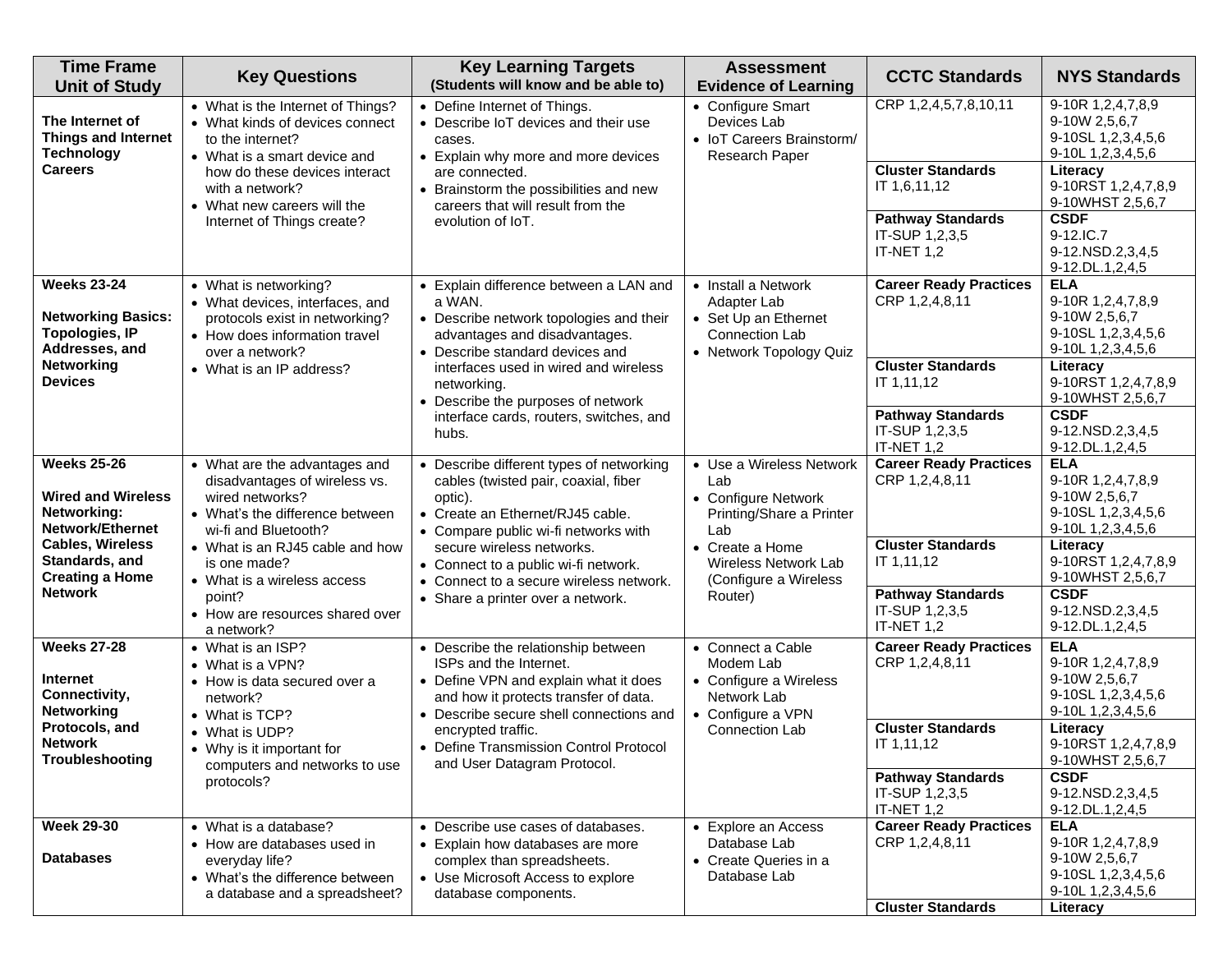| <b>Time Frame</b><br><b>Unit of Study</b>                                              | <b>Key Questions</b>                                                                                                                                                            | <b>Key Learning Targets</b><br>(Students will know and be able to)                                                                                                                                                                | <b>Assessment</b><br><b>Evidence of Learning</b>                                                                        | <b>CCTC Standards</b>                                                                     | <b>NYS Standards</b>                                                                                                           |
|----------------------------------------------------------------------------------------|---------------------------------------------------------------------------------------------------------------------------------------------------------------------------------|-----------------------------------------------------------------------------------------------------------------------------------------------------------------------------------------------------------------------------------|-------------------------------------------------------------------------------------------------------------------------|-------------------------------------------------------------------------------------------|--------------------------------------------------------------------------------------------------------------------------------|
|                                                                                        |                                                                                                                                                                                 |                                                                                                                                                                                                                                   | • Tables and<br>Relationships Lab<br>• Intro to Databases Quiz                                                          | IT 1,11,12<br><b>Pathway Standards</b><br>IT-SUP 1,2,3<br>IT-PRG 1,10                     | 9-10RST 1,2,4,7,8,9<br>9-10WHST 2,5,6,7<br><b>CSDF</b><br>9-12.NSD.2,3<br>9-12.DL.1,2,4,5                                      |
| <b>Weeks 31-33</b><br><b>Programming and</b><br><b>Web Development</b>                 | • What is computer<br>programming?<br>• How is computer programming<br>related to computer hardware?<br>• What is a compiled language?<br>• What is an interpreted<br>language? | • Explain what computer programming<br>is and what it is used for.<br>• Describe the difference between<br>programming and scripting.<br>• Compare and contrast programming<br>languages (interpreted vs. compiled<br>vs. query). | • JS Code Labs 1-4<br>• JavaScript Labs 1-4<br>• Basic HTML Website<br>Design Assignment<br>• Programming Logic<br>Quiz | <b>Career Ready Practices</b><br>CRP 1,2,4,8,11<br><b>Cluster Standards</b><br>IT 1,11,12 | <b>ELA</b><br>9-10R 1,2,4,7,8,9<br>9-10W 2,5,6,7<br>9-10SL 1,2,3,4,5,6<br>9-10L 1,2,3,4,5,6<br>Literacy<br>9-10RST 1,2,4,7,8,9 |
|                                                                                        | • What are HTML, CSS, and<br>JavaScript?                                                                                                                                        |                                                                                                                                                                                                                                   |                                                                                                                         | <b>Pathway Standards</b><br>IT-SUP 1,2,3<br>IT-NET 1,2<br>IT-PRG 1,2,3,4                  | 9-10WHST 2,5,6,7<br><b>CSDF</b><br>9-12.CT.6<br>9-12.NSD.2,3,4,5<br>9-12.DL.1,2,4,5                                            |
| <b>Week 34-35</b><br>Data Analysis,<br>Designing and<br>Implementing<br><b>Systems</b> | • Why do businesses use data to<br>make decisions?<br>• How do spreadsheets, tables,<br>charts, graphs make it easier to<br>interpret data?                                     | • Describe the steps involved in data<br>analytics.<br>• Format data in an Excel spreadsheet.<br>• Analyze data in an Excel spreadsheet.<br>• Analyze data in Microsoft Access.                                                   | • Excel Tables Lab<br>• Excel Charts Analysis<br>Lab<br>• Microsoft Access<br>Reports/Data Analysis<br>Lab              | <b>Career Ready Practices</b><br>CRP 1,2,4,8,11<br><b>Cluster Standards</b><br>IT 1,11,12 | <b>ELA</b><br>9-10R 1,2,4,7,8,9<br>9-10W 2,5,6,7<br>9-10SL 1,2,3,4,5,6<br>9-10L 1,2,3,4,5,6<br>Literacy<br>9-10RST 1,2,4,7,8,9 |
|                                                                                        |                                                                                                                                                                                 |                                                                                                                                                                                                                                   |                                                                                                                         | <b>Pathway Standards</b><br>IT-SUP 1,2,3<br>IT-NET 1,2<br>IT-PRG 1,3,4,5                  | 9-10WHST 2,5,6,7<br><b>CSDF</b><br>9-12.CT.2,3<br>9-12.NSD.2,3<br>9-12.DL.1,2,4,5                                              |
| Week 36<br><b>Security Threats</b><br>and Vulnerabilities                              | • Why is securing a<br>computer/computer network<br>important?<br>• What can a hacker/attacker do<br>with access to someone's                                                   | • Describe the components of the CIA<br>triad.<br>• Describe the most common threats to<br>confidentiality, integrity, and<br>availability.                                                                                       | • Recognize Social<br><b>Engineering Exploits</b><br>Lab 1 and 2                                                        | <b>Career Ready Practices</b><br>CRP 1,2,4,8,11                                           | <b>ELA</b><br>9-10R 1, 2, 4, 7, 8, 9<br>9-10W 2,5,6,7<br>9-10SL 1,2,3,4,5,6<br>9-10L 1,2,3,4,5,6                               |
| private information?<br>• How can users protect<br>themselves online?<br>actors.       | • Define social engineering and describe<br>social engineering tactics used by bad                                                                                              |                                                                                                                                                                                                                                   | <b>Cluster Standards</b><br>IT 1,8,11,12<br><b>Pathway Standards</b>                                                    | Literacy<br>9-10RST 1,2,4,7,8,9<br>9-10WHST 2,5,6,7<br><b>CSDF</b>                        |                                                                                                                                |
|                                                                                        |                                                                                                                                                                                 |                                                                                                                                                                                                                                   |                                                                                                                         | IT-SUP 1,2,3,5<br>IT-NET 1,2,5<br>IT-PRG 1,3,4                                            | 9-12.NSD.2,3,4,5<br>9-12.CY.1,2,3,4,5<br>9-12.DL.1,2,4,5                                                                       |
| <b>Week 37-38</b><br>Authentication,<br>Encryption, and<br><b>Device Security</b>      | • What do authentication,<br>authorization, and accounting<br>mean and how do they work<br>together to secure a computer?<br>• How can users make their<br>passwords secure?    | • Describe common forms of<br>authentication and their purpose.<br>• Explain multifactor authentication.<br>• Secure a device using a user account<br>and access control management<br>software.                                  | • Create a User Account<br>Lab<br>• Configure Access<br>Control and<br>Authentication Lab<br>• Encrypt A File/Encrypt   | <b>Career Ready Practices</b><br>CRP 1,2,4,8,11<br><b>Cluster Standards</b>               | <b>ELA</b><br>9-10R 1, 2, 4, 7, 8, 9<br>9-10W 2,5,6,7<br>9-10SL 1,2,3,4,5,6<br>9-10L 1,2,3,4,5,6<br>Literacy                   |
|                                                                                        | • What is two-factor<br>authentication and why is it<br>important?                                                                                                              | • Define encryption and explain how it<br>secures data.                                                                                                                                                                           | A Drive on Windows<br>Lab                                                                                               | IT 1,8,11,12<br><b>Pathway Standards</b>                                                  | 9-10RST 1,2,4,7,8,9<br>9-10WHST 2,5,6,7<br><b>CSDF</b>                                                                         |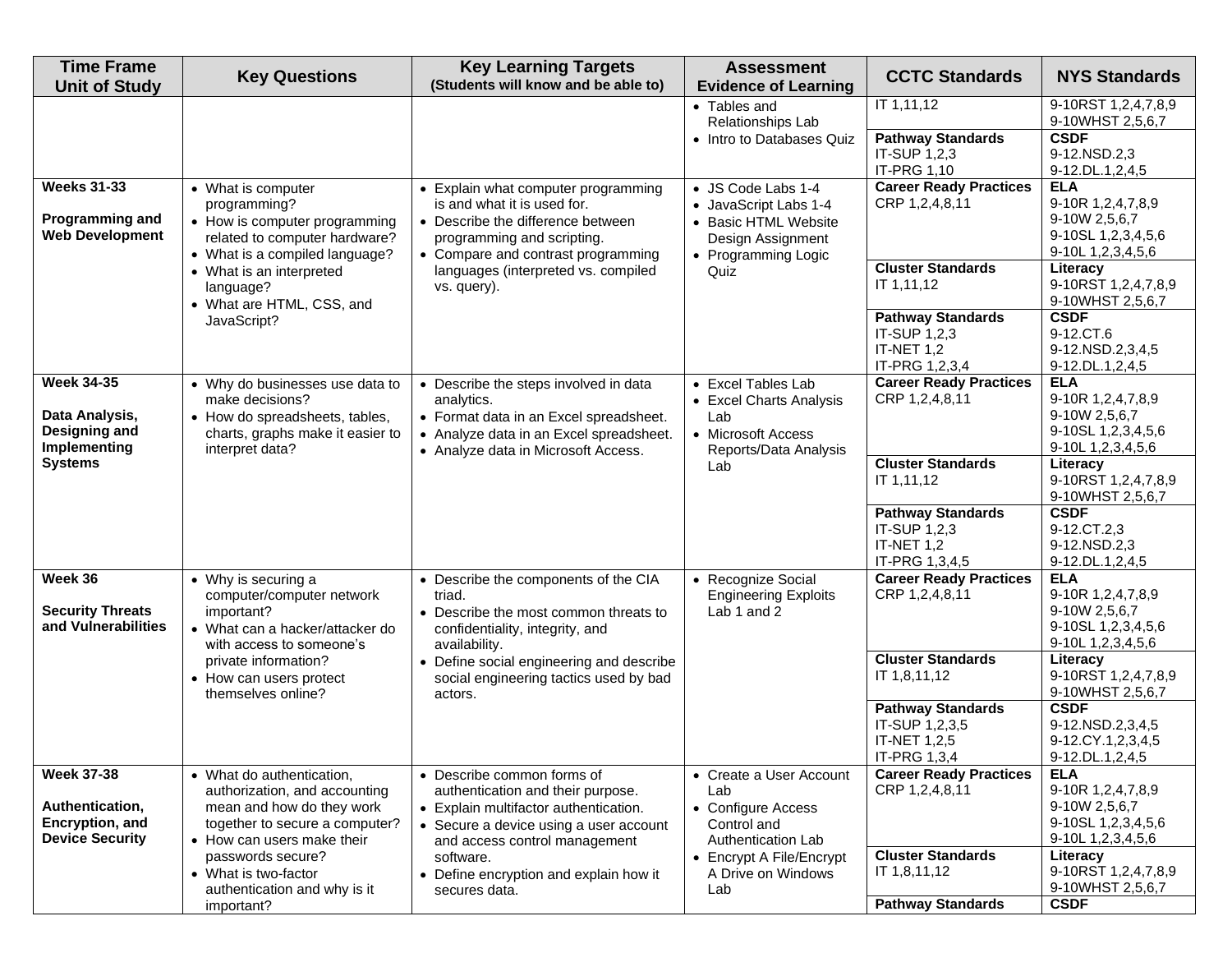| <b>Time Frame</b><br><b>Unit of Study</b>                    | <b>Key Questions</b>                                                                                                                                                                                                 | <b>Key Learning Targets</b><br>(Students will know and be able to)                                                                                              | <b>Assessment</b><br><b>Evidence of Learning</b>                                | <b>CCTC Standards</b>                                                             | <b>NYS Standards</b>                                                                                        |
|--------------------------------------------------------------|----------------------------------------------------------------------------------------------------------------------------------------------------------------------------------------------------------------------|-----------------------------------------------------------------------------------------------------------------------------------------------------------------|---------------------------------------------------------------------------------|-----------------------------------------------------------------------------------|-------------------------------------------------------------------------------------------------------------|
|                                                              | • What is encryption?                                                                                                                                                                                                |                                                                                                                                                                 |                                                                                 | IT-SUP 1,2,3<br><b>IT-NET 1.2.5</b><br>IT-PRG 1,3,4                               | 9-12.NSD.2,3,4,5<br>9-12.CY.1,2,3,4,5<br>9-12.DL.1,2,4,5                                                    |
| <b>Weeks 39-40</b><br><b>IT Career</b><br><b>Preparation</b> | • How has this course prepared<br>students for a career in IT?<br>What skills and education are<br>required for careers in this<br>area?<br>How can students continue to<br>prepare for a career in these<br>fields? | • Describe various career paths in the<br>field of IT.<br>• Identify growing areas within IT and<br>future outlook for jobs.<br>• Research and identify college | • College and Career<br><b>Research Project</b><br>• Course Reflection<br>Paper | <b>Career Ready Practices</b><br>CRP 1,2,3,4,7,8,10,11                            | <b>ELA</b><br>$9-10R$ 1,2,4,7,8,9<br>9-10W 2,5,6,7<br>9-10SL 1,2,3,4,5,6<br>9-10L 1,2,3,4,5,6               |
|                                                              |                                                                                                                                                                                                                      | programs that prepare students for IT<br>careers.                                                                                                               |                                                                                 | <b>Cluster Standards</b><br>IT 1,4,6,8,11,12                                      | Literacy<br>9-10RST 1,2,4,7,8,9<br>9-10WHST 2,5,6,7                                                         |
|                                                              |                                                                                                                                                                                                                      |                                                                                                                                                                 |                                                                                 | <b>Pathway Standards</b><br>IT-SUP 1,2,3,5<br><b>IT-NET 1.2.5</b><br>IT-PRG 1,3,4 | <b>CSDF</b><br>9-12.IC.1,2,3,4,5,7<br>9-12.CT.6<br>9-12.NSD.2,3,4,5<br>9-12.CY.1,2,3,4,5<br>9-12.DL.1,2,4,5 |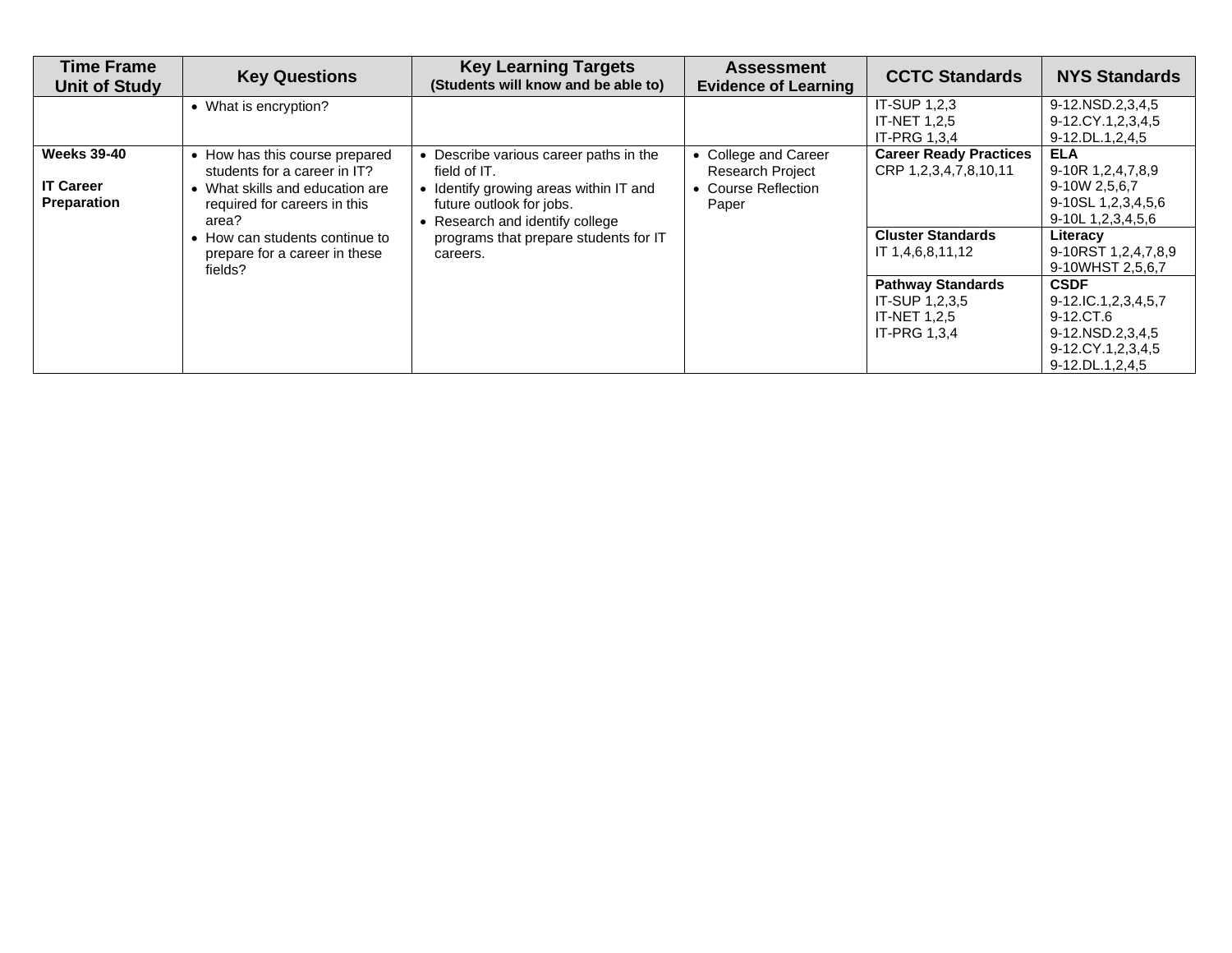# **Syracuse City School District Career and Technical Education Program Course Syllabus CSS300: Cybersecurity 300**



### **Program Overview**

Cybersecurity is the study of information technology security and focuses on protecting computers, networks, programs, and data from unintended or unauthorized access, change, or destruction. The Cybersecurity Program is designed to help students explore the process of securing computers and computer networks, and conducting investigations of cybercrimes and forensic analysis of digital devices. Students will be equipped with the knowledge and skills to manage helpdesk functions in small to medium business IT operations as well as continue on to post-secondary training for careers in computer and network security, cybercrime investigation and computer forensics. Throughout the program, students gain mastery of these skills by performing simulated hands-on exercises Students who successfully complete the program can earn up to nine college credits and obtain CompTIA A+ Certification, a fundamental accreditation for work in many IT fields.

#### **Course Description**

In this course, students will continue to build on their knowledge of computers, equipment, operating systems, file management, and computer storage. Students will learn to install, maintain, and troubleshoot both external and internal computer components and equipment, and will explore networking options with printers, laptops, and mobile devices. Students will learn the basics of the Windows operating system including installation, system management, troubleshooting, backup, and recovery. Students will research different career options within the computer science field to determine areas of personal interest. The course emphasizes practical hands-on labs and exercises that will be used by students to gain an understanding of hardware and software technologies that are relevant to computer science. By writing lab reports that document their findings and results, students will implement knowledge and skills in authentic situations.

#### **Work-Based Learning**

Students will be connected with working computer science professionals in the community through Career Coaching, field trips and job shadowing which could lead to further opportunities for direct job training and realworld experience. Students will create and maintain a portfolio of their work-based learning experiences throughout the program to document the development of their skills.

#### **Pre-Requisites**

N/A

#### **Course Objectives**

- 12. Students will understand the career ready practices that will lead to success in the computer science pathway.
- 13. Students will understand both the hardware and software technology used in computer operations.
- 14. Students will assemble, maintain, and troubleshoot computers.
- 15. Students will demonstrate basic file management and networking skills.
- 16. Students will demonstrate use, maintain, and troubleshoot printers, laptops, and mobile devices.
- 17. Students will install and troubleshoot the Windows operating system, including backup and recovery.

#### **Integrated Academics**

N/A

#### **Equipment and Supplies**

- **School will provide:** All necessary technology and classroom equipment
- **Student will provide:** N/A

#### **Textbook**

TBD

#### **Grading**

- 10% Class Attendance and Participation
- 10% Oral Presentation
- 25% Assignments
- 25% Mid-Term Exam
- 30% Final Exam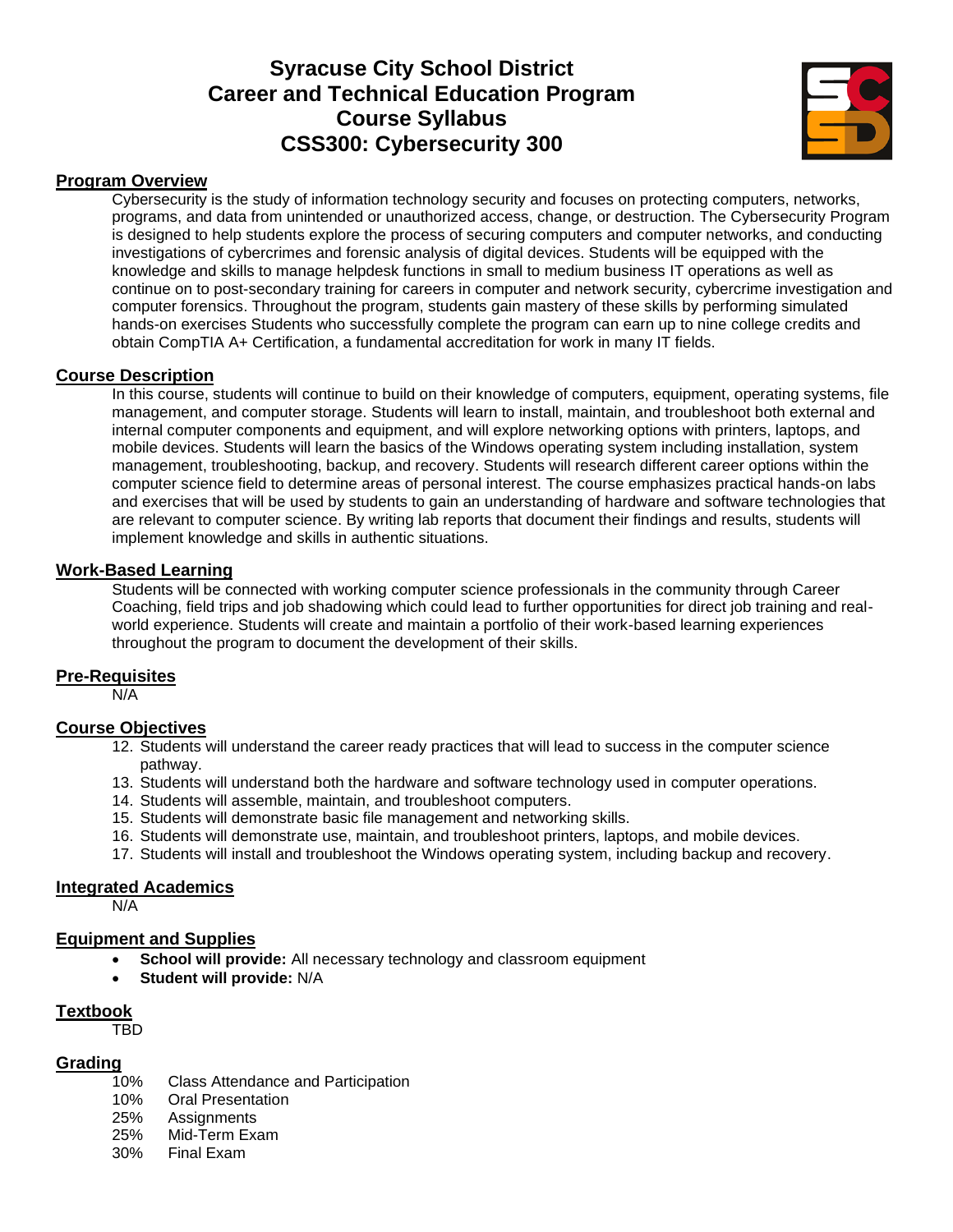# **Additional Course Policies**

- Students are required to follow all safety procedures.
- All work is due at the time and day specified when the assignment is given. Submission details for work to be graded will be given at the time the work is assigned.
- Quizzes will be given throughout the semester. The lowest quiz score (one score only) will be dropped when calculating the final course grade.

| Quarter      | <b>Units of Study</b>                                                                                                                                                                                                                                               |
|--------------|---------------------------------------------------------------------------------------------------------------------------------------------------------------------------------------------------------------------------------------------------------------------|
|              | <b>Classroom Practices: Being Successful</b><br>Computer/IT Specialist: Roles and Responsibilities<br>Computer Basics: Hardware, Software, and Operating Systems<br>Safety, Protection, and Professionalism<br><b>PC Toolkit and Maintenance</b>                    |
| $\mathbf{2}$ | Internal PC Hardware and Computer Form Factors<br>$\bullet$<br><b>External PC Components and Peripherals</b><br><b>Storage Devices</b><br>File Systems: Creation, Storage Management, Disk Optimization,<br>Storage Troubleshooting                                 |
| 3            | Introduction to Networking<br>Printers, Printer Configuration, and Network Printing<br>Printer Maintenance and Troubleshooting<br>Laptops: Components, Power Management, and Troubleshooting<br>Mobile Devices: Networking, Security, and Troubleshooting           |
| 4            | Windows Pre-Installation, Installation, and Post Installation<br>File Management<br><b>Windows System Tools</b><br>System Management and Active Directory<br>Windows Backup and System Recovery<br><b>Operating System Troubleshooting</b><br>Review and Final Exam |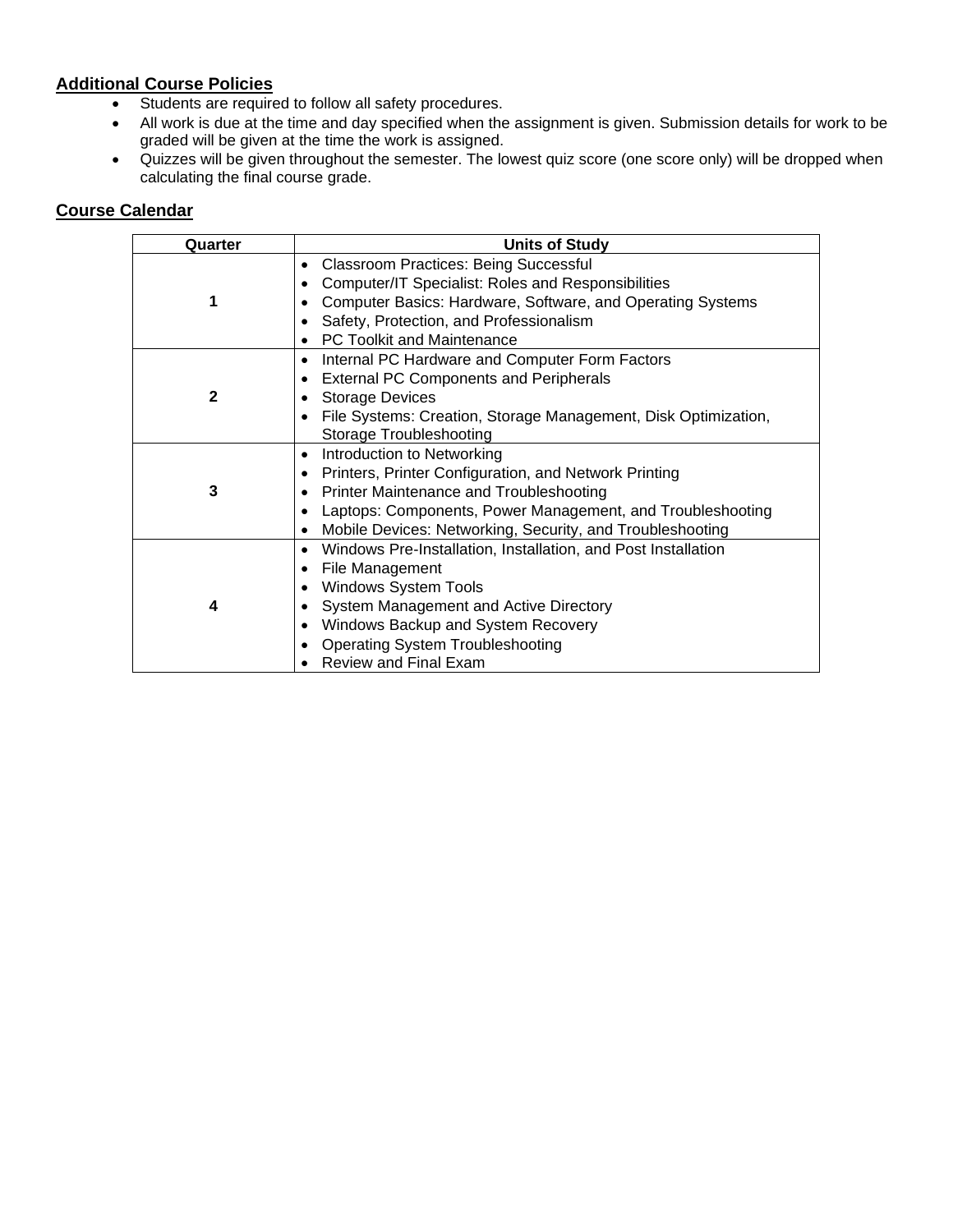# **Syracuse City School District Career and Technical Education Program Scope and Sequence CSS300: Cybersecurity 300**



| <b>Time Frame</b><br><b>Unit of Study</b>                                                                                                     | <b>Key Questions</b>                                                                                                                                                                                                                                                                                                                                                                                                                      | <b>Key Learning Targets</b><br>(Students will know and be able to)                                                                                                                                                                                                                                                                                                 | <b>Assessment</b><br><b>Evidence of Learning</b>                                                                                                                                                                                            | <b>CCTC Standards</b>                                                                                                                                                 | <b>NYS Standards</b>                                                                                                                                                                                              |
|-----------------------------------------------------------------------------------------------------------------------------------------------|-------------------------------------------------------------------------------------------------------------------------------------------------------------------------------------------------------------------------------------------------------------------------------------------------------------------------------------------------------------------------------------------------------------------------------------------|--------------------------------------------------------------------------------------------------------------------------------------------------------------------------------------------------------------------------------------------------------------------------------------------------------------------------------------------------------------------|---------------------------------------------------------------------------------------------------------------------------------------------------------------------------------------------------------------------------------------------|-----------------------------------------------------------------------------------------------------------------------------------------------------------------------|-------------------------------------------------------------------------------------------------------------------------------------------------------------------------------------------------------------------|
| Weeks 1-2<br><b>Classroom Practices:</b><br><b>Being Successful</b><br><b>Computer/IT Specialist:</b><br>Roles and<br><b>Responsibilities</b> | • What are the expectations<br>for the classroom and<br>hands-on computer lab?<br>• How can students be<br>successful in this class?<br>• What strategies can<br>students use to manage<br>their time?<br>• How can students use<br>technology appropriately<br>and effectively?<br>• What strategies can<br>students use to study<br>effectively to prepare for<br>tests?<br>• What are the essential roles<br>and responsibilities of a | • Explain and follow classroom<br>procedures.<br>• List and follow rules for general<br>classroom safety.<br>• Evaluate ways to manage time.<br>• Investigate various study skills for<br>test taking and identify two effective<br>skills.<br>• Describe the roles and<br>responsibilities a Computer/IT<br>Specialist has in a professional<br>workplace.        | <b>Written</b><br>• Workbook/TestOut<br>Assignments<br>• Career Exploration<br><b>Research Project</b><br>• Written Objective Quiz<br>• Self-Assessment<br><b>Performance</b><br>• Procedure Checklist<br>• Mock Lab Procedure<br>Practical | <b>Career Ready Practices</b><br>CRP 1,2,4,7,8,10,11<br><b>Cluster Standards</b><br>IT 1,3<br><b>Pathway Standards</b><br>IT-SUP <sub>1</sub><br>IT-NET 1<br>IT-PRG 1 | <b>ELA</b><br>11-12R 1,2,4,7,8,9<br>11-12W 2,5,6,7<br>11-12SL 1,2,3,4,5,6<br>11-12L 1,2,3,4,5,6<br>Literacy<br>11-12RST 1,2,4,7,8,9<br>11-12WHST 2,5,6,7<br><b>CSDF</b><br>9-12.IC1,.7                            |
| Weeks 3-4<br><b>Computer Basics:</b><br>Hardware, Software, and<br><b>Operating Systems</b>                                                   | computer specialist?<br>• What hardware<br>components are required<br>for a computer to function?<br>• What hardware<br>components are optional?<br>• How do components<br>interface with one another?<br>• What is the purpose of an                                                                                                                                                                                                     | • Describe the core components of a<br>desktop or laptop PC.<br>• Explain what each computer<br>component is responsible for.<br>• Set up a computer.<br>• Navigate a Windows 10 graphical<br>user interface (GUI).                                                                                                                                                | <b>Written</b><br>• Workbook/TestOut<br>Assignments<br>• Self-Assessment<br><b>Performance</b><br>• Simulation of Computer<br>Setup Lab<br>• Set Up a Computer Lab                                                                          | <b>Career Ready Practices</b><br>CRP 1,2,4,8,11<br><b>Cluster Standards</b><br>IT 1,11,12                                                                             | <b>ELA</b><br>11-12R 1,2,4,7,8,9<br>11-12W 2,5,6,7<br>11-12SL 1,2,3,4,5,6<br>11-12L 1,2,3,4,5,6<br>Literacy<br>11-12RST 1,2,4,7,8,9<br>11-12WHST 2,5,6,7                                                          |
| Weeks 5-6                                                                                                                                     | operating system (OS)?<br>• What are an operating<br>system's core functions?<br>• What is electrostatic                                                                                                                                                                                                                                                                                                                                  | • Explain what electrostatic discharge                                                                                                                                                                                                                                                                                                                             | (Manually)<br>Written                                                                                                                                                                                                                       | <b>Pathway Standards</b><br>IT-SUP 1,2,3,4<br><b>Career Ready Practices</b>                                                                                           | <b>CSDF</b><br>9-12.NSD.2.3<br>9-12.DL.1,2,4,5<br><b>ELA</b>                                                                                                                                                      |
| Safety, Protection, and<br>Professionalism                                                                                                    | discharge (ESD)?<br>• How are users and<br>computer components<br>protected from electrostatic<br>discharge?<br>• How is safety maintained at<br>all times when dealing with<br>electricity or tools?<br>• What does professional<br>behavior look like in the<br>classroom and workplace?                                                                                                                                                | is and the effects it can have on<br>computer equipment and computer<br>users.<br>Explain and demonstrate how to<br>protect oneself and components<br>from ESD.<br>• Explain and demonstrate how to<br>safely handle PC hardware and<br>peripherals.<br>• Explain and demonstrate how to<br>conduct oneself professionally in a<br>classroom, lab room, workplace. | • Workbook/TestOut<br>Assignments<br>• Anti-Static Wrist Wrap<br>and Mat Assignment<br>• Self-Assessment<br><b>Performance</b><br>• ESD Lab                                                                                                 | CRP 1,2,3,4,8,10,11<br><b>Cluster Standards</b><br>IT 1,11,12<br><b>Pathway Standards</b><br>IT-SUP <sub>1</sub><br>IT-NET 1<br>IT-PRG 1                              | 11-12R 1,2,4,7,8,9<br>11-12W 2,5,6,7<br>11-12SL 1,2,3,4,5,6<br>11-12L 1,2,3,4,5,6<br>Literacy<br>11-12RST 1,2,4,7,8,9<br>11-12WHST 2,5,6,7<br><b>CSDF</b><br>9-12.IC.3,4,5<br>9-12.NSD.2,3<br>9-12.DL.1,2,4,5,6,7 |
| Weeks 7-8                                                                                                                                     |                                                                                                                                                                                                                                                                                                                                                                                                                                           | • Explain an uninterruptable power<br>supply and how is one set up.                                                                                                                                                                                                                                                                                                | <b>Written</b>                                                                                                                                                                                                                              | <b>Career Ready Practices</b><br>CRP 1,2,4,8,11                                                                                                                       | <b>ELA</b><br>11-12R 1,2,4,7,8,9<br>11-12W 2,5,6,7                                                                                                                                                                |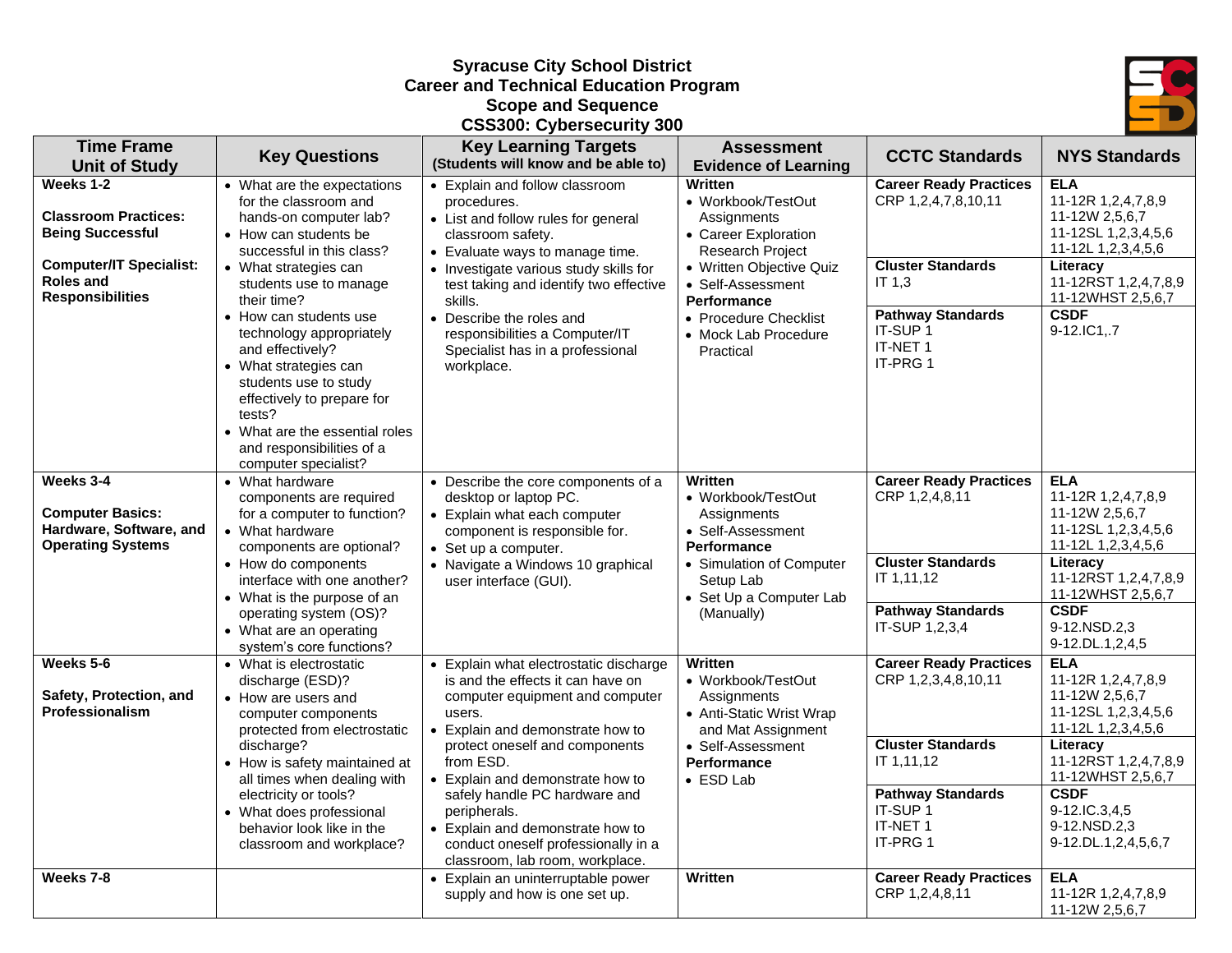| <b>Time Frame</b><br><b>Unit of Study</b>                                               | <b>Key Questions</b>                                                                                                                                                                                                                                                                                                                                         | <b>Key Learning Targets</b><br>(Students will know and be able to)                                                                                                                                                                                                                                                                                                                                             | <b>Assessment</b><br><b>Evidence of Learning</b>                                                                                                                                                                                                                | <b>CCTC Standards</b>                                                                                                                 | <b>NYS Standards</b>                                                                                                                                                                                       |
|-----------------------------------------------------------------------------------------|--------------------------------------------------------------------------------------------------------------------------------------------------------------------------------------------------------------------------------------------------------------------------------------------------------------------------------------------------------------|----------------------------------------------------------------------------------------------------------------------------------------------------------------------------------------------------------------------------------------------------------------------------------------------------------------------------------------------------------------------------------------------------------------|-----------------------------------------------------------------------------------------------------------------------------------------------------------------------------------------------------------------------------------------------------------------|---------------------------------------------------------------------------------------------------------------------------------------|------------------------------------------------------------------------------------------------------------------------------------------------------------------------------------------------------------|
| <b>PC Toolkit and</b><br><b>Maintenance</b>                                             | • What tools are used in the<br>field of PC maintenance<br>and repair?<br>• What is each tool used for?<br>• How are PC surge<br>protectors and<br>uninterruptable power<br>supplies maintained?<br>• How are tools used<br>appropriately and safely<br>that will not cause damage<br>to PC hardware?                                                        | • Explain and demonstrate how to<br>use a surge protector to prevent<br>electrical surges from damaging<br>components.<br>• Demonstrate appropriate and safe<br>use of tools in disassembling,<br>assembling, and repairing PCs and<br>components.                                                                                                                                                             | • Workbook/TestOut<br>Assignments<br>• PC Tools Quiz<br>• Self-Assessment<br>Performance<br>• Labs: PC Tools Practical<br>Application, Install a UPS                                                                                                            | <b>Cluster Standards</b><br>IT 1,11,12<br><b>Pathway Standards</b><br>IT-SUP 1,2,3                                                    | 11-12SL 1,2,3,4,5,6<br>11-12L 1,2,3,4,5,6<br>Literacy<br>11-12RST 1,2,4,7,8,9<br>11-12WHST 2,5,6,7<br><b>CSDF</b><br>9-12.NSD.2,3<br>9-12.DL.1,2,4,5                                                       |
| Weeks 9-13<br><b>Internal PC Hardware</b><br>and Computer Form<br><b>Factors</b>        | • What are the essential<br>components in a PC and<br>what are their functions?<br>• How are internal<br>components installed in a<br>PC?<br>• How do internal<br>components interface with<br>one another?                                                                                                                                                  | • Define and describe the functions of<br>internal PC components.<br>• Differentiate between components,<br>their installation method, interface<br>method, and functionality.<br>• Determine the compatibility of<br>computer components with another<br>PC.                                                                                                                                                  | Written<br>• Workbook/TestOut<br>Assignments<br>• Unit Quiz<br>• Self-Assessment<br><b>Performance</b><br>• Labs: Install Power<br>Supply, Choose and<br>Install Motherboard,<br>Select and Install<br>Processor 1 & 2, Install<br><b>Triple Channel Memory</b> | <b>Career Ready Practices</b><br>CRP 1,2,4,8,11<br><b>Cluster Standards</b><br>IT 1,11,12<br><b>Pathway Standards</b><br>IT-SUP 1,2,3 | <b>ELA</b><br>11-12R 1,2,4,7,8,9<br>11-12W 2,5,6,7<br>11-12SL 1,2,3,4,5,6<br>11-12L 1,2,3,4,5,6<br>Literacy<br>11-12RST 1,2,4,7,8,9<br>11-12WHST 2,5,6,7<br><b>CSDF</b><br>9-12.NSD.2,3<br>9-12.DL.1,2,4,5 |
| <b>Weeks 14-15</b><br><b>External PC</b><br><b>Components and</b><br><b>Peripherals</b> | • What is a PC peripheral?<br>• What interfaces and ports<br>allow external components<br>to connect to a PC?<br>• What are the different<br>versions and form factors of<br>USB?                                                                                                                                                                            | • Explain and demonstrate how to<br>connect and configure peripheral<br>devices.<br>• Differentiate between USB versions<br>and form factors as well as their<br>advantages and disadvantages.<br>• Explain and demonstrate how to<br>connect and configure external<br>components to be used with a PC.                                                                                                       | Written<br>• Workbook/TestOut<br>Assignments<br>• Unit Quiz<br>• Self-Assessment<br><b>Performance</b><br>• Labs: Connect a KVM<br>Switch, Install USB<br>Devices, Select and<br>Install Dual Displays,<br><b>Manage Devices</b>                                | <b>Career Ready Practices</b><br>CRP 1,2,4,8,11<br><b>Cluster Standards</b><br>IT 1,11,12<br><b>Pathway Standards</b><br>IT-SUP 1,2,3 | <b>ELA</b><br>11-12R 1,2,4,7,8,9<br>11-12W 2,5,6,7<br>11-12SL 1,2,3,4,5,6<br>11-12L 1,2,3,4,5,6<br>Literacy<br>11-12RST 1,2,4,7,8,9<br>11-12WHST 2,5,6,7<br><b>CSDF</b><br>9-12.NSD.2,3<br>9-12.DL.1,2,4,5 |
| <b>Weeks 16-18</b><br><b>Storage Devices</b>                                            | • How does a computer store<br>information?<br>• What types of storage<br>devices allow for permanent<br>storage of data on a PC?<br>• What is the difference<br>between SATA and IDE?<br>• What is the difference<br>between an HDD and an<br>SSD?<br>• What is the difference<br>between flash storage and<br>magnetic storage?<br>• What is a RAID array? | • Explain different ways that a<br>computer can store information.<br>• Compare and contrast SATA and<br>IDE.<br>• Compare and contrast an HDD and<br>an SSD.<br>• Compare and contrast flash storage<br>and magnetic storage.<br>• Explain and demonstrate how to<br>install a hard drive.<br>• Explain and demonstrate how to<br>install an SSD.<br>• Differentiate between logical and<br>physical volumes. | Written<br>• Workbook/TestOut<br>Assignments<br>• GPT Partitioning<br>Questions<br>• Unit Quiz<br>• Self-Assessment<br><b>Performance</b><br>• Labs: Install SATA<br>Devices, Create RAID<br>Arrays, Implement a Raid<br>Solution, Format Drives                | <b>Career Ready Practices</b><br>CRP 1,2,4,8,11<br><b>Cluster Standards</b><br>IT 1,11,12<br><b>Pathway Standards</b><br>IT-SUP 1,2,3 | <b>ELA</b><br>11-12R 1,2,4,7,8,9<br>11-12W 2,5,6,7<br>11-12SL 1,2,3,4,5,6<br>11-12L 1.2.3.4.5.6<br>Literacy<br>11-12RST 1,2,4,7,8,9<br>11-12WHST 2,5,6,7<br><b>CSDF</b><br>9-12.NSD.2,3<br>9-12.DL.1,2,4,5 |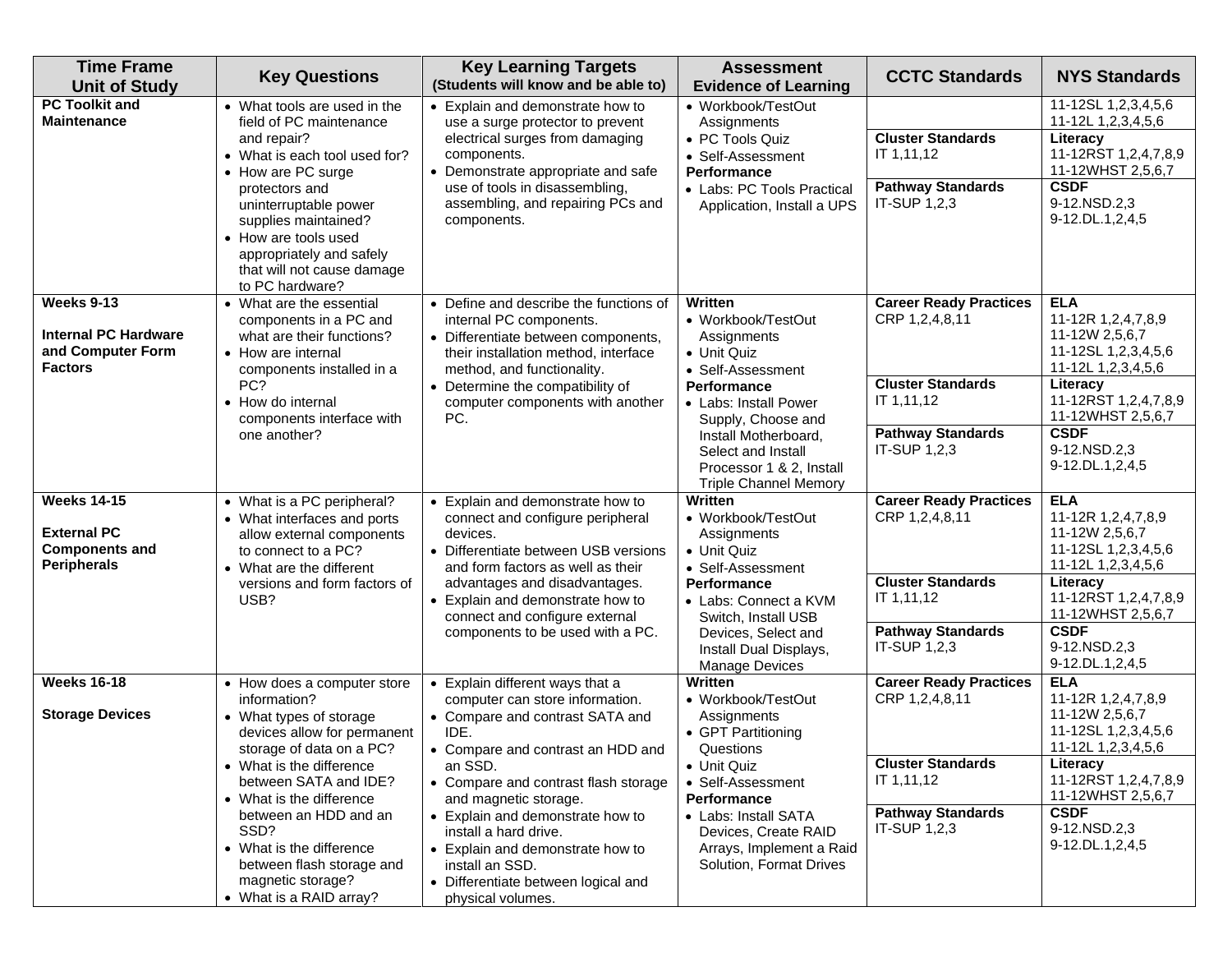| <b>Time Frame</b><br><b>Unit of Study</b>                                                                                                            | <b>Key Questions</b>                                                                                                                                                                                                                                                       | <b>Key Learning Targets</b><br>(Students will know and be able to)                                                                                                                                                                                                                                                                                                                                        | <b>Assessment</b><br><b>Evidence of Learning</b>                                                                                                                                                                                                                                                                                                                                                             | <b>CCTC Standards</b>                                                                                                                                 | <b>NYS Standards</b>                                                                                                                                                                                           |
|------------------------------------------------------------------------------------------------------------------------------------------------------|----------------------------------------------------------------------------------------------------------------------------------------------------------------------------------------------------------------------------------------------------------------------------|-----------------------------------------------------------------------------------------------------------------------------------------------------------------------------------------------------------------------------------------------------------------------------------------------------------------------------------------------------------------------------------------------------------|--------------------------------------------------------------------------------------------------------------------------------------------------------------------------------------------------------------------------------------------------------------------------------------------------------------------------------------------------------------------------------------------------------------|-------------------------------------------------------------------------------------------------------------------------------------------------------|----------------------------------------------------------------------------------------------------------------------------------------------------------------------------------------------------------------|
|                                                                                                                                                      | • What is a partition and how<br>is it configured?                                                                                                                                                                                                                         | • Explain and demonstrate how to<br>create a RAID array.<br>• Explain and demonstrate how to<br>create partitions on a hard drive.                                                                                                                                                                                                                                                                        |                                                                                                                                                                                                                                                                                                                                                                                                              |                                                                                                                                                       |                                                                                                                                                                                                                |
| <b>Weeks 19-20</b><br><b>File Systems: Creation,</b><br><b>Storage Management,</b><br><b>Disk Optimization,</b><br><b>Storage</b><br>Troubleshooting | • What is a file system?<br>• What file system is most<br>popular on current Windows<br>PC, Mac, and Linux<br>computers?<br>• What is the Master Boot<br>Record (MBR)?                                                                                                     | • Create an MBR partition.<br>• Explain the difference between<br>FAT32 and NTFS file systems.<br>• Create new volumes with command<br>prompt and disk management<br>software.<br>• Explain and demonstrate how to<br>shrink or extend disk partitions.<br>• Explain and demonstrate how to<br>perform disk management.                                                                                   | Written<br>• Workbook/TestOut<br>Assignments<br>• Unit Quiz<br>• Self-Assessment<br><b>Performance</b><br>• Labs: Format Drives, Add<br>Space to Existing<br>Volumes, Implement<br>Storage Spaces, Perform<br>Disk Management                                                                                                                                                                                | <b>Career Ready Practices</b><br>CRP 1,2,4,8,11<br><b>Cluster Standards</b><br>IT 1,11,12<br><b>Pathway Standards</b><br>IT-SUP 1,2,3                 | <b>ELA</b><br>11-12R 1,2,4,7,8,9<br>11-12W 2,5,6,7<br>11-12SL 1,2,3,4,5,6<br>11-12L 1,2,3,4,5,6<br>Literacy<br>11-12RST 1,2,4,7,8,9<br>11-12WHST 2,5,6,7<br><b>CSDF</b><br>9-12.NSD.2,3<br>9-12.DL.1,2,4,5     |
| <b>Week 21-24</b><br>Introduction to<br><b>Networking</b>                                                                                            | • What are network<br>topologies and how do they<br>operate?<br>• What network infrastructure<br>devices exist?<br>• What is the OSI model?<br>• How are IP addresses<br>created, classed and/or<br>assigned?<br>• What is a subnet mask?<br>• What is a wireless network? | • Explain the differences between<br>network topologies and how data is<br>transferred between devices.<br>• Define the 7 layers of the OSI<br>model.<br>• Explain IP address classes and how<br>to differentiate between network<br>and host portion of IP address.<br>• Explain default subnet mask vs.<br>CIDR address.<br>Explain how wireless networking<br>and wireless networking devices<br>work. | Written<br>• Workbook/TestOut<br>Assignments<br>• Topology Facts<br>Questions Assignment<br>• TCP/IP Protocol<br>Assignment<br>• Unit Quiz<br>• Self-Assessment<br><b>Performance</b><br>• Labs: Select and Install<br>Network Adapter,<br>Configure TCP/IP<br>Settings, Configure<br><b>Internet Connection</b><br>• Windows Command<br><b>Prompt Networking</b><br><b>Commands Practical</b><br>Assignment | <b>Career Ready Practices</b><br>CRP 1,2,4,8,11<br><b>Cluster Standards</b><br>IT 1,11,12<br><b>Pathway Standards</b><br>IT-SUP 1,2,3,5<br>IT-NET 1,2 | <b>ELA</b><br>11-12R 1,2,4,7,8,9<br>11-12W 2,5,6,7<br>11-12SL 1,2,3,4,5,6<br>11-12L 1,2,3,4,5,6<br>Literacy<br>11-12RST 1,2,4,7,8,9<br>11-12WHST 2,5,6,7<br><b>CSDF</b><br>9-12.NSD.2,3,4,5<br>9-12.DL.1,2,4,5 |
| Week 25<br><b>Printers, Printer</b><br>Configuration, and<br><b>Network Printing</b>                                                                 | • What printer types exist?<br>• What is the way to select<br>the best printer for a<br>specific task?<br>• How is a printer connected<br>and configured?                                                                                                                  | • Explain the difference between an<br>inkjet and laser printer.<br>• List and explain the seven steps to<br>the laser print process.<br>• Explain and demonstrate how to<br>configure a printer.<br>• Explain and demonstrate how to<br>find and install printer driver<br>software.                                                                                                                     | Written<br>• Workbook/TestOut<br>Assignments<br>• Unit Quiz<br>• Self-Assessment<br>Performance<br>• Labs: Choose a Printer,<br>Select and Install a<br>Printer, Configure<br><b>Network Printing</b>                                                                                                                                                                                                        | <b>Career Ready Practices</b><br>CRP 1,2,4,8,11<br><b>Cluster Standards</b><br>IT 1,11,12<br><b>Pathway Standards</b><br>IT-SUP 1,2,3,5<br>IT-NET 1,2 | <b>ELA</b><br>11-12R 1,2,4,7,8,9<br>11-12W 2,5,6,7<br>11-12SL 1,2,3,4,5,6<br>11-12L 1,2,3,4,5,6<br>Literacy<br>11-12RST 1,2,4,7,8,9<br>11-12WHST 2,5,6,7<br><b>CSDF</b><br>9-12.NSD.2,3<br>9-12.DL.1,2,4,5     |
| Week 26<br><b>Printer Maintenance and</b><br>Troubleshooting                                                                                         | • What is the process for<br>maintaining and                                                                                                                                                                                                                               | • Explain and demonstrate how to<br>perform preventative maintenance<br>on a laser printer.                                                                                                                                                                                                                                                                                                               | Written<br>• Workbook/TestOut<br>Assignments                                                                                                                                                                                                                                                                                                                                                                 | <b>Career Ready Practices</b><br>CRP 1,2,4,8,11                                                                                                       | <b>ELA</b><br>11-12R 1,2,4,7,8,9<br>11-12W 2,5,6,7<br>11-12SL 1,2,3,4,5,6                                                                                                                                      |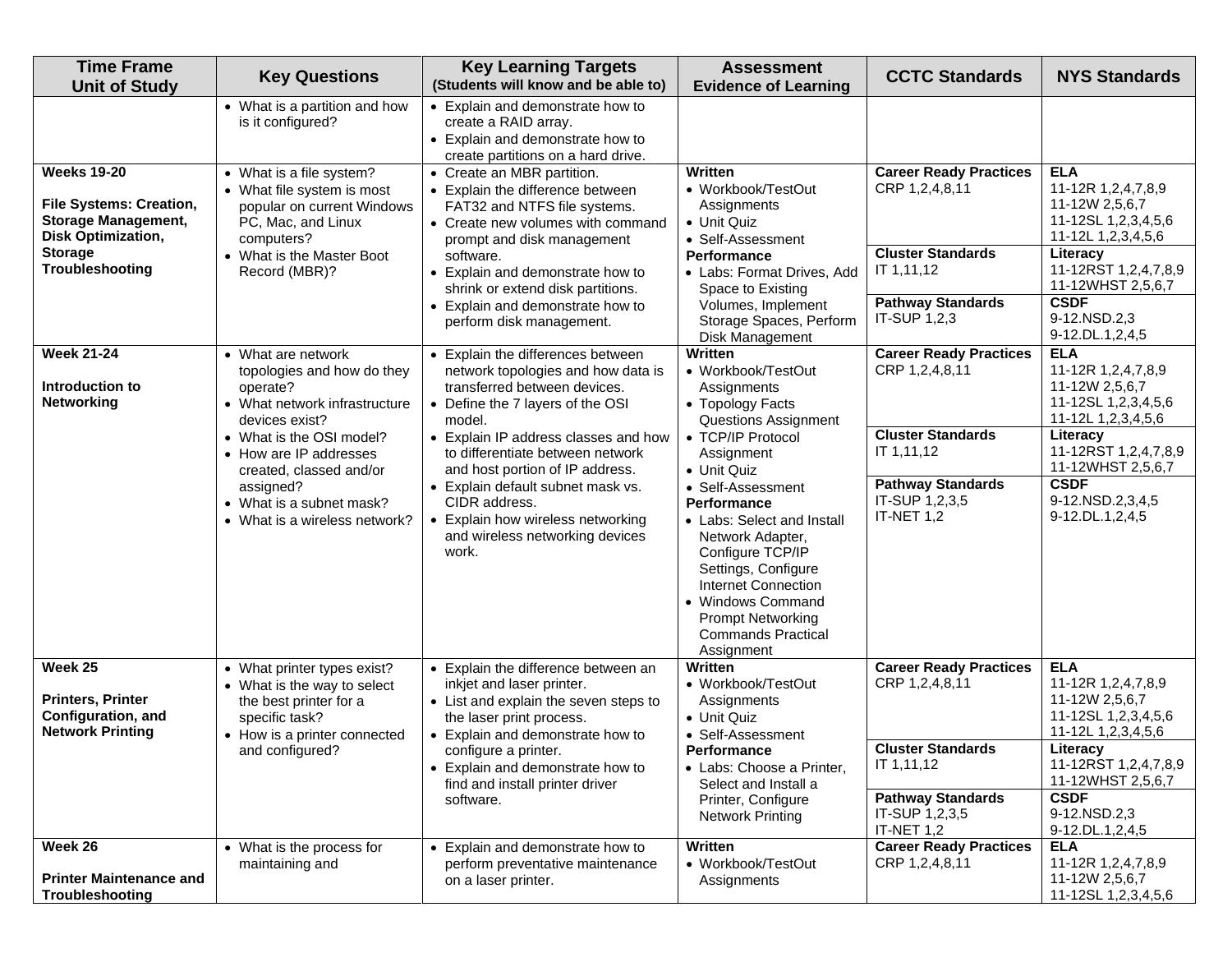| <b>Time Frame</b><br><b>Unit of Study</b>                                                     | <b>Key Questions</b>                                                                                                                                                                                                                                                                                                                                                                                                               | <b>Key Learning Targets</b><br>(Students will know and be able to)                                                                                                                                                                                                                                                                                                                                                                                                                                             | <b>Assessment</b><br><b>Evidence of Learning</b>                                                                                                                                                                                                                                                                                                       | <b>CCTC Standards</b>                                                                                                                                                                                                       | <b>NYS Standards</b>                                                                                                                                                                                                                                                                                                     |
|-----------------------------------------------------------------------------------------------|------------------------------------------------------------------------------------------------------------------------------------------------------------------------------------------------------------------------------------------------------------------------------------------------------------------------------------------------------------------------------------------------------------------------------------|----------------------------------------------------------------------------------------------------------------------------------------------------------------------------------------------------------------------------------------------------------------------------------------------------------------------------------------------------------------------------------------------------------------------------------------------------------------------------------------------------------------|--------------------------------------------------------------------------------------------------------------------------------------------------------------------------------------------------------------------------------------------------------------------------------------------------------------------------------------------------------|-----------------------------------------------------------------------------------------------------------------------------------------------------------------------------------------------------------------------------|--------------------------------------------------------------------------------------------------------------------------------------------------------------------------------------------------------------------------------------------------------------------------------------------------------------------------|
| <b>Weeks 27-28</b><br>Laptops: Components,<br><b>Power Management, and</b><br>Troubleshooting | troubleshooting a laser<br>printer?<br>• What is the process for<br>maintaining and<br>troubleshooting an inkjet<br>printer?<br>• What benefits does a laptop<br>have over a desktop PC?<br>• What are external facing<br>laptop ports and their<br>functions?<br>• What components on a<br>laptop are modular and how<br>are components repaired or<br>replaced?                                                                  | • Explain and demonstrate how to<br>change a toner cartridge and refill<br>paper in a laser printer.<br>Explain and demonstrate how to<br>change ink cartridges and align<br>inkjet printer.<br>• Explain and demonstrate how to<br>stop and restart the print spooler.<br>Determine external ports available<br>on laptop.<br>• Describe functionality of laptop<br>ports.<br>• Disassemble a laptop.<br>Repair laptop keyboard, lcd, and<br>upgrade RAM.<br>• Configure laptop power<br>management features. | • Printer Troubleshooting<br>Quiz<br>• Self-Assessment<br><b>Performance</b><br>• Labs: Maintain Laser<br>Printers, Maintain Inkjet<br>Printers<br>Written<br>• Workbook/TestOut<br>Assignments<br>• Self-Assessment<br><b>Performance</b><br>• Laptop Special Keys<br><b>Practical Assignment</b><br>• Labs: Install Laptop<br>Memory, Replace Laptop | <b>Cluster Standards</b><br>IT 1,11,12<br><b>Pathway Standards</b><br>IT-SUP 1,2,3<br><b>Career Ready Practices</b><br>CRP 1,2,4,8,11<br><b>Cluster Standards</b><br>IT 1,11,12<br><b>Pathway Standards</b><br>IT-SUP 1,2,3 | 11-12L 1,2,3,4,5,6<br>Literacy<br>11-12RST 1,2,4,7,8,9<br>11-12WHST 2,5,6,7<br><b>CSDF</b><br>9-12.NSD.2,3<br>9-12.DL.1,2,4,5<br><b>ELA</b><br>11-12R 1,2,4,7,8,9<br>11-12W 2,5,6,7<br>11-12SL 1,2,3,4,5,6<br>11-12L 1,2,3,4,5,6<br>Literacy<br>11-12RST 1,2,4,7,8,9<br>11-12WHST 2,5,6,7<br><b>CSDF</b><br>9-12.NSD.2,3 |
|                                                                                               | • How is laptop power<br>managed?                                                                                                                                                                                                                                                                                                                                                                                                  |                                                                                                                                                                                                                                                                                                                                                                                                                                                                                                                | Keyboard, Replace<br>Laptop LCD, Create a<br>Power Plan                                                                                                                                                                                                                                                                                                |                                                                                                                                                                                                                             | 9-12.DL.1,2,4,5                                                                                                                                                                                                                                                                                                          |
| <b>Weeks 29-30</b><br><b>Mobile Devices:</b><br>Networking, Security,<br>and Troubleshooting  | • What components are<br>unique to mobile devices<br>and what are their<br>functions?<br>• What is an IMEI<br>(international mobile)<br>equipment identity)<br>number?<br>• What is an IMSI<br>(international mobile)<br>subscriber identity)<br>number?<br>• What operating systems do<br>mobile devices run on and<br>how are they similar to and<br>different from their desktop<br>counterparts?<br>• What is 3G, 4G, LTE, 5G? | • Define and describe hardware<br>components of mobile device (GPS,<br>Bluetooth radio, cellular radio).<br>• Secure a mobile device.<br>• Setup and configure iOS and<br>Android OS devices.                                                                                                                                                                                                                                                                                                                  | Written<br>• Workbook/TestOut<br>Assignments<br>• Unit Quiz<br>• Mobile Device<br>Troubleshooting<br>Questions<br>• Self-Assessment<br><b>Performance</b><br>• Labs: Manage Mobile<br>Devices, Secure Mobile<br>Devices, Configure iPad<br>Access Control and<br>Authentication                                                                        | <b>Career Ready Practices</b><br>CRP 1,2,4,8,11<br><b>Cluster Standards</b><br>IT 1,11,12<br><b>Pathway Standards</b><br>IT-SUP 1,2,3                                                                                       | <b>ELA</b><br>11-12R 1,2,4,7,8,9<br>11-12W 2,5,6,7<br>11-12SL 1,2,3,4,5,6<br>11-12L 1,2,3,4,5,6<br>Literacy<br>11-12RST 1,2,4,7,8,9<br>11-12WHST 2,5,6,7<br><b>CSDF</b><br>9-12.NSD.2,3<br>9-12.DL.1,2,4,5                                                                                                               |
| Weeks 31<br><b>Windows Pre-</b><br>Installation, Installation,<br>and Post Installation       | • What are the different<br>versions of Windows?<br>• How is Windows installed<br>on a new computer?<br>• How is a Windows license<br>activated?<br>• How is system compatibility<br>verified?                                                                                                                                                                                                                                     | • Determine OS compatibility with<br>hardware.<br>• Install Windows on a new computer.<br>• Prepare disk for Windows<br>installation or reinstallation.                                                                                                                                                                                                                                                                                                                                                        | Written<br>• Workbook/TestOut<br>Assignments<br>• Pre-Installation Planning<br>Exercise<br>• Self-Assessment<br><b>Performance</b><br>• Verify System<br><b>Compatibility Assignment</b>                                                                                                                                                               | <b>Career Ready Practices</b><br>CRP 1,2,4,8,11<br><b>Cluster Standards</b><br>IT 1,11,12<br><b>Pathway Standards</b><br>IT-SUP 1,2,3,4                                                                                     | <b>ELA</b><br>11-12R 1,2,4,7,8,9<br>11-12W 2,5,6,7<br>11-12SL 1,2,3,4,5,6<br>11-12L 1,2,3,4,5,6<br>Literacy<br>11-12RST 1,2,4,7,8,9<br>11-12WHST 2,5,6,7<br><b>CSDF</b><br>9-12.NSD.2,3<br>9-12.DL.1,2,4,5                                                                                                               |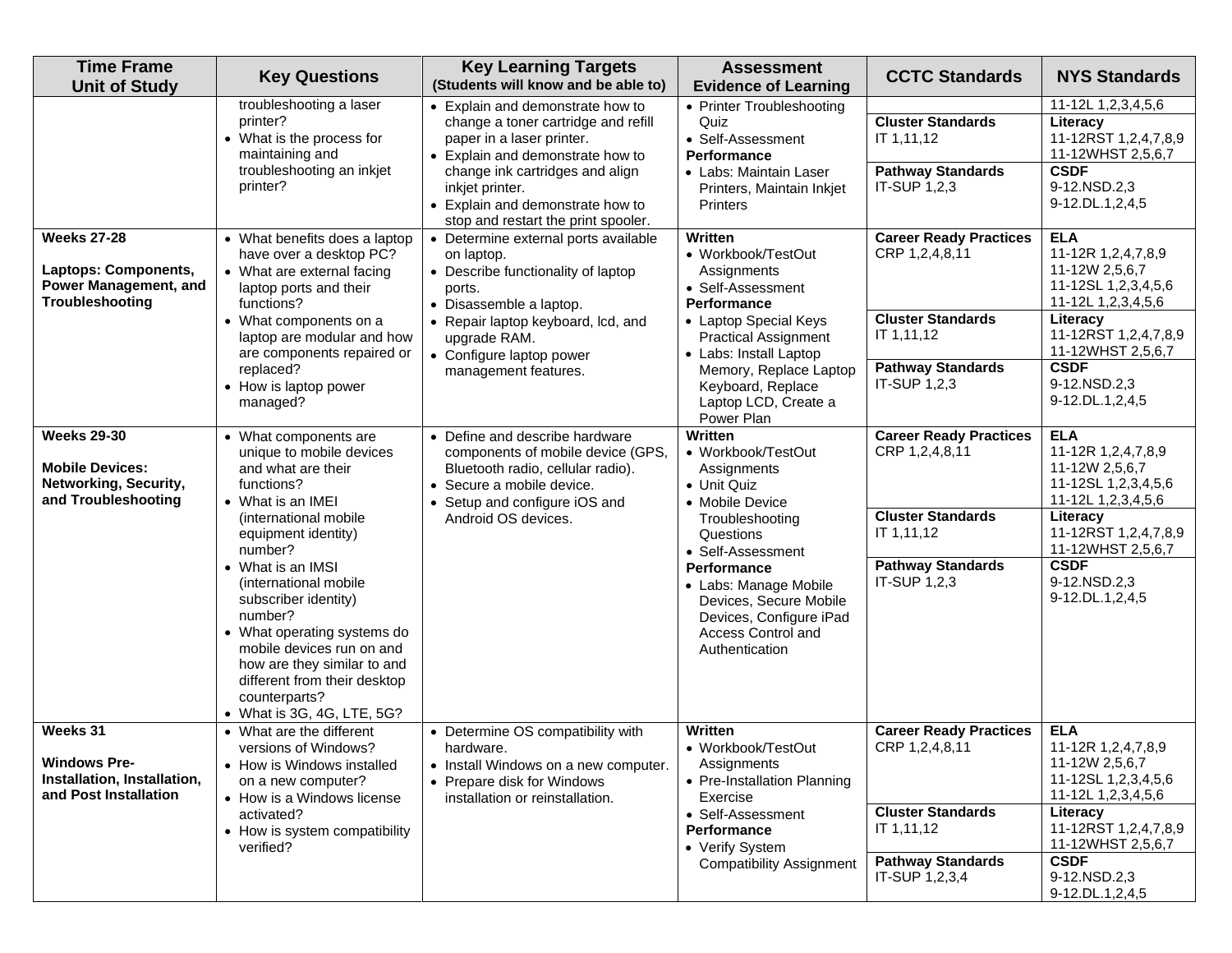| <b>Time Frame</b><br><b>Unit of Study</b>                                 | <b>Key Questions</b>                                                                                                                   | <b>Key Learning Targets</b><br>(Students will know and be able to)                                                                                                  | <b>Assessment</b><br><b>Evidence of Learning</b>                                                         | <b>CCTC Standards</b>                                                | <b>NYS Standards</b>                                                                            |
|---------------------------------------------------------------------------|----------------------------------------------------------------------------------------------------------------------------------------|---------------------------------------------------------------------------------------------------------------------------------------------------------------------|----------------------------------------------------------------------------------------------------------|----------------------------------------------------------------------|-------------------------------------------------------------------------------------------------|
|                                                                           |                                                                                                                                        |                                                                                                                                                                     | • Labs: Prepare Disks for<br>Installation, Install<br>Windows                                            |                                                                      |                                                                                                 |
| <b>Weeks 32-33</b><br><b>File Management</b>                              | • What are Windows file and<br>folder properties?<br>• What are file attributes?<br>• How are files managed<br>from the graphical user | • Define and differentiate between file<br>types and extensions.<br>• Explain and demonstrate how to<br>view and manipulate file extensions<br>and file attributes. | Written<br>• Workbook/TestOut<br>Assignments<br>• Self-Assessment<br><b>Performance</b>                  | <b>Career Ready Practices</b><br>CRP 1,2,4,8,11                      | <b>ELA</b><br>11-12R 1,2,4,7,8,9<br>11-12W 2,5,6,7<br>11-12SL 1,2,3,4,5,6<br>11-12L 1,2,3,4,5,6 |
|                                                                           | interface (GUI)?<br>• Manage directories from GUI and<br>• How are files managed<br>CMD.<br>from the command prompt<br>(CMD)?          | • Labs: Manage Files<br>(GUI), Manage Files and<br>Folders (CMD)                                                                                                    | <b>Cluster Standards</b><br>IT 1,11,12<br><b>Pathway Standards</b>                                       | Literacy<br>11-12RST 1,2,4,7,8,9<br>11-12WHST 2,5,6,7<br><b>CSDF</b> |                                                                                                 |
|                                                                           |                                                                                                                                        |                                                                                                                                                                     |                                                                                                          | IT-SUP 1,2,3,4                                                       | 9-12.CT.6,7<br>9-12.NSD.2,3<br>9-12.DL.1,2,4,5                                                  |
| Weeks 34<br><b>Windows System Tools</b>                                   | • What is the Windows Task<br>Manager?<br>• What is the control panel?<br>• What is Regedit?<br>• How are system commands              | • Use task manager to monitor and<br>adjust system resources.<br>• Use control panel to adjust software<br>settings of OS.<br>• Use Regedit to make alterations to  | Written<br>• Workbook/TestOut<br>Assignments<br>• Self-Assessment<br>Performance                         | <b>Career Ready Practices</b><br>CRP 1,2,4,8,11                      | <b>ELA</b><br>11-12R 1,2,4,7,8,9<br>11-12W 2,5,6,7<br>11-12SL 1,2,3,4,5,6<br>11-12L 1,2,3,4,5,6 |
| used to manipulate the<br>operating system and file<br>system?            | specific functions in Windows.<br>• Use system commands to manage<br>resources and domain properties.                                  | • Labs: Task Manager,<br>Use System Commands<br>• Regedit Exercise                                                                                                  | <b>Cluster Standards</b><br>IT 1,11,12                                                                   | Literacy<br>11-12RST 1,2,4,7,8,9<br>11-12WHST 2,5,6,7                |                                                                                                 |
|                                                                           |                                                                                                                                        |                                                                                                                                                                     |                                                                                                          | <b>Pathway Standards</b><br>IT-SUP 1,2,3,4                           | <b>CSDF</b><br>9-12.CT.6,7<br>9-12.NSD.2,3<br>9-12.DL.1,2,4,5                                   |
| Week 35<br><b>System Management</b><br>and Active Directory               | • What is Active Directory?<br>• What is the process to join<br>a domain?<br>• What are user accounts?<br>• What are organizational    | • Manage Active Directory domains<br>and accounts.<br>• Use remote desktop to troubleshoot<br>and assist users.<br>• Create and delete organization                 | <b>Written</b><br>• Workbook/TestOut<br>Assignments<br>• Self-Assessment<br><b>Performance</b>           | <b>Career Ready Practices</b><br>CRP 1,2,4,8,11                      | <b>ELA</b><br>11-12R 1,2,4,7,8,9<br>11-12W 2,5,6,7<br>11-12SL 1,2,3,4,5,6<br>11-12L 1,2,3,4,5,6 |
|                                                                           | units.<br>units?<br>Groups, Create User<br>Accounts, Create and                                                                        | • Labs: Manage Users and                                                                                                                                            | <b>Cluster Standards</b><br>IT 1,11,12                                                                   | Literacy<br>11-12RST 1,2,4,7,8,9<br>11-12WHST 2,5,6,7                |                                                                                                 |
|                                                                           |                                                                                                                                        |                                                                                                                                                                     | Delete OUs, Configure<br><b>Remote Services</b>                                                          | <b>Pathway Standards</b><br>IT-SUP 1,2,3,4                           | <b>CSDF</b><br>9-12.CT.6,7<br>9-12.NSD.2,3<br>9-12.DL.1,2,4,5                                   |
| <b>Weeks 36-37</b><br><b>Windows Backup and</b><br><b>System Recovery</b> | • How are files backed up on<br>Windows?<br>• How is a complete backup<br>of the OS created?<br>• How are files backed up on           | • Create a Windows backup.<br>• Create a file history backup.<br>• Create a Mac backup using Time<br>Machine.<br>• Use restore points to restore                    | Written<br>• Workbook/TestOut<br>Assignments<br>• Self-Assessment<br>Performance                         | <b>Career Ready Practices</b><br>CRP 1,2,4,8,11                      | <b>ELA</b><br>11-12R 1,2,4,7,8,9<br>11-12W 2,5,6,7<br>11-12SL 1,2,3,4,5,6<br>11-12L 1,2,3,4,5,6 |
|                                                                           | a Mac?                                                                                                                                 | Windows to a prior state.                                                                                                                                           | • Lab: Back Up a Windows<br>Computer, Configure File<br>History, Create a Time<br>Machine Backup, Create | <b>Cluster Standards</b><br>IT 1,7,11,12<br><b>Pathway Standards</b> | Literacy<br>11-12RST 1,2,4,7,8,9<br>11-12WHST 2,5,6,7<br><b>CSDF</b>                            |
|                                                                           |                                                                                                                                        |                                                                                                                                                                     | A Restore Point                                                                                          | IT-SUP 1,2,3,4                                                       | 9-12.CT.6,7<br>9-12.NSD.2,3                                                                     |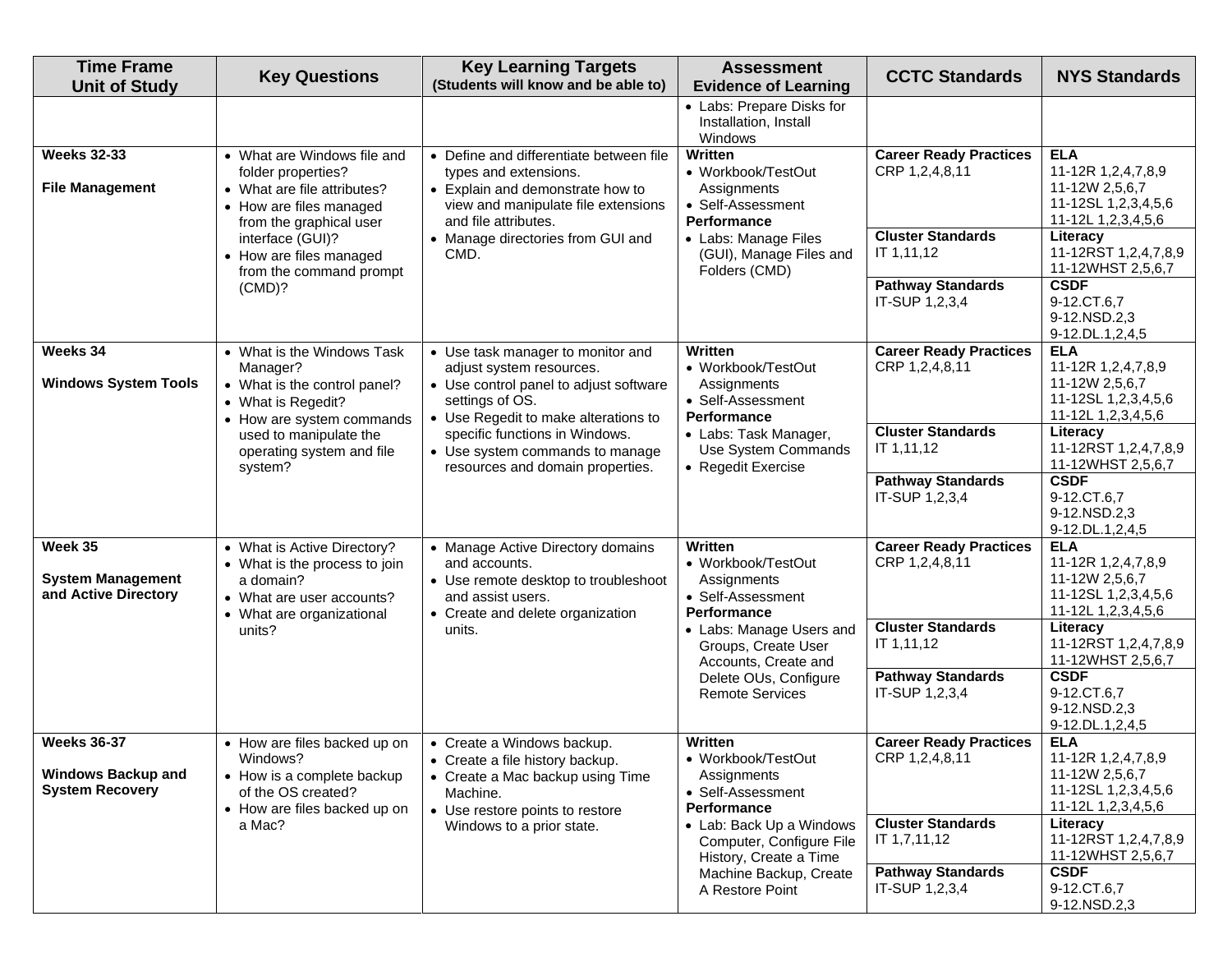| <b>Time Frame</b><br><b>Unit of Study</b>                        | <b>Key Questions</b>                                                                                                                    | <b>Key Learning Targets</b><br>(Students will know and be able to)                                                                                                   | <b>Assessment</b><br><b>Evidence of Learning</b>                                        | <b>CCTC Standards</b>                                      | <b>NYS Standards</b>                                                                                    |
|------------------------------------------------------------------|-----------------------------------------------------------------------------------------------------------------------------------------|----------------------------------------------------------------------------------------------------------------------------------------------------------------------|-----------------------------------------------------------------------------------------|------------------------------------------------------------|---------------------------------------------------------------------------------------------------------|
|                                                                  |                                                                                                                                         |                                                                                                                                                                      |                                                                                         |                                                            | 9-12.DL.1,2,4,5                                                                                         |
| <b>Weeks 38-39</b><br><b>Operating System</b><br>Troubleshooting | • What is Windows<br>"Automatic Repair" and why<br>might Windows boot into it?<br>• What is the process to<br>troubleshoot a Windows PC | Explain and demonstrate how to<br>determine what a Windows error<br>code means and resolve the issue.<br>Explain and demonstrate how to<br>configure the boot order. | Written<br>• Workbook/TestOut<br>Assignments<br>• Self-Assessment<br><b>Performance</b> | <b>Career Ready Practices</b><br>CRP 1,2,4,8,11            | <b>ELA</b><br>11-12R 1,2,4,7,8,9<br>11-12W 2,5,6,7<br>11-12SL 1,2,3,4,5,6<br>11-12L 1,2,3,4,5,6         |
|                                                                  | that is booting into<br>automatic repair<br>repeatedly?                                                                                 | Explain and demonstrate how to<br>troubleshoot issues at system<br>startup.                                                                                          | • Labs: Troubleshoot<br>System Startup, Use<br><b>Advanced Boot Options</b>             | <b>Cluster Standards</b><br>IT 1,7,11,12                   | Literacy<br>11-12RST 1,2,4,7,8,9<br>11-12WHST 2,5,6,7                                                   |
|                                                                  | • What is the process to<br>troubleshoot a Windows PC<br>that won't boot?                                                               |                                                                                                                                                                      |                                                                                         | <b>Pathway Standards</b><br>IT-SUP 1,2,3,4                 | <b>CSDF</b><br>9-12.CT.6.7<br>9-12.NSD.2,3<br>9-12.DL.1,2,4,5                                           |
| Week 40<br><b>Review and Final Exam</b>                          | • What were the learning<br>goals this year?<br>• What are the roles and<br>responsibilities of an<br>individual who works as a         | Complete assessment<br>demonstrating a thorough<br>knowledge of the technical<br>concepts covered throughout the<br>course.                                          | • Final Assessment                                                                      | <b>Career Ready Practices</b><br>CRP 1,2,4,8,11            | <b>ELA</b><br>11-12R 1,2,4,7,8,9<br>11-12W 2,5,6,7<br>11-12SL 1,2,3,4,5,6<br>11-12L 1,2,3,4,5,6         |
|                                                                  | computer specialist?                                                                                                                    |                                                                                                                                                                      |                                                                                         | <b>Cluster Standards</b><br>IT 1,4,6,7,8,11,12             | Literacy<br>11-12RST 1,2,4,7,8,9<br>11-12WHST 2,5,6,7                                                   |
|                                                                  |                                                                                                                                         |                                                                                                                                                                      |                                                                                         | <b>Pathway Standards</b><br>IT-SUP 1,2,3,4,5<br>IT-NET 1,2 | <b>CSDF</b><br>9-12.IC.1,3,4,5,7<br>9-12.CT.6,7<br>9-12.NSD.2,3,4,5<br>9-12.CY.1,2,3<br>9-12.DL.1,2,4,5 |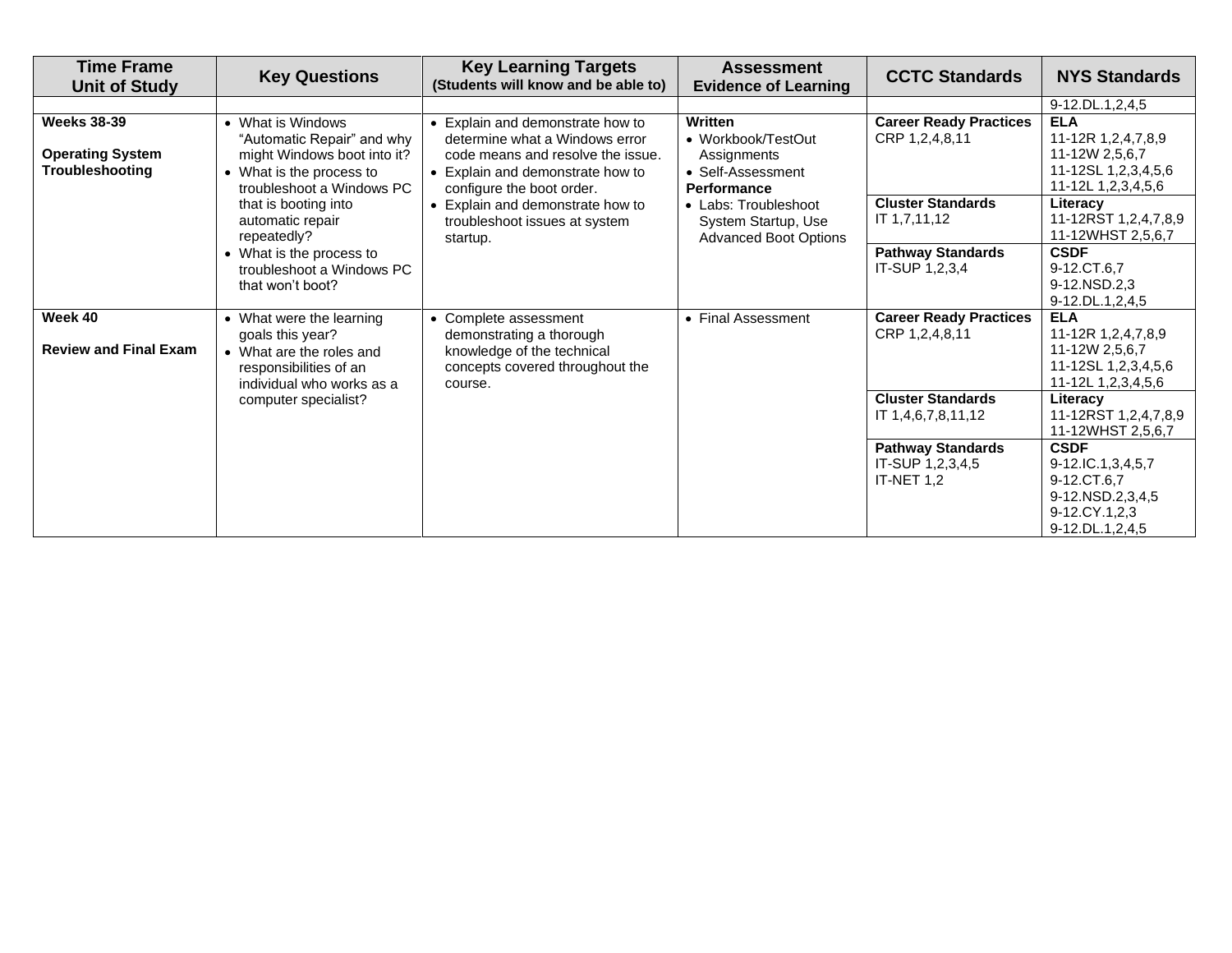# **Syracuse City School District Career and Technical Education Program Course Syllabus CSS400: Cybersecurity 400**



#### **Program Overview**

Cybersecurity is the study of information technology security and focuses on protecting computers, networks, programs, and data from unintended or unauthorized access, change, or destruction. The Cybersecurity Program is designed to help students explore the process of securing computers and computer networks, and conducting investigations of cybercrimes and forensic analysis of digital devices. Students will be equipped with the knowledge and skills to manage helpdesk functions in small to medium business IT operations as well as continue on to post-secondary training for careers in computer and network security, cybercrime investigation and computer forensics. Throughout the program, students gain mastery of these skills by performing simulated hands-on exercises Students who successfully complete the program can earn up to nine college credits and obtain CompTIA A+ Certification, a fundamental accreditation for work in many IT fields.

#### **Course Description**

This course presents the student with foundational concepts and processes to achieve better information security in a modern organization. The student will develop an appreciation for the threat and risk of information exposure, as well as risk management and mitigation techniques to limit losses. Students will explore the essential elements of an information security policy and the importance of incident response, reporting, and containment in the context of timely restoration of information. Students will also learn procedures for notification of appropriate authorities leading to potential prosecution. Modern information security technologies and their limitations will be explored as well as legal, ethical, and privacy issues.

#### **Work-Based Learning**

Students will be connected with working computer science professionals in the community through Career Coaching, field trips and job shadowing which could lead to further opportunities for direct job training and realworld experience. Students will create and maintain a portfolio of their work-based learning experiences throughout the program to document the development of their skills.

#### **Pre-Requisites**

N/A

### **Course Objectives**

- 1. Explain the role of information and the need for security in a modern organization.
- 2. Identify general classes of security threats and vulnerabilities in an organization.
- 3. Understand how to create and critically evaluate an information security policy to ensure that critical functions are sustainable while addressing the greatest information security risks.
- 4. Apply the security management process to mitigate threats of information disclosure for core processes.
- 5. Explain the fundamentals behind currently-employed computer security technologies.
- 6. Describe the legal, ethical, and privacy-related issues pertaining to information security.
- 7. Develop an incident response and recovery plan for first responders as well as an entire organization.
- 8. Realize that there is no such thing as perfect security.

#### **Integrated Academics**

1 CTE Integrated ELA Credit

#### **Equipment and Supplies**

- **School will provide:** All necessary technology and classroom equipment
- **Student will provide:** Outside access to the Internet, preferably broadband hi-speed, to complete readings, assignments, and communicate with the teacher and other students.

#### **Textbook**

TBD

#### **Grading**

| Quizzes                                    | 30%        |
|--------------------------------------------|------------|
| Labs                                       | <b>20%</b> |
| <b>Classroom Participation Assignments</b> | 10%        |
| <b>Final Project and Presentation</b>      | <b>20%</b> |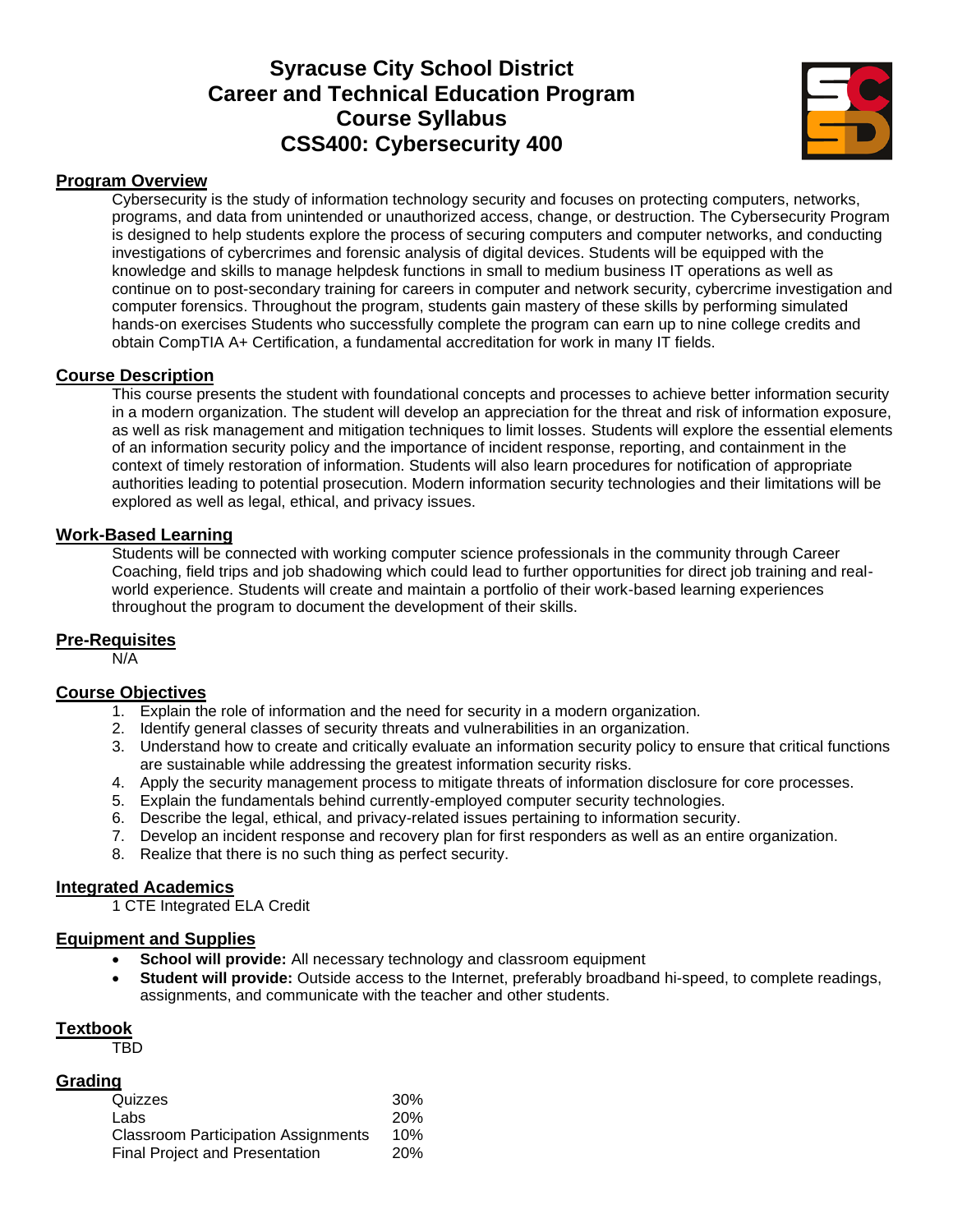## **Additional Course Policies**

- Quizzes will consist of T/F, multiple choice, fill-in-the-blank, and short essay questions.
- Labs will be assigned to address topics related to information security and cybersecurity. Labs will typically consist of hands-on assignments completed in groups. The output of each lab will be a 2 to 3-page lab report, consisting of an introduction section, a results section, and a conclusion. The lab report must be cited using APA format.
- Classroom Participation Assignments will range from answering questions at the end of each chapter to addressing contemporary topics completed in groups. The output of these assignments will be either written material or PowerPoint slides. All work must be cited in APA format.
- Final Project will be a hands-on lab project of the student's choice approved by the instructor. The output of this project will be a 10-to-20-minute PowerPoint presentation, cited using APA format.
- Final Exam will be comprehensive and will consist of T/F, multiple choice, fill-in-the-blank, and short essay questions.
- Group work is a very important part of the cyber security field; therefore many class assignments will be done in groups. It is important that every group member participate in group assignments and activities. The instructor reserves the right to adjust individual grades for group projects based on participation, frequency of communication, and feedback from group members.

| Quarter      | <b>Units of Study</b>                                                                                                                                                                                                                                                                                                                                                                                                                                             |
|--------------|-------------------------------------------------------------------------------------------------------------------------------------------------------------------------------------------------------------------------------------------------------------------------------------------------------------------------------------------------------------------------------------------------------------------------------------------------------------------|
| 1            | Course Introduction and Introduction to Cybersecurity<br>٠<br>Recon and Denial, Spoofing, and Security Appliances<br>$\bullet$<br>Demilitarized Zones (DMZ), Firewalls, Network Address Translation<br>$\bullet$<br>(NAT), and Virtual Private Networks (VPN)                                                                                                                                                                                                     |
| $\mathbf{2}$ | Network Threats, Network Device Vulnerabilities, Network<br>$\bullet$<br>Applications, Switch Attacks and Security, and VLAN's<br>Security Policies, Auditing and Accountability, and Risk Management<br>$\bullet$<br>Access Control, Authentication and Authorizations<br>Cryptography and Cryptography Implementations and Attacks<br>Steganography<br>$\bullet$<br>Data Management, Data Transmission Security, and Data Lost<br>$\bullet$<br>Prevention (DLP) |
| 3            | Monitoring and Diagnosing Networks<br>$\bullet$<br>Understanding Devices and Infrastructures<br>$\bullet$<br>Malware, Vulnerabilities, and Threats<br>$\bullet$<br>Host, Data, and Application Security<br>$\bullet$<br>Protecting Wireless Networks, Wireless Attacks and Defense, and<br>$\bullet$<br>Securing the Cloud<br>Operations Security (OPSEC) and Security Administrations<br>$\bullet$                                                               |
| 4            | <b>Computer Forensics and Digital Evidence</b><br>$\bullet$<br>Disaster Recovery and Incident Response<br>$\bullet$<br>Defense Planning<br>$\bullet$<br>Internship<br>$\bullet$<br>Review, Final Presentation, Final Examination                                                                                                                                                                                                                                  |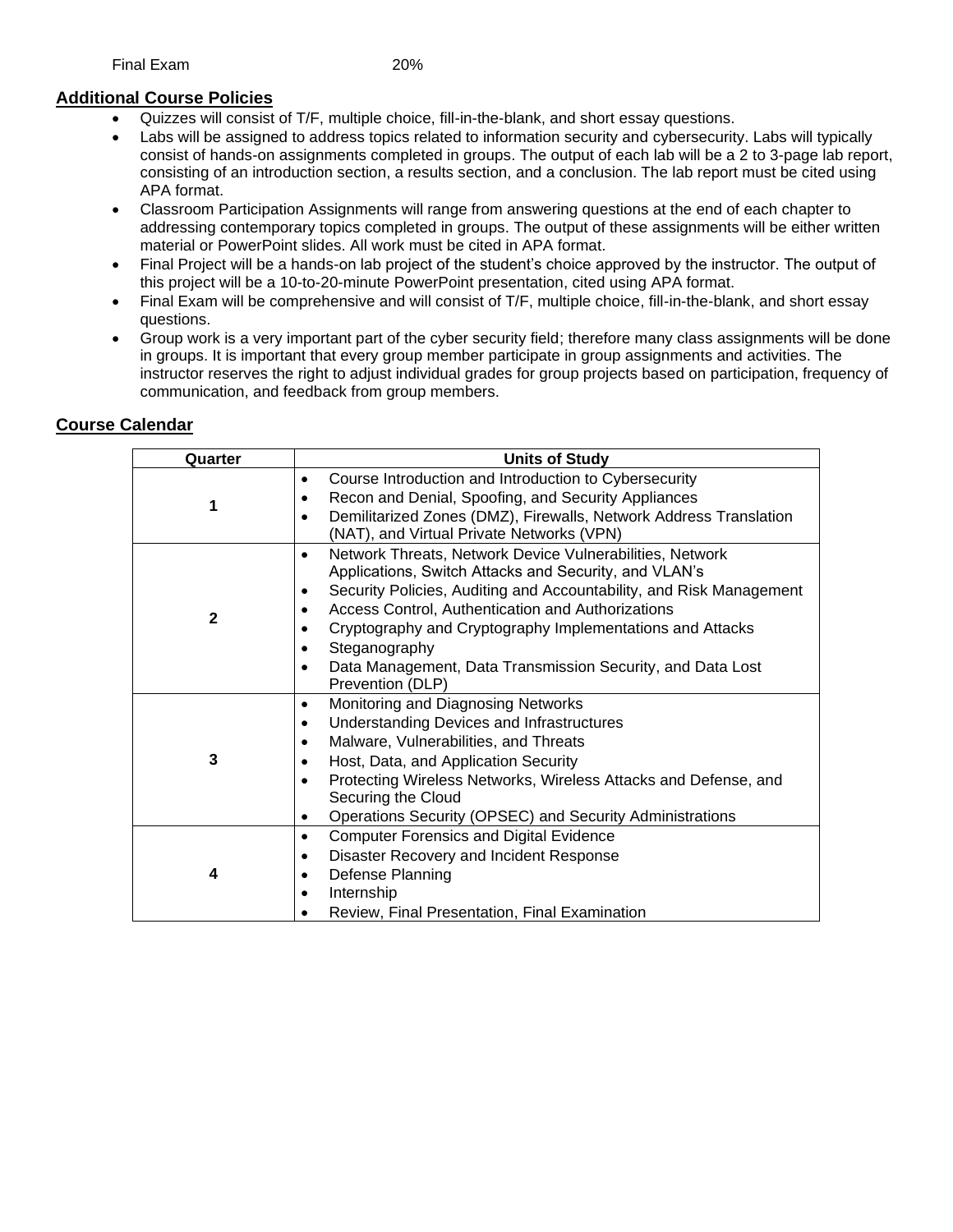# **Syracuse City School District Career and Technical Education Program Scope and Sequence CSS400: Cybersecurity 400**



| <b>Time Frame</b><br><b>Unit of Study</b>                                                                                  | <b>Key Questions</b>                                                                                                                                                                                                                                                                                                                                                                    | <b>Key Learning Targets</b><br>(Students will know and be able to)                                                                                                                                                                                                                                                                                                                                                                                                                                                                                                                                                                | <b>Assessment</b><br><b>Evidence of Learning</b>                                                                                                                                                                        | <b>CCTC Standards</b>                                                                                                                    | <b>NYS Standards</b>                                                                                                                                                                                                                               |
|----------------------------------------------------------------------------------------------------------------------------|-----------------------------------------------------------------------------------------------------------------------------------------------------------------------------------------------------------------------------------------------------------------------------------------------------------------------------------------------------------------------------------------|-----------------------------------------------------------------------------------------------------------------------------------------------------------------------------------------------------------------------------------------------------------------------------------------------------------------------------------------------------------------------------------------------------------------------------------------------------------------------------------------------------------------------------------------------------------------------------------------------------------------------------------|-------------------------------------------------------------------------------------------------------------------------------------------------------------------------------------------------------------------------|------------------------------------------------------------------------------------------------------------------------------------------|----------------------------------------------------------------------------------------------------------------------------------------------------------------------------------------------------------------------------------------------------|
| Weeks 1-2<br><b>Course Introduction</b><br>Introduction to<br><b>Cybersecurity</b>                                         | • What knowledge and skills are<br>developed in this course?<br>• What is cybersecurity?<br>• Why is cybersecurity important?<br>• How are the personal effects of<br>cybersecurity?                                                                                                                                                                                                    | • Explain what cybersecurity is and<br>how it affects the world.<br>• Create an argument on the<br>importance of cybersecurity.<br>• Define and explain key vocabulary<br>terms.                                                                                                                                                                                                                                                                                                                                                                                                                                                  | • Syllabus<br>• Assignment #1:<br>Cybersecurity<br>• Cyber Lab<br>• Cyber Terms Bingo                                                                                                                                   | <b>Career Ready Practices</b><br>CRP 1,2,3,4,5,9,10<br><b>Cluster Standards</b><br>IT 4,5,6,<br><b>Pathway Standards</b><br>IT-SUP 1,2,6 | <b>ELA</b><br>11-12R 1,2,4,7,8,9<br>11-12W 2,5,6,7<br>11-12SL 1,2,3,4,5,6<br>11-12L 1,2,3,4,5,6<br>Literacy<br>11-12RST 1,2,4,7,8,9<br>11-12WHST 2,5,6,7<br><b>CSDF</b><br>9-12.IC.1,2,3,4,7<br>9-12.CY.1,2,3                                      |
| Weeks 3-5<br><b>Recon and Denial</b><br>Spoofing<br><b>Security Appliances</b>                                             | • What types of resources make<br>organizational reconnaissance<br>readily available?<br>• How does a distributed<br>reflective denial of service<br>(DRDoS) increase the severity<br>of a DoS attack?<br>• What countermeasures can be<br>used to control TCP/IP<br>hijacking?<br>• What methods should be<br>employed to prevent a replay<br>attack?<br>• What are the uses of a DMZ? | • Explain the types of resources<br>that make organizational<br>reconnaissance readily available.<br>• Perform reconnaissance.<br>• Explain how a distributed<br>reflective denial of service<br>(DRDoS) increases the severity of<br>a DoS attack.<br>• Describe the countermeasures<br>that can be used to control<br>TCP/IP hijacking.<br>• Explain the methods that should<br>be employed to prevent a replay<br>attack.<br>• Explain the uses of a DMZ.<br>• Perform a User Datagram<br>Protocol (UDP) flood attack.<br>• Perform zone transfers.<br>• Demonstrate how to configure<br>network security appliance<br>access. | • Performing a UDP Flood<br>Attack Lab<br>• Recon and Denial Quiz<br>• Prevent Zone Transfers<br>Lab<br>• Spoofing Quiz<br>• Configure Network<br><b>Security Appliance Access</b><br>Lab<br>• Security Appliances Quiz | <b>Career Ready Practice</b><br>CRP 1,2,4,8,11<br><b>Cluster Standards</b><br>IT 11,12<br><b>Pathway Standards</b><br>IT-SUP 6,9         | <b>ELA</b><br>11-12R 1,2,4,7,8,9<br>11-12W 2,5,6,7<br>11-12SL 1,2,3,4,5,6<br>11-12L 1,2,3,4,5,6<br>Literacy<br>11-12RST 1,2,4,7,8,9<br>11-12WHST 2,5,6,7<br><b>CSDF</b><br>9-12.CT.8,9<br>9-12.NSD.2,3,4,5<br>9-12.CY.1,2,3,4,5<br>9-12.DL.1,2,4,5 |
| Weeks 6-8<br><b>Demilitarized Zones</b><br>(DMZ)<br><b>Firewalls</b><br><b>Network Address</b><br><b>Translation (NAT)</b> | • What is the typical configuration<br>for a DMZ configured as a dual-<br>homed gateway?<br>• What makes bastion hosts<br>vulnerable to attack?<br>• How should bastion hosts be<br>hardened?<br>• What is the difference between<br>a network-based firewall and an<br>application/host-based firewall?                                                                                | • Explain and demonstrate how to<br>configure a DMZ.<br>• Explain what makes bastion hosts<br>vulnerable to attack and how they<br>can be hardened.<br>• Explain the difference between a<br>network-based firewall and an<br>application/host-based firewall.<br>• Explain and demonstrate how to<br>configure a perimeter firewall.                                                                                                                                                                                                                                                                                             | • Labs: Configure DMZ,<br>Configure Firewall, VPN<br>Connection<br>· Quiz                                                                                                                                               | <b>Career Ready Practice</b><br>CRP 1,2,4,8,11<br><b>Cluster Standards</b><br>IT 11,12<br><b>Pathway Standards</b><br>IT-SUP 6,9         | <b>ELA</b><br>11-12R 1,2,4,7,8,9<br>11-12W 2,5,6,7<br>11-12SL 1,2,3,4,5,6<br>11-12L 1,2,3,4,5,6<br>Literacy<br>11-12RST 1,2,4,7,8,9<br>11-12WHST 2,5,6,7<br><b>CSDF</b><br>9-12.CT.8,9<br>9-12.NSD.2,3,4,5                                         |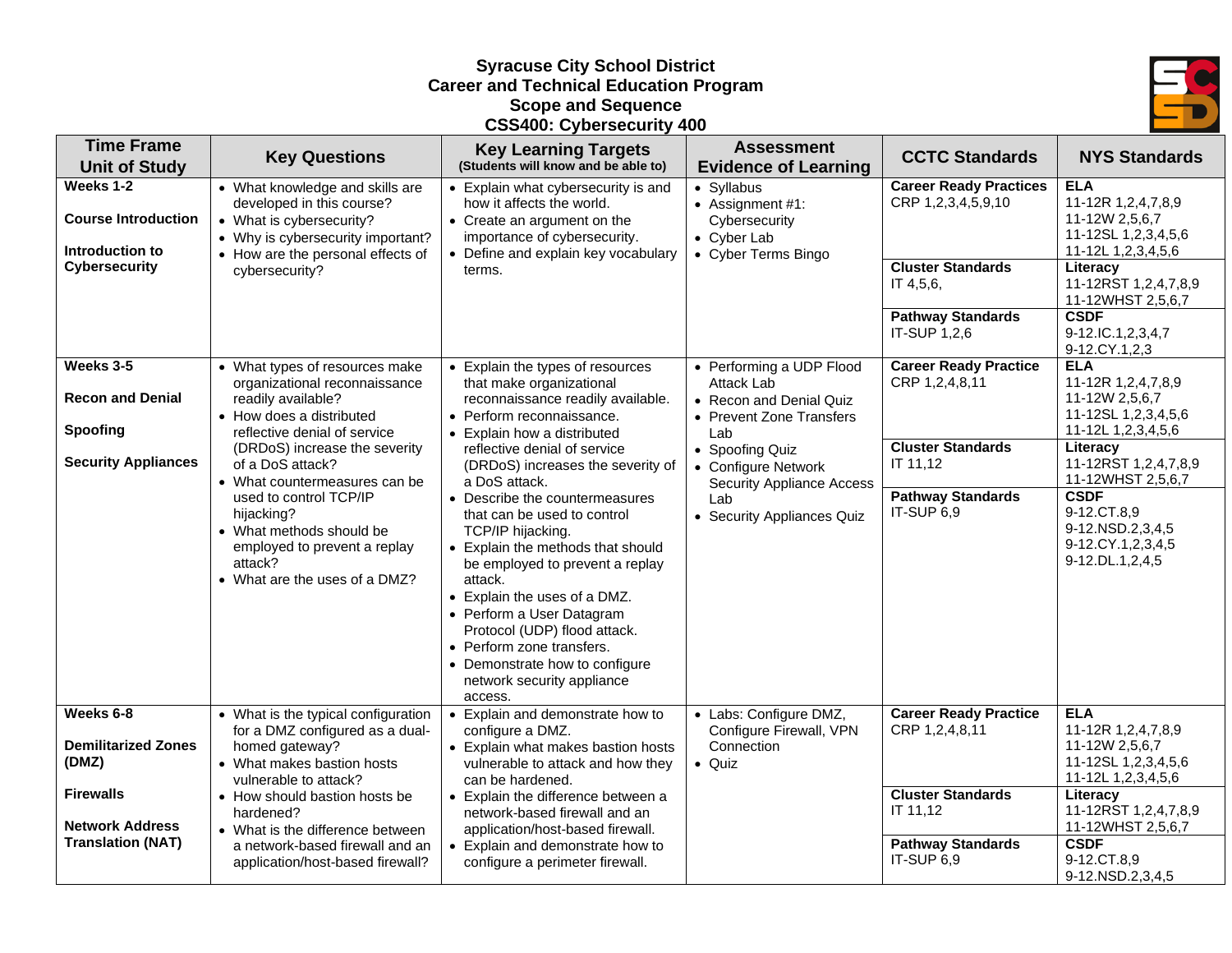| <b>Virtual Private</b><br>9-12.CY.1,2,3,4,5<br>• What traffic characteristics can<br>• Demonstrate how to set up a<br><b>Networks (VPN)</b><br>be specified in a filtering rule for<br>9-12.DL.1,2,4,5<br>remote access VPN.<br>a packet filtering firewall?<br>• Demonstrate how to set up a VPN<br>• What is a VPN?<br>connection on an iPad.<br>Weeks 9-12<br><b>ELA</b><br><b>Career Ready Practice</b><br>• How does segmenting a<br>• Demonstrate how to secure a<br>• Labs: Securing a Switch,<br>CRP 1,2,7,8,11<br>11-12R 1,2,4,7,8,9<br>network increase network<br>switch.<br>Harden a Switch, Secure<br><b>Network Threats</b><br>11-12W 2,5,6,7<br>security?<br>Access to a Switch<br>• Explain how segmenting a<br>11-12SL 1,2,3,4,5,6<br>• How does a passive attack<br>network increases network<br>• Exploring VLAN's in the<br><b>Network Device</b><br>11-12L 1,2,3,4,5,6<br>differ from an active attack?<br><b>CLI</b><br>security.<br><b>Vulnerabilities</b><br><b>Cluster Standards</b><br>Literacy<br>• Quiz<br>• Why is it important to apply new<br>• Explain how a passive attack<br>IT 4,5,7,12<br>firmware or patches for devices<br>differs from an active attack.<br><b>Network</b><br>11-12WHST 2,5,6,7<br>within an organization?<br>• Explain why it is important to<br><b>Applications</b><br><b>CSDF</b><br><b>Pathway Standards</b><br>• What security measures should<br>apply new firmware or patches for<br>9-12.CT.8,9<br>IT-SUP 1,2,4,7,8,9<br>be incorporated to control the<br>devices within an organization.<br><b>Switch Attacks and</b><br>IT-NET 3,4<br>9-12.NSD.2,3,4,5<br>use of networking software?<br>• Describe the security measures<br><b>Security</b><br>IT-PRG 1,3,7,9<br>9-12.CY.1,2,3,4,5<br>• What types of attacks are<br>that control the use of networking<br>9-12.DL.1,2,4,5<br>commonly perpetrated against<br>software.<br><b>VLAN's</b><br>switches?<br>• Describe the types of attacks that<br>• What are two advantages to<br>are commonly perpetrated against<br>creating VLANs on a network?<br>switches.<br>• Demonstrate how to harden a<br>switch and secure access.<br>• List two advantages to creating<br>VLANs on a network.<br>• Explore VLAN's from the<br>Command Line Interface (CLI).<br><b>Weeks 13-14</b><br><b>Career Ready Practice</b><br><b>ELA</b><br>• What are security policies?<br>• Security Policies Lab<br>• Explain what security policies are<br>CRP 1,2,4,11,12<br>11-12R 1,2,4,7,8,9<br>and why they are crucial to have.<br>• Why might security policies be<br>• Security Policies Quiz<br><b>Security Policies</b><br>11-12W 2,5,6,7<br>• Demonstrate how to put security<br>crucial to have?<br>• Enable Device Logs Lab<br>11-12SL 1,2,3,4,5,6<br>policies in place by creating<br>• How would you describe an<br>• Audits Quiz<br><b>Auditing and</b><br>11-12L 1,2,3,4,5,6<br>policies.<br>audit?<br>• Risk Management Quiz<br><b>Accountability</b><br><b>Cluster Standards</b><br>Literacy<br>• Describe an audit and explain its<br>• What is the significance of an<br>IT <sub>1</sub><br>audit?<br>significance.<br><b>Risk Management</b><br>11-12WHST 2,5,6,7<br>• Demonstrate how an audit is<br>• What does accountability mean<br><b>Pathway Standards</b><br><b>CSDF</b><br>in cybersecurity?<br>conducted through example.<br>IT-SUP 1,2,6<br>9-12.CT.8,9<br>• What components are used to<br>• Explain what accountability<br>IT-NET 2<br>9-12.NSD.2,3,4,5<br>means in cybersecurity.<br>measure risk quantitatively?<br>9-12.CY.1,2,3,4,5<br>• Explain what components are<br>9-12.DL.1,2,4,5<br>used to measure risk | <b>Time Frame</b><br><b>Unit of Study</b> | <b>Key Questions</b> | <b>Key Learning Targets</b><br>(Students will know and be able to) | <b>Assessment</b><br><b>Evidence of Learning</b> | <b>CCTC Standards</b> | <b>NYS Standards</b> |
|--------------------------------------------------------------------------------------------------------------------------------------------------------------------------------------------------------------------------------------------------------------------------------------------------------------------------------------------------------------------------------------------------------------------------------------------------------------------------------------------------------------------------------------------------------------------------------------------------------------------------------------------------------------------------------------------------------------------------------------------------------------------------------------------------------------------------------------------------------------------------------------------------------------------------------------------------------------------------------------------------------------------------------------------------------------------------------------------------------------------------------------------------------------------------------------------------------------------------------------------------------------------------------------------------------------------------------------------------------------------------------------------------------------------------------------------------------------------------------------------------------------------------------------------------------------------------------------------------------------------------------------------------------------------------------------------------------------------------------------------------------------------------------------------------------------------------------------------------------------------------------------------------------------------------------------------------------------------------------------------------------------------------------------------------------------------------------------------------------------------------------------------------------------------------------------------------------------------------------------------------------------------------------------------------------------------------------------------------------------------------------------------------------------------------------------------------------------------------------------------------------------------------------------------------------------------------------------------------------------------------------------------------------------------------------------------------------------------------------------------------------------------------------------------------------------------------------------------------------------------------------------------------------------------------------------------------------------------------------------------------------------------------------------------------------------------------------------------------------------------------------------------------------------------------------------------------------------------------------------------------------------------------------------------------------------------------------------------------------------------------------------------------------------------------------------------------------------------------------------------------------------------------------------------------------------------------------------------------------------------------------------------------|-------------------------------------------|----------------------|--------------------------------------------------------------------|--------------------------------------------------|-----------------------|----------------------|
|                                                                                                                                                                                                                                                                                                                                                                                                                                                                                                                                                                                                                                                                                                                                                                                                                                                                                                                                                                                                                                                                                                                                                                                                                                                                                                                                                                                                                                                                                                                                                                                                                                                                                                                                                                                                                                                                                                                                                                                                                                                                                                                                                                                                                                                                                                                                                                                                                                                                                                                                                                                                                                                                                                                                                                                                                                                                                                                                                                                                                                                                                                                                                                                                                                                                                                                                                                                                                                                                                                                                                                                                                                                  |                                           |                      |                                                                    |                                                  |                       |                      |
|                                                                                                                                                                                                                                                                                                                                                                                                                                                                                                                                                                                                                                                                                                                                                                                                                                                                                                                                                                                                                                                                                                                                                                                                                                                                                                                                                                                                                                                                                                                                                                                                                                                                                                                                                                                                                                                                                                                                                                                                                                                                                                                                                                                                                                                                                                                                                                                                                                                                                                                                                                                                                                                                                                                                                                                                                                                                                                                                                                                                                                                                                                                                                                                                                                                                                                                                                                                                                                                                                                                                                                                                                                                  |                                           |                      |                                                                    |                                                  |                       |                      |
|                                                                                                                                                                                                                                                                                                                                                                                                                                                                                                                                                                                                                                                                                                                                                                                                                                                                                                                                                                                                                                                                                                                                                                                                                                                                                                                                                                                                                                                                                                                                                                                                                                                                                                                                                                                                                                                                                                                                                                                                                                                                                                                                                                                                                                                                                                                                                                                                                                                                                                                                                                                                                                                                                                                                                                                                                                                                                                                                                                                                                                                                                                                                                                                                                                                                                                                                                                                                                                                                                                                                                                                                                                                  |                                           |                      |                                                                    |                                                  |                       | 11-12RST 1,2,4,7,8,9 |
|                                                                                                                                                                                                                                                                                                                                                                                                                                                                                                                                                                                                                                                                                                                                                                                                                                                                                                                                                                                                                                                                                                                                                                                                                                                                                                                                                                                                                                                                                                                                                                                                                                                                                                                                                                                                                                                                                                                                                                                                                                                                                                                                                                                                                                                                                                                                                                                                                                                                                                                                                                                                                                                                                                                                                                                                                                                                                                                                                                                                                                                                                                                                                                                                                                                                                                                                                                                                                                                                                                                                                                                                                                                  |                                           |                      |                                                                    |                                                  |                       |                      |
|                                                                                                                                                                                                                                                                                                                                                                                                                                                                                                                                                                                                                                                                                                                                                                                                                                                                                                                                                                                                                                                                                                                                                                                                                                                                                                                                                                                                                                                                                                                                                                                                                                                                                                                                                                                                                                                                                                                                                                                                                                                                                                                                                                                                                                                                                                                                                                                                                                                                                                                                                                                                                                                                                                                                                                                                                                                                                                                                                                                                                                                                                                                                                                                                                                                                                                                                                                                                                                                                                                                                                                                                                                                  |                                           |                      |                                                                    |                                                  |                       |                      |
|                                                                                                                                                                                                                                                                                                                                                                                                                                                                                                                                                                                                                                                                                                                                                                                                                                                                                                                                                                                                                                                                                                                                                                                                                                                                                                                                                                                                                                                                                                                                                                                                                                                                                                                                                                                                                                                                                                                                                                                                                                                                                                                                                                                                                                                                                                                                                                                                                                                                                                                                                                                                                                                                                                                                                                                                                                                                                                                                                                                                                                                                                                                                                                                                                                                                                                                                                                                                                                                                                                                                                                                                                                                  |                                           |                      |                                                                    |                                                  |                       |                      |
|                                                                                                                                                                                                                                                                                                                                                                                                                                                                                                                                                                                                                                                                                                                                                                                                                                                                                                                                                                                                                                                                                                                                                                                                                                                                                                                                                                                                                                                                                                                                                                                                                                                                                                                                                                                                                                                                                                                                                                                                                                                                                                                                                                                                                                                                                                                                                                                                                                                                                                                                                                                                                                                                                                                                                                                                                                                                                                                                                                                                                                                                                                                                                                                                                                                                                                                                                                                                                                                                                                                                                                                                                                                  |                                           |                      |                                                                    |                                                  |                       | 11-12RST 1,2,4,7,8,9 |
|                                                                                                                                                                                                                                                                                                                                                                                                                                                                                                                                                                                                                                                                                                                                                                                                                                                                                                                                                                                                                                                                                                                                                                                                                                                                                                                                                                                                                                                                                                                                                                                                                                                                                                                                                                                                                                                                                                                                                                                                                                                                                                                                                                                                                                                                                                                                                                                                                                                                                                                                                                                                                                                                                                                                                                                                                                                                                                                                                                                                                                                                                                                                                                                                                                                                                                                                                                                                                                                                                                                                                                                                                                                  |                                           |                      | quantitatively.                                                    |                                                  |                       |                      |
| Week 15<br><b>Career Ready Practice</b><br><b>ELA</b><br>• Access Control Quiz<br>• What are access control,<br>• Explain access control,<br>CRP 1,2,4,11<br>11-12R 1,2,4,7,8,9<br>authentication, and authorization<br>authentication, and<br>• Authentication Quiz<br><b>Access Control,</b><br>11-12W 2,5,6,7<br>and their similarities and<br>authorization?<br>• Authorization Quiz<br><b>Authentication and</b><br>11-12SL 1,2,3,4,5,6<br>differences.<br>• What purpose do they serve?<br>11-12L 1,2,3,4,5,6<br><b>Authorizations</b><br>• Give examples of each and<br>• Which authentication type<br><b>Cluster Standards</b><br>Literacy<br>scenarios where they would be<br>requires proof of identity?<br>IT <sub>12</sub><br>used.<br>11-12WHST 2,5,6,7                                                                                                                                                                                                                                                                                                                                                                                                                                                                                                                                                                                                                                                                                                                                                                                                                                                                                                                                                                                                                                                                                                                                                                                                                                                                                                                                                                                                                                                                                                                                                                                                                                                                                                                                                                                                                                                                                                                                                                                                                                                                                                                                                                                                                                                                                                                                                                                                                                                                                                                                                                                                                                                                                                                                                                                                                                                                             |                                           |                      |                                                                    |                                                  |                       | 11-12RST 1,2,4,7,8,9 |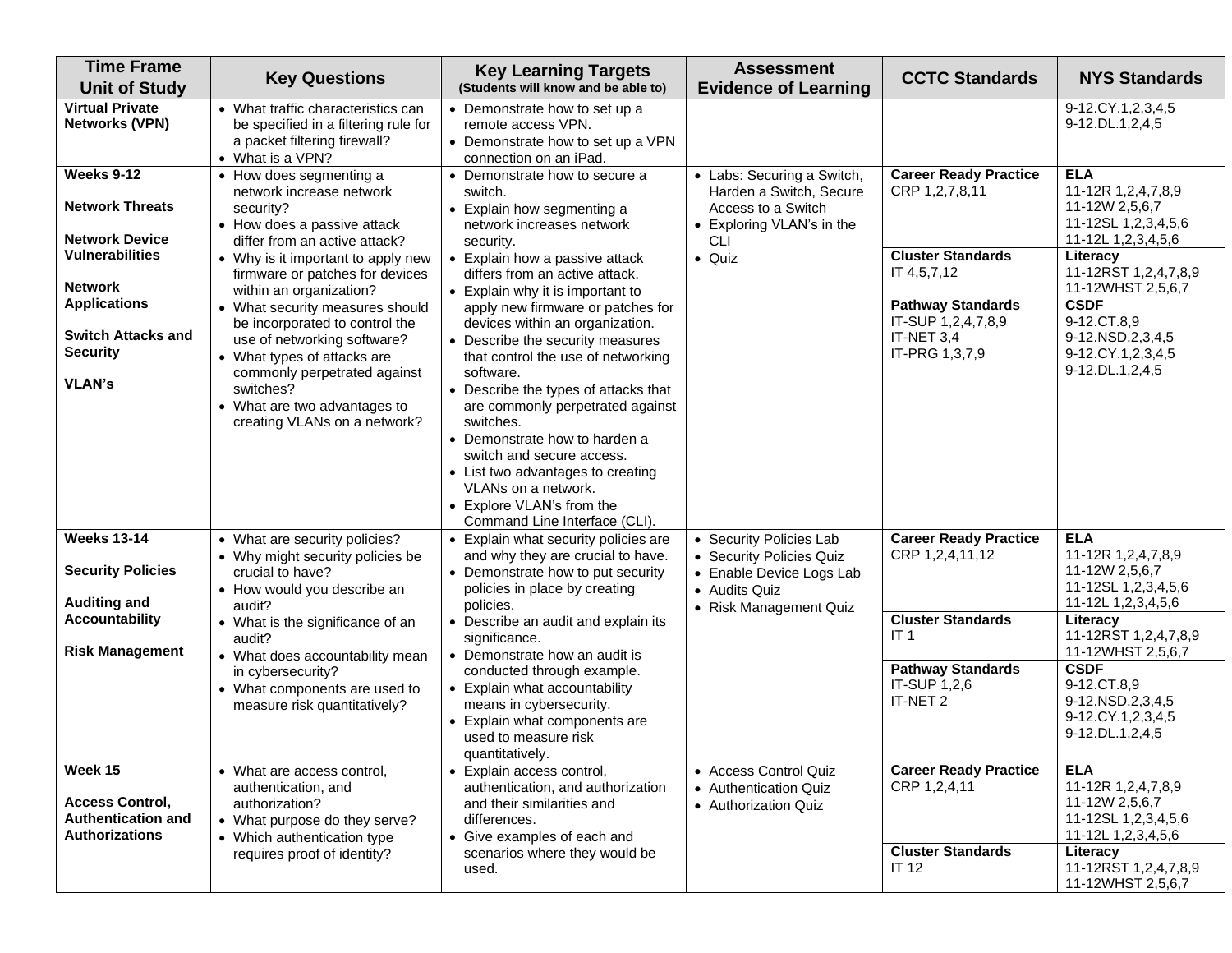| <b>Time Frame</b><br><b>Unit of Study</b>                                                                                                     | <b>Key Questions</b>                                                                                                                                                                                                                                                                                                                                                                                                                                          | <b>Key Learning Targets</b><br>(Students will know and be able to)                                                                                                                                                                                                                                                                                                                                                                                                                                                                                                                                                           | <b>Assessment</b><br><b>Evidence of Learning</b>                                                                                                                                                                                                     | <b>CCTC Standards</b>                                                                                                                             | <b>NYS Standards</b>                                                                                                                                                                                                                               |
|-----------------------------------------------------------------------------------------------------------------------------------------------|---------------------------------------------------------------------------------------------------------------------------------------------------------------------------------------------------------------------------------------------------------------------------------------------------------------------------------------------------------------------------------------------------------------------------------------------------------------|------------------------------------------------------------------------------------------------------------------------------------------------------------------------------------------------------------------------------------------------------------------------------------------------------------------------------------------------------------------------------------------------------------------------------------------------------------------------------------------------------------------------------------------------------------------------------------------------------------------------------|------------------------------------------------------------------------------------------------------------------------------------------------------------------------------------------------------------------------------------------------------|---------------------------------------------------------------------------------------------------------------------------------------------------|----------------------------------------------------------------------------------------------------------------------------------------------------------------------------------------------------------------------------------------------------|
|                                                                                                                                               | • What are the seven layers in<br>layered security?                                                                                                                                                                                                                                                                                                                                                                                                           | • Describe the seven layers in<br>layered security.                                                                                                                                                                                                                                                                                                                                                                                                                                                                                                                                                                          |                                                                                                                                                                                                                                                      | <b>Pathway Standards</b><br>IT-SUP 1,2,6<br>IT-NET 2                                                                                              | <b>CSDF</b><br>9-12.CT.8,9<br>9-12.NSD.2,3,4,5<br>9-12.CY.1,2,3,4,5<br>9-12.DL.1,2,4,5                                                                                                                                                             |
| <b>Weeks 16-17</b><br>Cryptography<br>Cryptography<br><b>Implementations</b><br>and Attacks                                                   | • What is cryptography and what<br>is its main purpose?<br>• What significance does<br>cryptography have in the<br>cybersecurity field?<br>• How is the strength of a<br>cryptosystem related to the<br>length of the key?                                                                                                                                                                                                                                    | • Explain what cryptography is and<br>its significance in cybersecurity.<br>• Explain how the strength of a<br>cryptosystem is related to the<br>length of the key.<br>• Create an encrypted message.<br>• Decrypt encrypted emails and<br>passwords.                                                                                                                                                                                                                                                                                                                                                                        | • Assignment: Encrypting<br>Secret Messages<br>• Assignment: Decrypting<br>Secret Messages<br>• Cryptography Lab<br>• Cryptography Quiz                                                                                                              | <b>Career Ready Practice</b><br>CRP 1,2,4,7,8,11<br><b>Cluster Standards</b><br>IT 7,9<br><b>Pathway Standards</b><br>IT-SUP 2,4,9,10<br>IT-NET 1 | <b>ELA</b><br>11-12R 1,2,4,7,8,9<br>11-12W 2,5,6,7<br>11-12SL 1,2,3,4,5,6<br>11-12L 1,2,3,4,5,6<br>Literacy<br>11-12RST 1,2,4,7,8,9<br>11-12WHST 2,5,6,7<br><b>CSDF</b><br>9-12.CT.8,9<br>9-12.NSD.2,3,4,5<br>9-12.CY.1,2,3,4,5<br>9-12.DL.1,2,4,5 |
| <b>Weeks 18-20</b><br>Steganography<br>Data Management,<br><b>Data Transmission</b><br>Security, and Data<br><b>Lost Prevention</b><br>(DLP)  | • What is steganography and<br>what purpose does it serve?<br>• How can steganography be<br>used ethically and unethically?<br>• Why is steganography<br>important in cybersecurity?<br>• Which governmental<br>regulations should be followed<br>when destroying data?<br>• How does wiping differ from<br>degaussing?<br>• How does SSL verify<br>authentication credentials?<br>• What is the purpose of a DLP<br>system and how can it be<br>implemented? | • Define steganography and explain<br>its importance in cybersecurity.<br>• Explain how steganography can<br>be used both ethically and<br>unethically.<br>• List and explain the governmental<br>regulations that should be<br>followed when destroying data.<br>• Explain how wiping differs from<br>degaussing.<br>• Explain how SSL verifies<br>authentication credentials.<br>• Describe the purpose of a DLP<br>system and how it can be<br>implemented.<br>• Describe host-based security<br>tools including antivirus software<br>and firewalls.<br>• Use host-based security tools to<br>improve computer security. | • Assignment: Hiding and<br>Finding Data within<br>images<br>• Data Hiding Lab<br>• Quiz: Date Hiding and<br>Steganography<br>• Data Management Quiz<br>• Allow SSL Connections<br>Lab<br>• Data Transmissions<br><b>Security Quiz</b><br>• DLP Quiz | <b>Career Ready Practice</b><br>CRP 1,2,4,7,8,9,11,12<br><b>Cluster Standards</b><br>IT 2,3,4,5,8,10<br><b>Pathway Standards</b><br>IT-SUP 6,8,10 | <b>ELA</b><br>11-12R 1,2,4,7,8,9<br>11-12W 2,5,6,7<br>11-12SL 1,2,3,4,5,6<br>11-12L 1,2,3,4,5,6<br>Literacy<br>11-12RST 1,2,4,7,8,9<br>11-12WHST 2,5,6,7<br><b>CSDF</b><br>9-12.CT.8,9<br>9-12.NSD.2,3,4,5<br>9-12.CY.1,2,3,4,5<br>9-12.DL.1,2,4,5 |
| <b>Weeks 21-22</b><br><b>Monitoring and</b><br>Diagnosing<br><b>Networks</b><br><b>Understanding</b><br>Devices and<br><b>Infrastructures</b> | • What are some different<br>network-based security tools?<br>• How are network security tools<br>implemented on a system?<br>• What devices are needed in<br>building a network?<br>• What is a Faraday cage<br>designed to do?<br>• How does fiber optic cabling<br>protect infrastructure?                                                                                                                                                                 | • Describe network-based security<br>tools, including intrusion detection<br>and prevention systems.<br>• Explain the function of Network<br>Access Controls and DMZ<br>(demilitarized zone) in computer<br>security.<br>Explain the devices needed to<br>build a network.                                                                                                                                                                                                                                                                                                                                                   | • Event Logs Lab<br>• Network Monitoring Quiz<br>• Mobile Devices Quiz<br>• Assignment: Designing a<br><b>Network</b><br>• Network Infrastructures<br>Quiz<br>• Network Infrastructures<br><b>Protection Quiz</b>                                    | <b>Career Ready Practice</b><br>CRP 1,2,4,5,7,8,11,12<br><b>Cluster Standards</b><br>IT 2,3,4,8,9<br><b>Pathway Standards</b><br>IT-SUP 5,6,9,8   | <b>ELA</b><br>11-12R 1,2,4,7,8,9<br>11-12W 2,5,6,7<br>11-12SL 1,2,3,4,5,6<br>11-12L 1,2,3,4,5,6<br>Literacy<br>11-12RST 1,2,4,7,8,9<br>11-12WHST 2,5,6,7<br><b>CSDF</b><br>9-12.CT.8,9                                                             |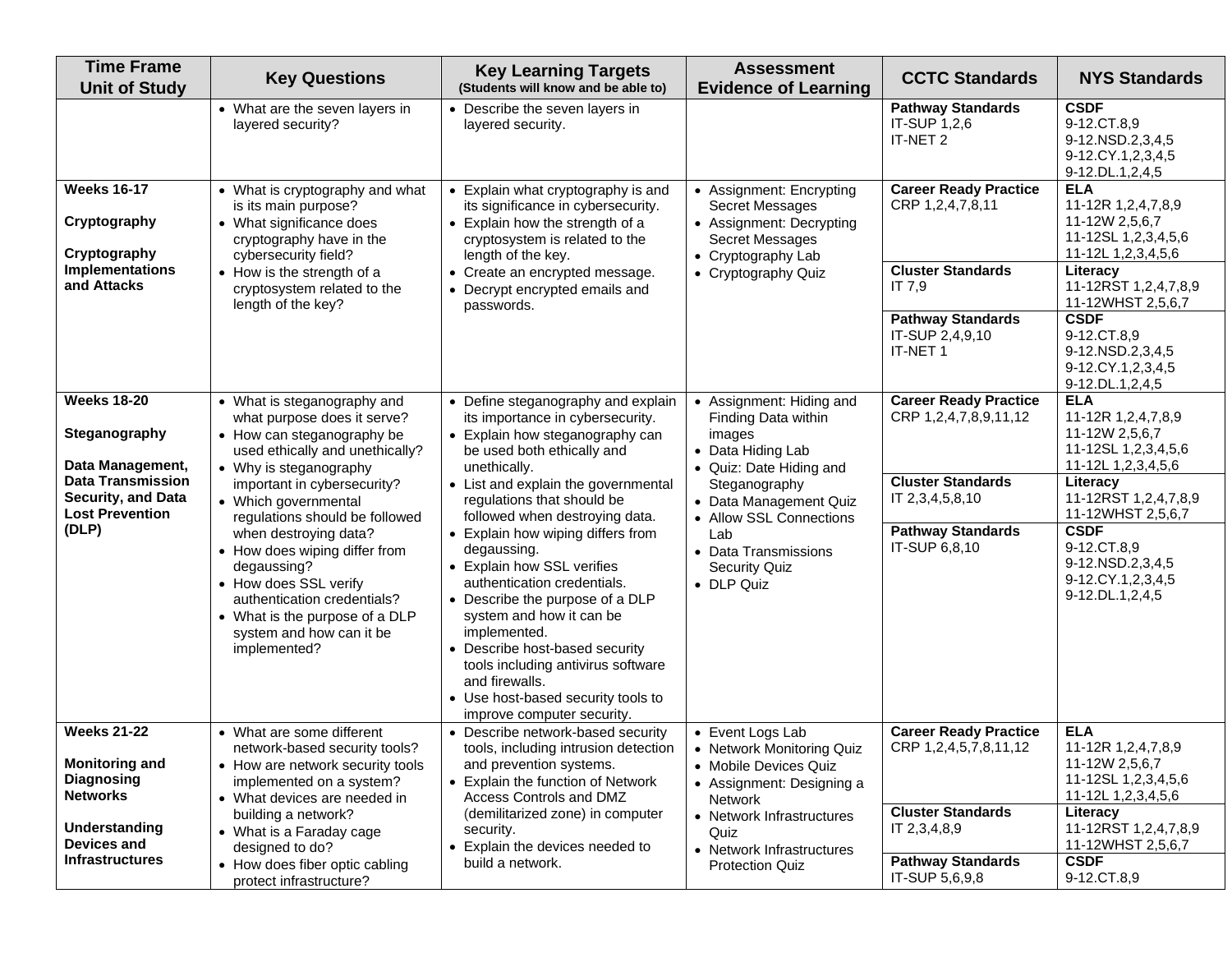| <b>Time Frame</b><br><b>Unit of Study</b>                                | <b>Key Questions</b>                                                                                                                                      | <b>Key Learning Targets</b><br>(Students will know and be able to)                                                                                                                                     | <b>Assessment</b><br><b>Evidence of Learning</b>                                                                                       | <b>CCTC Standards</b>                                         | <b>NYS Standards</b>                                                                            |
|--------------------------------------------------------------------------|-----------------------------------------------------------------------------------------------------------------------------------------------------------|--------------------------------------------------------------------------------------------------------------------------------------------------------------------------------------------------------|----------------------------------------------------------------------------------------------------------------------------------------|---------------------------------------------------------------|-------------------------------------------------------------------------------------------------|
|                                                                          |                                                                                                                                                           | • Create a network working with a<br>team.<br>• Describe what a Faraday cage is<br>and what it is designed to do.<br>• Explain how fiber optic cabling<br>protects infrastructure.                     |                                                                                                                                        | IT-NET 1,4,5                                                  | 9-12.NSD.2,3,4,5<br>9-12.CY.1,2,3,4,5<br>9-12.DL.1,2,4,5                                        |
| <b>Weeks 23-24</b><br>Malware,<br>Vulnerabilities, and<br><b>Threats</b> | • How can host, data, and<br>application security be<br>evaluated?<br>• How can outsiders obtain<br>information about a computer                          | • Explain how to evaluate host,<br>data, and application security.<br>• Describe how outsiders can<br>obtain information about a<br>computer system.                                                   | • Configure Windows<br>Defender Lab<br>• Malware Quiz<br>• Linux Host Security Quiz<br>• Adding Virtual Network                        | <b>Career Ready Practice</b><br>CRP 1,2,4,5,7,8,9,11          | <b>ELA</b><br>11-12R 1,2,4,7,8,9<br>11-12W 2,5,6,7<br>11-12SL 1,2,3,4,5,6<br>11-12L 1,2,3,4,5,6 |
| Host, Data, and<br><b>Application Security</b>                           | system?<br>• What steps can be taken to<br>secure a personal computer?                                                                                    | • Explain how access into a system<br>is maintained after exploitation.<br>• Describe and use Backdoor                                                                                                 | Adapters Lab<br>• Host Virtualization Quiz<br>• Data Transmission Quiz                                                                 | <b>Cluster Standards</b><br>IT 5,8,9                          | Literacy<br>11-12RST 1,2,4,7,8,9<br>11-12WHST 2,5,6,7                                           |
|                                                                          |                                                                                                                                                           | Trojan software.<br>• Describe the steps to secure a<br>personal computer.<br>• Secure a system from<br>vulnerabilities.<br>• Securely remove malware and<br>document procedures.                      |                                                                                                                                        | <b>Pathway Standards</b><br>IT-SUP 2,5,6,9,10<br>IT-NET 1,4,5 | <b>CSDF</b><br>9-12.CT.8,9<br>9-12.NSD.2,3,4,5<br>9-12.CY.1,2,3,4,5<br>9-12.DL.1,2,4,5          |
| <b>Weeks 25-27</b><br><b>Protecting Wireless</b><br><b>Networks</b>      | • Why is it important to protect<br>wireless networks?<br>• What is the cloud in computing?<br>• What does WEP use for the<br>encryption key and why does | • Explain why it is important to<br>protect wireless networks.<br>• Define WEP, WPA, and WPA2.<br>• Describe what WEP uses for an<br>encryption key and why this                                       | • Labs: Configure a<br>Wireless Network,<br>Configure a Rogue Host<br>Protection, Harden a<br>Wireless Network,                        | <b>Career Ready Practice</b><br>CRP 1,2,4,7,11                | <b>ELA</b><br>11-12R 1,2,4,7,8,9<br>11-12W 2,5,6,7<br>11-12SL 1,2,3,4,5,6<br>11-12L 1,2,3,4,5,6 |
| <b>Wireless Attacks</b><br>and Defense                                   | this present a security problem?<br>• Which encryption methods are<br>used with WPA and WPA2?                                                             | presents a security problem.<br>• Describe the encryption methods<br>used with WPA and WPA2.                                                                                                           | Configure a WIPS<br>• Wireless Attacks and<br>Defenses Quiz                                                                            | <b>Cluster Standards</b><br>IT 9,10                           | Literacy<br>11-12RST 1,2,4,7,8,9<br>11-12WHST 2,5,6,7                                           |
| <b>Securing the Cloud</b>                                                |                                                                                                                                                           | • Describe penetration testing tools.<br>• Use penetration testing to find<br>vulnerabilities in a computer<br>system.<br>• Define the cloud as used in<br>computing.<br>• Create a cloud application. | • Cloud Services Quiz                                                                                                                  | <b>Pathway Standards</b><br>IT-SUP 5,6<br>IT-NET 2            | <b>CSDF</b><br>9-12.CT.8,9<br>9-12.NSD.2,3,4,5<br>9-12.CY.1,2,3,4,5<br>9-12.DL.1,2,4,5          |
| <b>Weeks 28-29</b><br><b>Operations Security</b><br>(OPSEC)              | • What is social engineering?<br>• How does social engineering<br>compare to other foes?<br>• What is OPSEC?<br>• What is the purpose of security         | • Define social engineering and<br>explain methods for preventing it.<br>• Compare and contrast<br>exploitation, social engineering,<br>and phishing.                                                  | • Operations Security Lab<br>• Operations Security Quiz<br>• Respond to Social<br><b>Engineering Lab</b><br>• Security Administrations | <b>Career Ready Practice</b><br>CRP 1,2,7,8,11                | <b>ELA</b><br>11-12R 1,2,4,7,8,9<br>11-12W 2,5,6,7<br>11-12SL 1,2,3,4,5,6<br>11-12L 1,2,3,4,5,6 |
| <b>Security</b><br><b>Administrations</b>                                | administrations?                                                                                                                                          | • Define and explain OPSEC.<br>• Demonstrate the role of security<br>administrations.                                                                                                                  | Quiz                                                                                                                                   | <b>Cluster Standards</b><br>IT 5,8,9                          | Literacy<br>11-12RST 1,2,4,7,8,9<br>11-12WHST 2,5,6,7                                           |
|                                                                          |                                                                                                                                                           | • Create security admin accounts<br>and non admin accounts and<br>compare the two accounts.                                                                                                            |                                                                                                                                        | <b>Pathway Standards</b><br>IT-SUP 5,6<br>IT-NET 2            | <b>CSDF</b><br>9-12.CT.8,9<br>9-12.NSD.2,3,4,5<br>9-12.CY.1,2,3,4,5                             |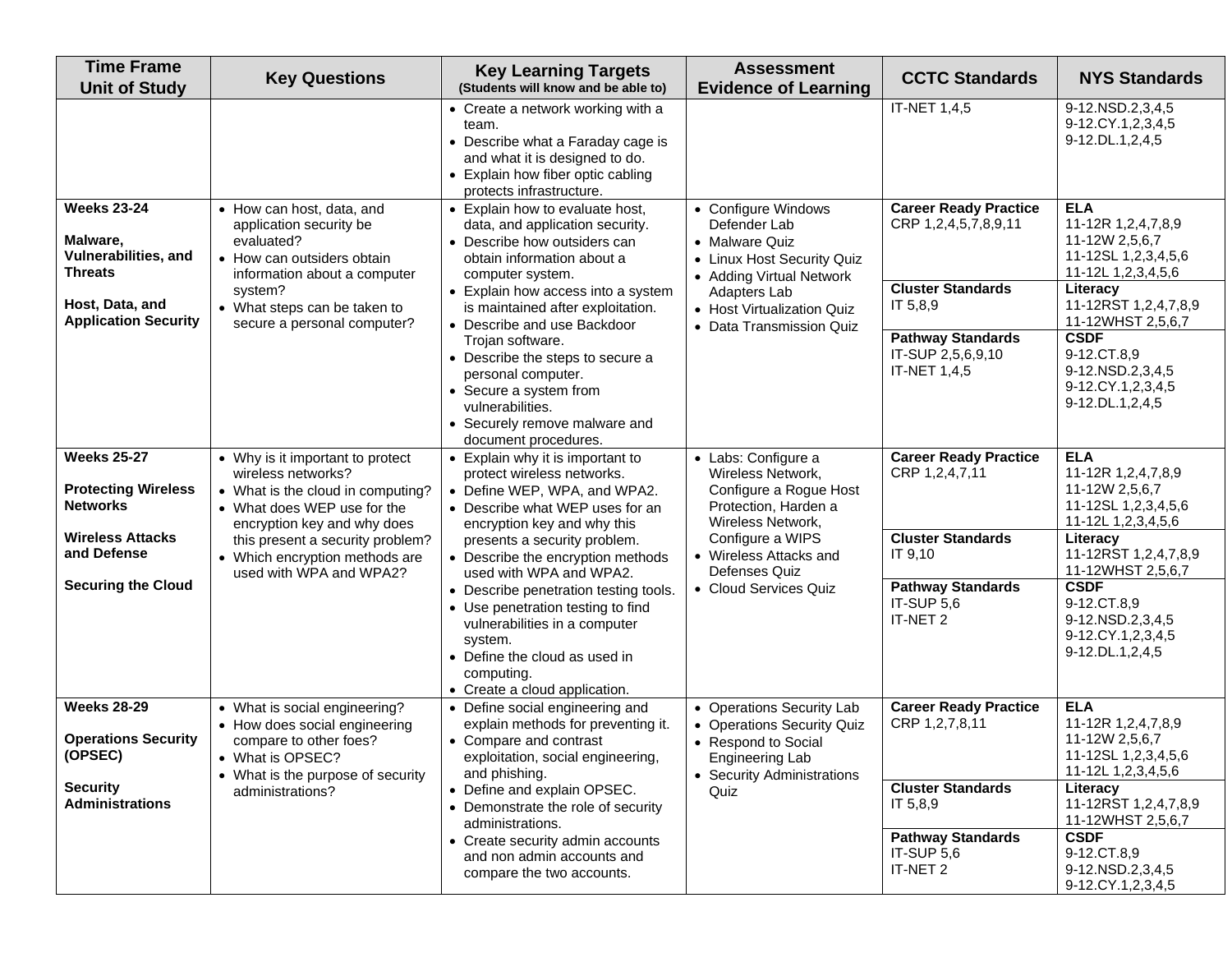| <b>Time Frame</b><br><b>Unit of Study</b>                                         | <b>Key Questions</b>                                                                                                                                                       | <b>Key Learning Targets</b><br>(Students will know and be able to)                                                                                                                                                                                                                                                                                                                           | <b>Assessment</b><br><b>Evidence of Learning</b>                                                  | <b>CCTC Standards</b>                                                                 | <b>NYS Standards</b>                                                                                                                |
|-----------------------------------------------------------------------------------|----------------------------------------------------------------------------------------------------------------------------------------------------------------------------|----------------------------------------------------------------------------------------------------------------------------------------------------------------------------------------------------------------------------------------------------------------------------------------------------------------------------------------------------------------------------------------------|---------------------------------------------------------------------------------------------------|---------------------------------------------------------------------------------------|-------------------------------------------------------------------------------------------------------------------------------------|
|                                                                                   |                                                                                                                                                                            |                                                                                                                                                                                                                                                                                                                                                                                              |                                                                                                   |                                                                                       | 9-12.DL.1,2,4,5                                                                                                                     |
| <b>Weeks 30-31</b><br><b>Computer Forensics</b><br>and Digital Evidence           | • What is the relationship<br>between cybersecurity and<br>computer forensics?<br>• What are the similarities and<br>differences between                                   | • Explain the relationship between<br>cybersecurity and computer<br>forensics.<br>• Analyze the similarities and<br>differences between cybersecurity<br>and computer forensics.<br>• Demonstrate computer forensics<br>processes through examining files<br>and hard drives.<br>• Demonstrate how to secure an<br>area.                                                                     | • Digital Investigation Lab<br>• Hackers Lab<br>• Computer Forensics and<br>Digital Evidence Quiz | <b>Career Ready Practice</b><br>CRP 1,2,3,5,7,8,9,11,12                               | <b>ELA</b><br>11-12R 1,2,4,7,8,9<br>11-12W 2,5,6,7<br>11-12SL 1,2,3,4,5,6<br>11-12L 1,2,3,4,5,6                                     |
|                                                                                   | cybersecurity and computer<br>forensics?                                                                                                                                   |                                                                                                                                                                                                                                                                                                                                                                                              |                                                                                                   | <b>Cluster Standards</b><br>IT 5,8,9,10<br><b>Pathway Standards</b>                   | Literacy<br>11-12RST 1,2,4,7,8,9<br>11-12WHST 2,5,6,7<br><b>CSDF</b>                                                                |
|                                                                                   |                                                                                                                                                                            |                                                                                                                                                                                                                                                                                                                                                                                              |                                                                                                   | IT-SUP 5,6<br>IT-NET 2                                                                | 9-12.CT.8,9<br>9-12.NSD.2,3,4,5<br>9-12.CY.1,2,3,4,5<br>9-12.DL.1,2,4,5                                                             |
| <b>Weeks 32-33</b><br><b>Disaster Recovery</b><br>and Incident<br><b>Response</b> | • What are the effects on a<br>company of a major security<br>incident?<br>• How would a cybersecurity<br>team handle a data breach?                                       | • Describe the effects of a major<br>security incident.<br>• Demonstrate how an incident is<br>properly handled using chain of<br>custody form.                                                                                                                                                                                                                                              | • SANS Top Twenty<br>Presentation<br>• Incident Response Report<br>Lab<br>• Data Breach Project   | <b>Career Ready Practice</b><br>CRP 1,2,3,5,7,8,9,11,12                               | <b>ELA</b><br>11-12R 1,2,4,7,8,9<br>11-12W 2,5,6,7<br>11-12SL 1,2,3,4,5,6<br>11-12L 1,2,3,4,5,6                                     |
| <b>Defense Planning</b>                                                           | • What is a countermeasure and<br>how does it reduce the risk of<br>threat?                                                                                                | • Create a scenario of a security<br>incident and how should be<br>handled.                                                                                                                                                                                                                                                                                                                  | • Disaster Recovery and<br>Incident Response Quiz                                                 | <b>Cluster Standards</b><br>IT 4,5,8,9,10                                             | Literacy<br>11-12RST 1,2,4,7,8,9<br>11-12WHST 2,5,6,7                                                                               |
|                                                                                   |                                                                                                                                                                            | • Explain chain of custody                                                                                                                                                                                                                                                                                                                                                                   |                                                                                                   | <b>Pathway Standards</b><br>IT-SUP 5,6<br>IT-NET 2                                    | <b>CSDF</b><br>9-12.CT.8,9<br>9-12.NSD.2,3,4,5<br>9-12.CY.1,2,3,4,5<br>9-12.DL.1,2,4,5                                              |
| <b>Weeks 34-39</b><br>Internship                                                  | • What purpose does the<br>internship serve?<br>• How does an employee convey<br>professionalism in the<br>workplace?<br>Why are internships necessary?<br>$\bullet$       | • Complete a variety of real-world<br>activities.<br>• Apply the knowledge and skills<br>learned in the classroom to<br>working in a professional setting.<br>Explain and demonstrate                                                                                                                                                                                                        | • Final Project Based on<br>Internship<br>• Internship Evaluation                                 | <b>Career Ready Practice</b><br>CRP 1,2,3,5,7,8,9,11,12<br><b>Cluster Standards</b>   | <b>ELA</b><br>11-12R 1,2,4,7,8,9<br>11-12W 2,5,6,7<br>11-12SL 1,2,3,4,5,6<br>11-12L 1,2,3,4,5,6<br>Literacy                         |
|                                                                                   | • How does an internship<br>experience contribute to a<br>professional portfolio?<br>• What are areas of improvement<br>and challenge during the<br>internship experience? | professionalism and ethics in the<br>workplace.<br>• Comply with workplace policies<br>and regulations.<br>• Communicate effectively both<br>verbally and in writing.<br>• Explain the importance of being<br>prompt, being able to take<br>directions and being motivated to<br>accomplish assigned tasks.<br>• Analyze and resolve problems<br>that arise in completing assigned<br>tasks. |                                                                                                   | IT 5,8,9<br><b>Pathway Standards</b><br>IT-SUP 1,2,3,4,9,10<br>IT-NET 1,5<br>IT-PRG 3 | 11-12RST 1,2,4,7,8,9<br>11-12WHST 2,5,6,7<br><b>CSDF</b><br>9-12.CT.8,9<br>9-12.NSD.2,3,4,5<br>9-12.CY.1,2,3,4,5<br>9-12.DL.1,2,4,5 |
| Weeks 40                                                                          |                                                                                                                                                                            |                                                                                                                                                                                                                                                                                                                                                                                              | • Final Presentation                                                                              | <b>Career Ready Practice</b><br>CRP 1,2,4,5,6,10,12                                   | <b>ELA</b><br>11-12R 1,2,4,7,8,9                                                                                                    |